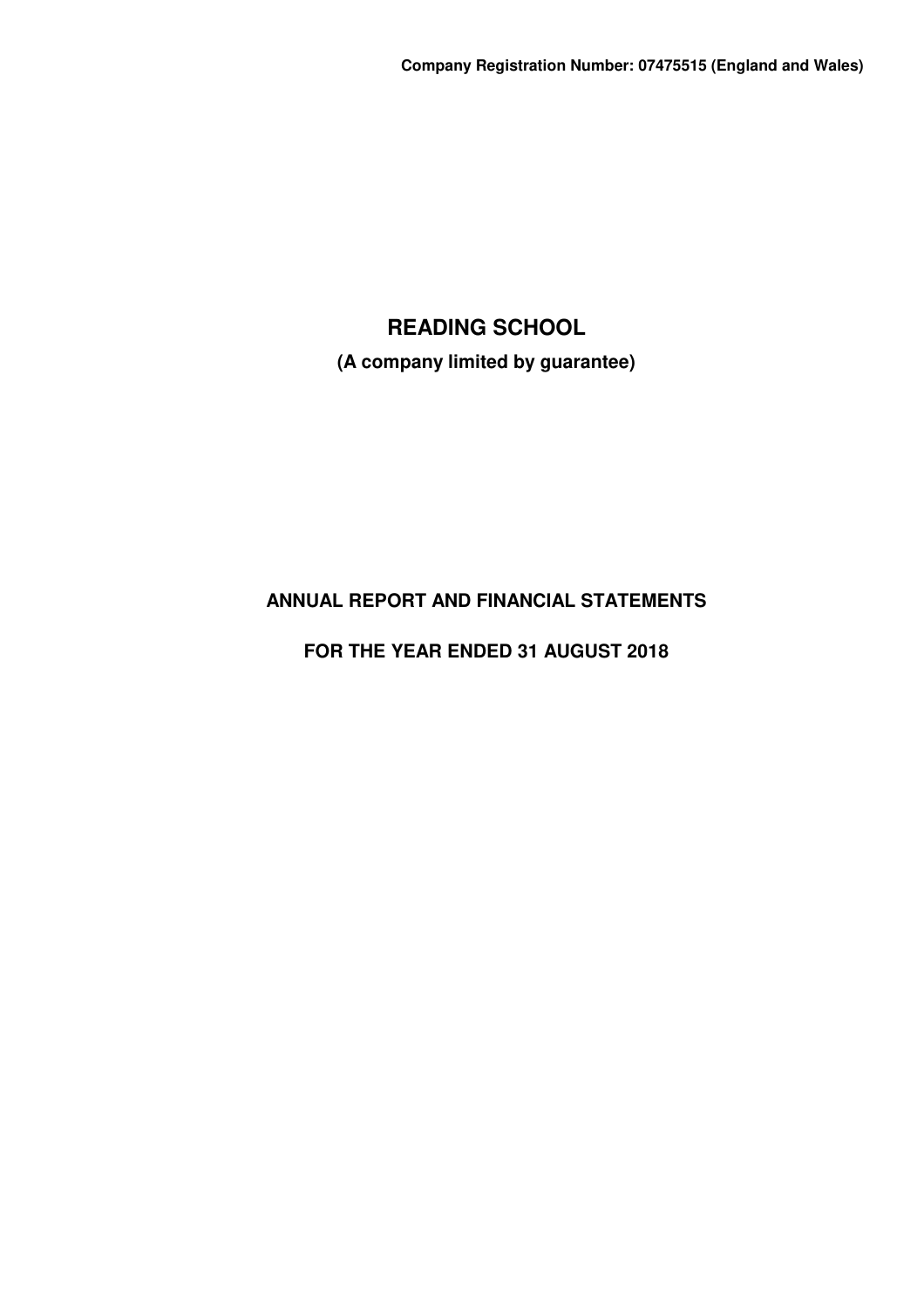# **(A company limited by guarantee)**

# **CONTENTS**

|                                                                                | Page      |
|--------------------------------------------------------------------------------|-----------|
| Reference and administrative details                                           | $1 - 2$   |
| Governors' report                                                              | $3 - 18$  |
| <b>Governance statement</b>                                                    | $19 - 23$ |
| Statement on regularity, propriety and compliance                              | 24        |
| <b>Statement of Governors' responsibilities</b>                                | 25        |
| Independent auditor's report on the financial statements                       | $26 - 28$ |
| Independent reporting accountant's assurance report on regularity              | $29 - 30$ |
| Statement of financial activities incorporating income and expenditure account | 31        |
| <b>Balance sheet</b>                                                           | 32        |
| <b>Statement of cash flows</b>                                                 | 33        |
| Notes to the financial statements                                              | $34 - 56$ |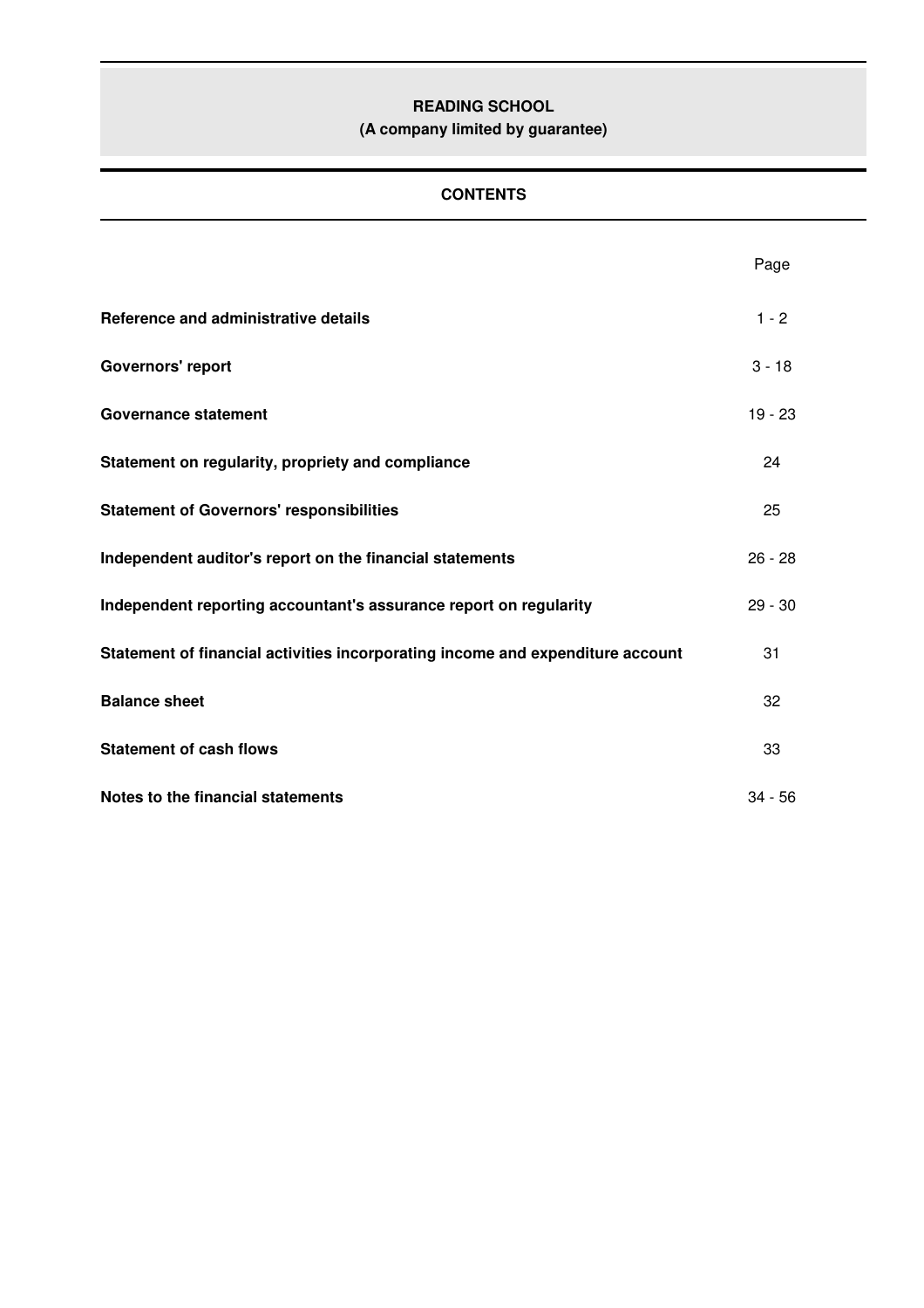**(A company limited by guarantee)**

# **REFERENCE AND ADMINISTRATIVE DETAILS FOR THE YEAR ENDED 31 AUGUST 2018**

Governors

A Bose \* S Bowen E Bradley \* (resigned 31 August 2018) J Chhokar + R Childs (resigned 30 November 2017) M N J Faulkner D R Fisher T Follen\* (appointed 1 December 2017) K Holland\* (appointed 1 December 2017) R P Huggins MBE § D A Jubb (resigned 31 August 2018) A K Kay (resigned 31 August 2018) R J Kenwrick J Matthews + (appointed 1 September 2017) S Nortcliff (resigned 31 August 2018) M L Parsons § B Reynaert A M Robson # K Ross MBE D Smith M Stock \* (resigned 30 November 2017)

§ Governor appointed by the Reading Foundation; \* Elected parent governor; + Elected staff governor; # Headmaster and ex officio governor.

# **Company registered number**

07475515

# **Company name**

Reading School

# **Principal and registered office**

Erleigh Road, Reading, Berkshire, RG1 5LW

#### **Senior management team**

A M Robson, Headmaster C Evans, Deputy Headmaster J Capon, Assistant Headteacher C Harden, Assistant Headteacher A Snow, School Business Manager

# **Independent auditor**

Crowe U.K. LLP, Aquis House, 49-51 Blagrave Street, Reading, Berkshire, RG1 1PL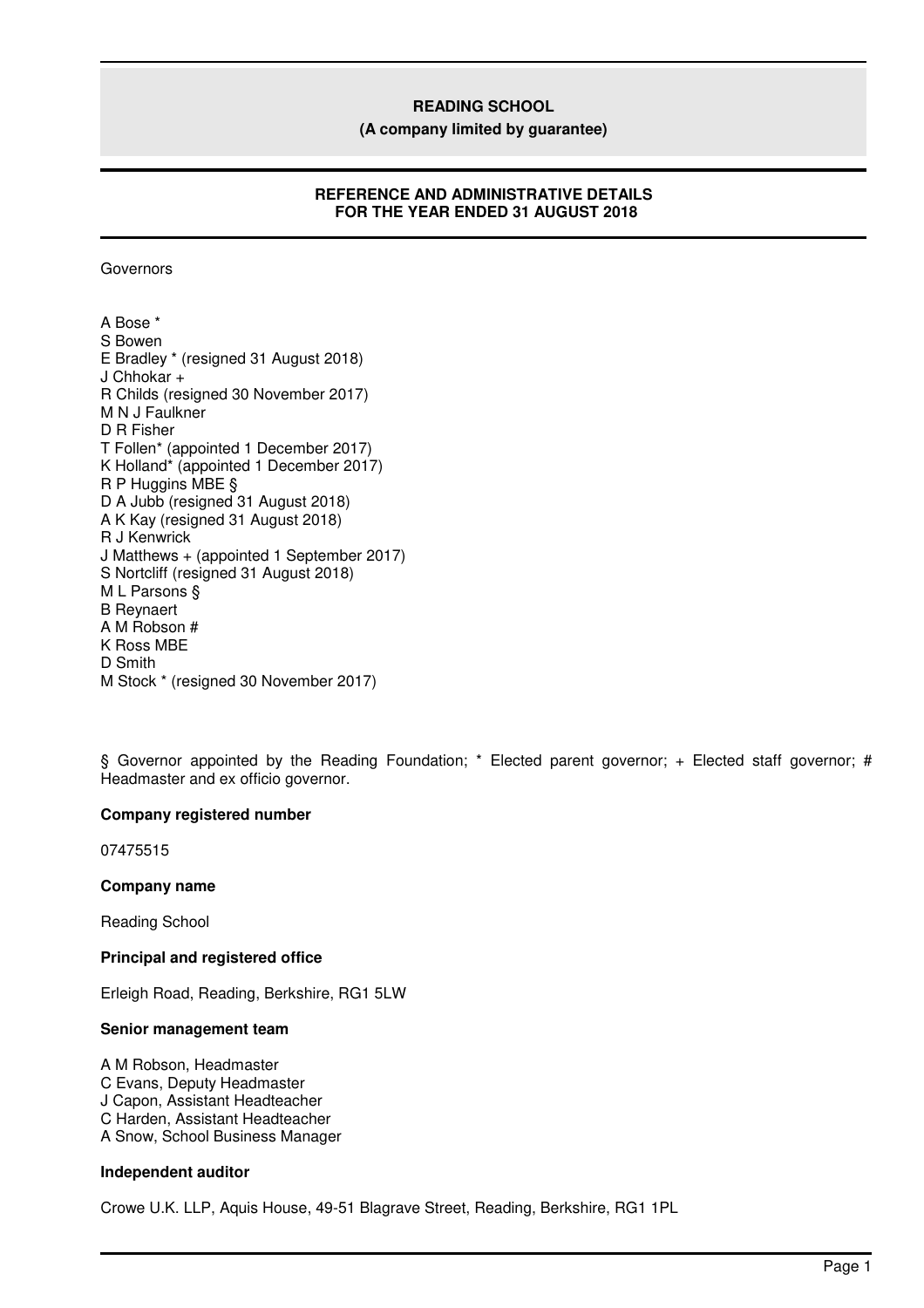# **(A company limited by guarantee)**

# **REFERENCE AND ADMINISTRATIVE DETAILS OF THE ACADEMY, ITS GOVERNORS AND ADVISERS FOR THE YEAR ENDED 31 AUGUST 2018**

# **Advisers (continued)**

## **Bankers**

HSBC Bank Plc, Thames Valley Commerical Centre, 100 Brook Drive, Green Park, Reading, Berkshire, RG2 6UJ

# **Solicitors**

Stone King LLP, 13 Queen Square, Bath, Avon, BA1 2HJ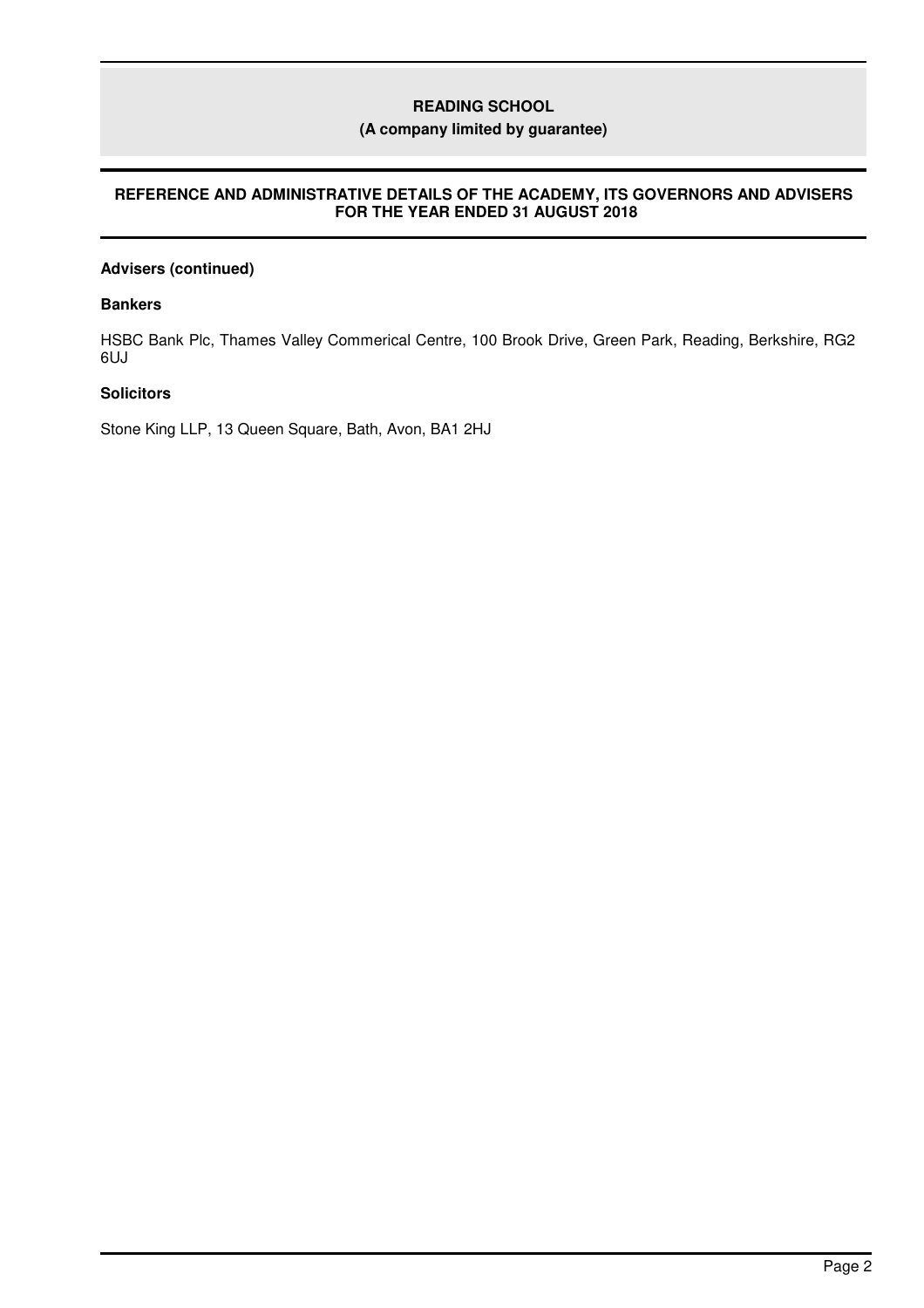#### **(A company limited by guarantee)**

## **GOVERNORS' REPORT FOR THE YEAR ENDED 31 AUGUST 2018**

The Governors and Trustees present their annual report together with the financial statements and auditor's report of the charitable company for the period 1 September 2017 to 31 August 2018. The Annual report serves the purposes of both a Governors' report, and a Directors' report under company law.

Reading School is currently run as an academically selective secondary day and boarding boys' school, covering a designated area consisting of most of Berkshire and certain adjoining parts of Oxfordshire and Hampshire. It was previously a Foundation School, and converted to Academy status on 1 February 2011. It has 1031 students on its roll as at 1 September 2018 (following an increase in its annual Year 7 intake to 150 from September 2016 onwards), 76 of whom are weekly boarders.

#### **Structure, governance and management**

#### **a. Constitution**

The charitable objective for which Reading School was established is "to advance for the public benefit education in the United Kingdom, in particular but without prejudice to the generality of the foregoing by establishing, maintaining, carrying on, managing and developing a School offering a broad and balanced curriculum."

The Charitable Company was incorporated on 21 December 2010 and is governed by the rules and regulations set out in its company Memorandum and Articles of Association dated 21 December 2010. The Charitable Company is known as Reading School.

# **b. Members' liability**

Each member of the charitable company undertakes to contribute to the assets of the charitable company in the event of it being wound up while they are a member, or within one year after they cease to be a member, such amount as may be required, not exceeding £10, for the debts and liabilities contracted before they ceased to be a member.

# **c. Governors' indemnities**

There are no qualifying third party indemnities which are required to be disclosed under the provisions of the Companies Act 2006.

# **d. Method of recruitment and appointment or election of Governors**

Staff vacancies on the Governing Body are filled by election, the electorate comprising all teaching and associate staff. Dr Jonathan Matthews became a Staff Governor on 1st September 2017, replacing Ms Sophy Rogers.

To ensure a proper representation of parents, four places on the Governing Body are reserved for parent governors. These places are filled by election, following notification of vacancies and invitation of nominations. All parents and carers of students at the School are eligible to stand and the electorate comprises all parents and carers. There were two parent governor vacancies in December 2017, following the ending of the terms of office of Mr Childs and Mrs Stock. Nominations were invited, and Mr Follen and Mr Holland were elected and appointed to fill these vacancies for a 4 year period. (Mr Bradley resigned as a parent governor on 31st August 2018, so that a new parent governor will need to be appointed early in the 2018/19 School year.)

Two places on the Governing Body are reserved for representatives of the Reading Foundation. Mr Rodney Huggins MBE and Dr Martin Parsons were the Foundation's representatives on the Governing Body in 2017/18, having been appointed for the period up to 2019.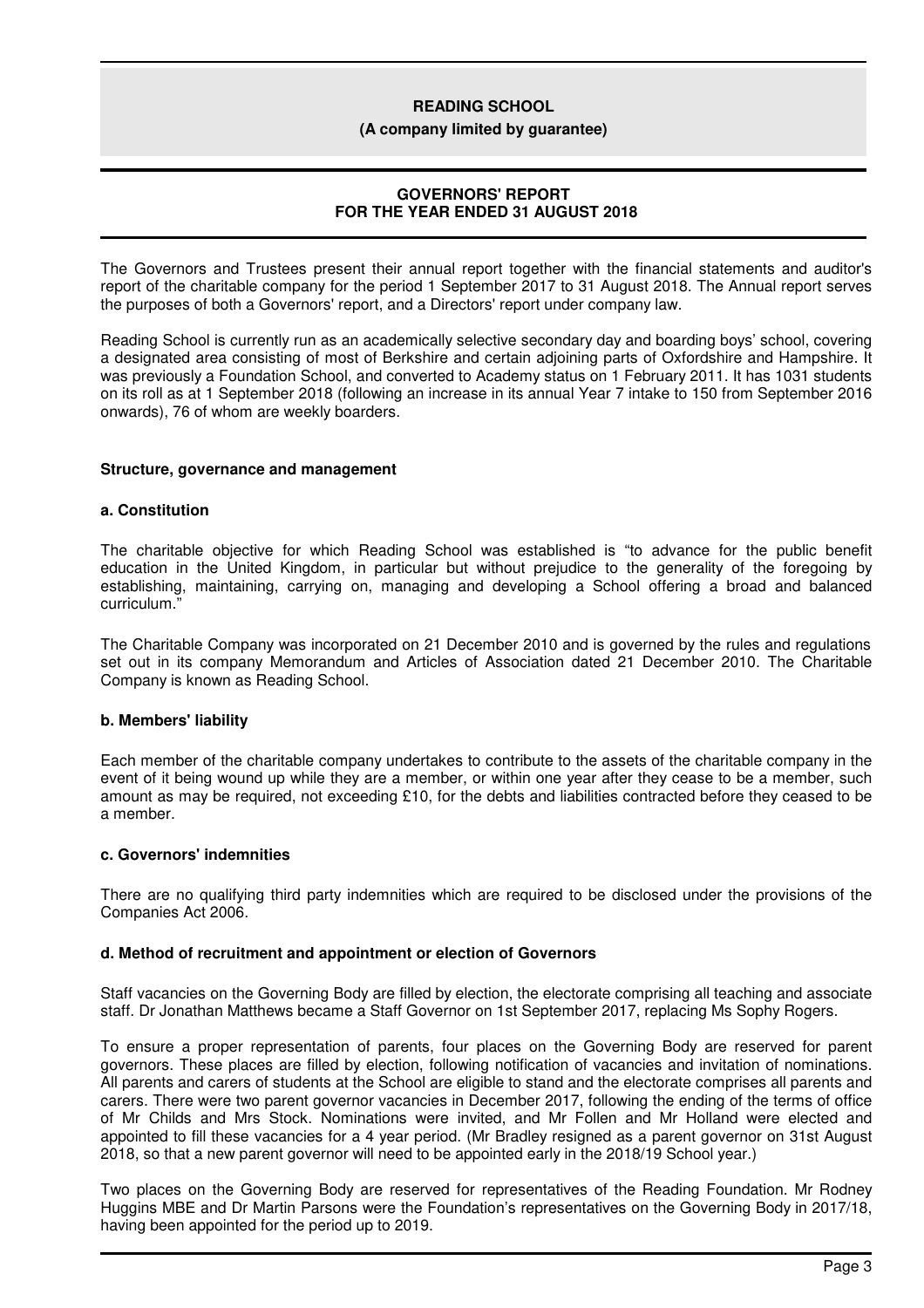#### **(A company limited by guarantee)**

## **GOVERNORS' REPORT (continued) FOR THE YEAR ENDED 31 AUGUST 2018**

Appointments to the remaining places on the Governing Body are made by the Academy Members. Most new Governors will be drawn from the local community and/or will have shown an interest in the wellbeing of the School and its students. In appointing new Governors, there are also procedures for reviewing the mix of skills that should be available to the Governing Body. Potential new Governors are required to submit a letter of interest and a CV, and are interviewed by the Chair of Governors, the Headmaster and one other Governor, supported by the Clerk, before a recommendation for appointment is presented to a meeting of the Academy Members. Mr Faulkner was re-appointed by the Trust to serve for a further period of four years from March 2018. (Mr Jubb, Mrs Kay and Professor Nortcliff resigned as governors on 31st August 2018, and, at its AGM on 15th October 2018, the Trust decided that they would not be replaced, so that the Governing Body will be reduced to 16 members from the start of 2018/19.)

At the end of their initial term of service, all Governors are eligible for re appointment for a further term (or re election as parent governors if they have a student at the School, or re election as staff governors if they remain eligible).

# **e. Policies and procedures adopted for the induction and training of Governors**

New Governors receive information packs and undertake a tailor made induction programme, including meeting with the Headmaster, a site visit and induction training from the Chair and Clerk and from external agencies. New Governors are given an opportunity to attend all Governing Body Committees as observers, before being appointed to one or two Committees.

Governor training is an important issue for the Governing Body, and is a specific responsibility of one of its Committees (the External Relations and Pastoral Care Committee). This Committee, along with a member of the Governing Body (Mrs A Kay), was responsible for monitoring the extent and appropriateness of training offered to governors in 2017/18. A record of the training undertaken by all governors is kept by the Clerk. Inevitably, the budget available for training is limited, and one way of addressing this is to maximise in house training sessions for governors. In 2017/18, there were in house sessions on finance and on handling reviews of student exclusions.

The Chair, Vice Chair, other members of the Governing Body and the Clerk attend regular briefings on governance and educational matters provided by Reading Borough Council and the Reading Governors Association.

The Governing Body also seeks to maximise the use of on line training and subscribes to the National Governance Association, Modern Governor and The Link, which offer a range of on line briefings and training courses for governors.

# **f. Organisational structure**

The Academy Trust Members and the Directors/Governors have responsibility for setting and monitoring the overall strategic direction of the Charitable Company and the School, including approving decisions reserved to Governors and the appointment of key members of staff.

The Academy Trust meets at least annually, at its AGM in October, and as required during the year. The Governing Body meets five times each year, including an Annual General meeting (which takes place in July, and appoints the Chair, Vice Chair, Committees etc for the school year which starts the following September.)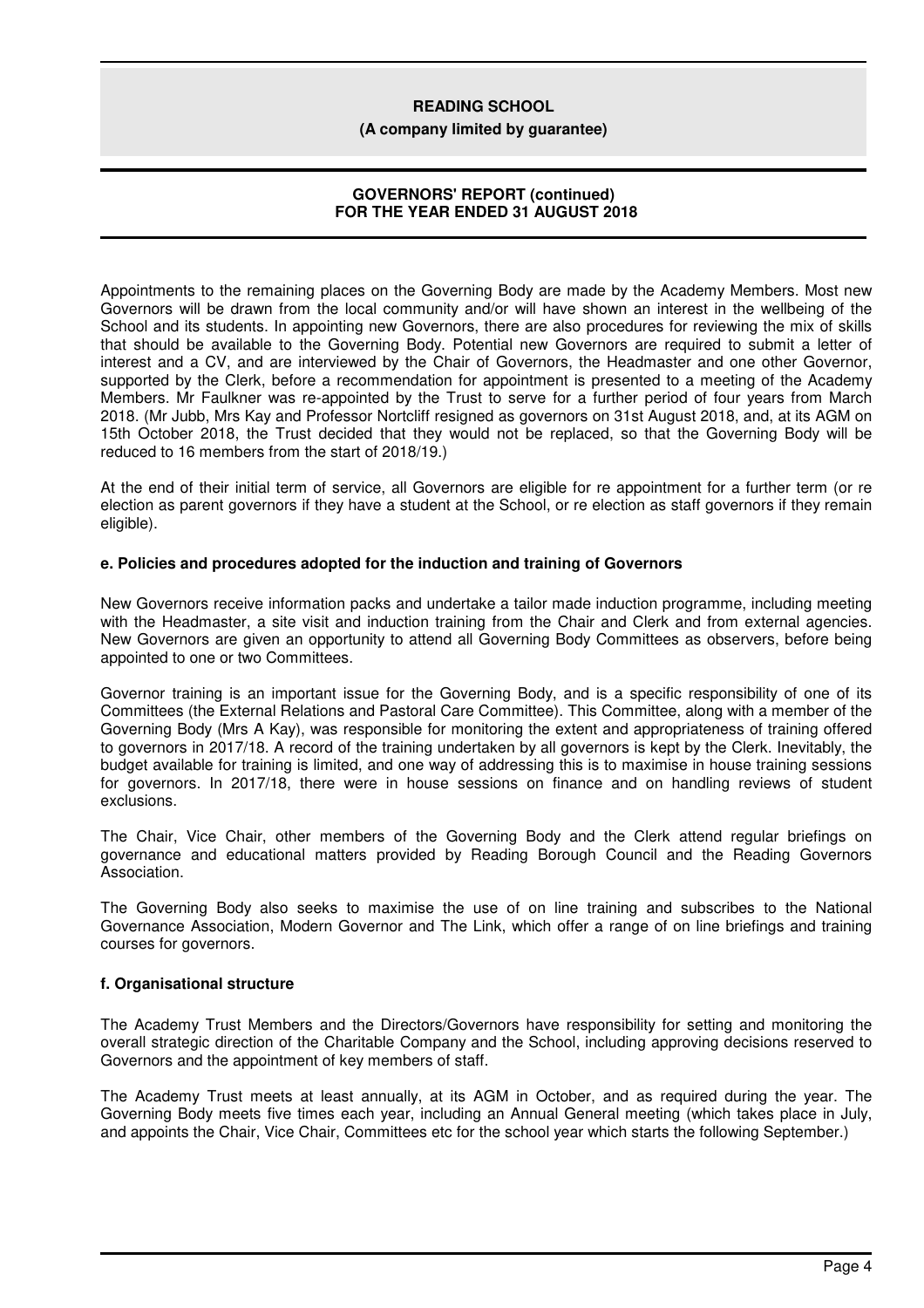#### **(A company limited by guarantee)**

# **GOVERNORS' REPORT (continued) FOR THE YEAR ENDED 31 AUGUST 2018**

Governor committees have also been established to consider detailed matters. In 2017/18, there were four main committees, each of which met four or five times in the course of the year:

- Curriculum and Standards
- External Relations and Pastoral Care
- Finance
- Property and Projects

Additionally, a Staff Pay and Performance Committee has been established to consider personnel matters, and met twice in the course of the 2017/18.

There are also Governors' committees established to hear and adjudicate complaints from parents (and others) and appeals against disciplinary decisions (relating to staff and students). The latter met on three occasions in 2017/18 to review decisions to exclude pupils.

An Admissions Committee is responsible for considering and recommending the school's Admissions Policies and related matters. This Committee met on three occasions in 2017/18 (one of these was conducted via email).

A committee of Governors with the participation of an external advisor undertakes the annual performance review of the Headmaster and monitors his performance and achievements against targets. This Committee met on three occasions in 2017/18.

Ad hoc groups of Governors are also established as and when required to consider specific issues and make recommendations to the Governing Body. In 2017/18, a Working Party looked at the issue of whether, in the interests of transparency and good governance, there should be a greater separation between the Members of the Trust and the Directors/ Governors of Reading School, with the appointment of members of the Trust who are not also trustees/governors. It concluded that there was no reason to seek to change the current governance structures at the present time, but that, instead, efforts should be directed towards governor development, aimed at improving performance, engagement and effectiveness.

The majority of the decisions reserved to the Governors (including all major expenditure decisions) are taken by the Governing Body as a whole, often on the recommendation of a committee, but committees have delegated powers to deal with certain matters (for example, the approval of policies relevant to their remit).

Decisions at meetings of the full Governing Body are taken in consideration of reports and recommendations from Governors' committees, the Headmaster, the Business Manager and other staff members. In addition to the Headmaster and Deputy Headmaster, members of staff attend committee meetings to present reports in their areas of responsibility, for example property maintenance and special educational needs.

The Chair of Governors and the Headmaster meet regularly to monitor decision implementation and to review matters affecting staff and students and other issues affecting the School.

Individual Governors (known as link governors) are allocated to academic subjects within the School, and visit departments, sit in on classes and report back to the relevant Committees on the outcomes of their visit. Other link governors assume responsibility in particular areas of School life, for example health and safety, pupil premium, safeguarding , the Prevent strategy, careers, special educational needs, information technology, the CCF, facilities management, sporting activities, boarding etc.. The link governor system has paid dividends in terms of governor understanding, overall performance and enhanced staff/governor relationships. The Headmaster is the Accounting Officer and works closely with both the other Governors and the senior staff of Reading School.

The day to day management of Reading School rests with the Headmaster who has overall responsibility for the School. The Headmaster is responsible for establishing a leadership team, which in 2017/18 comprised the Business Manager, the Deputy Headmaster and the two Assistant Headteachers.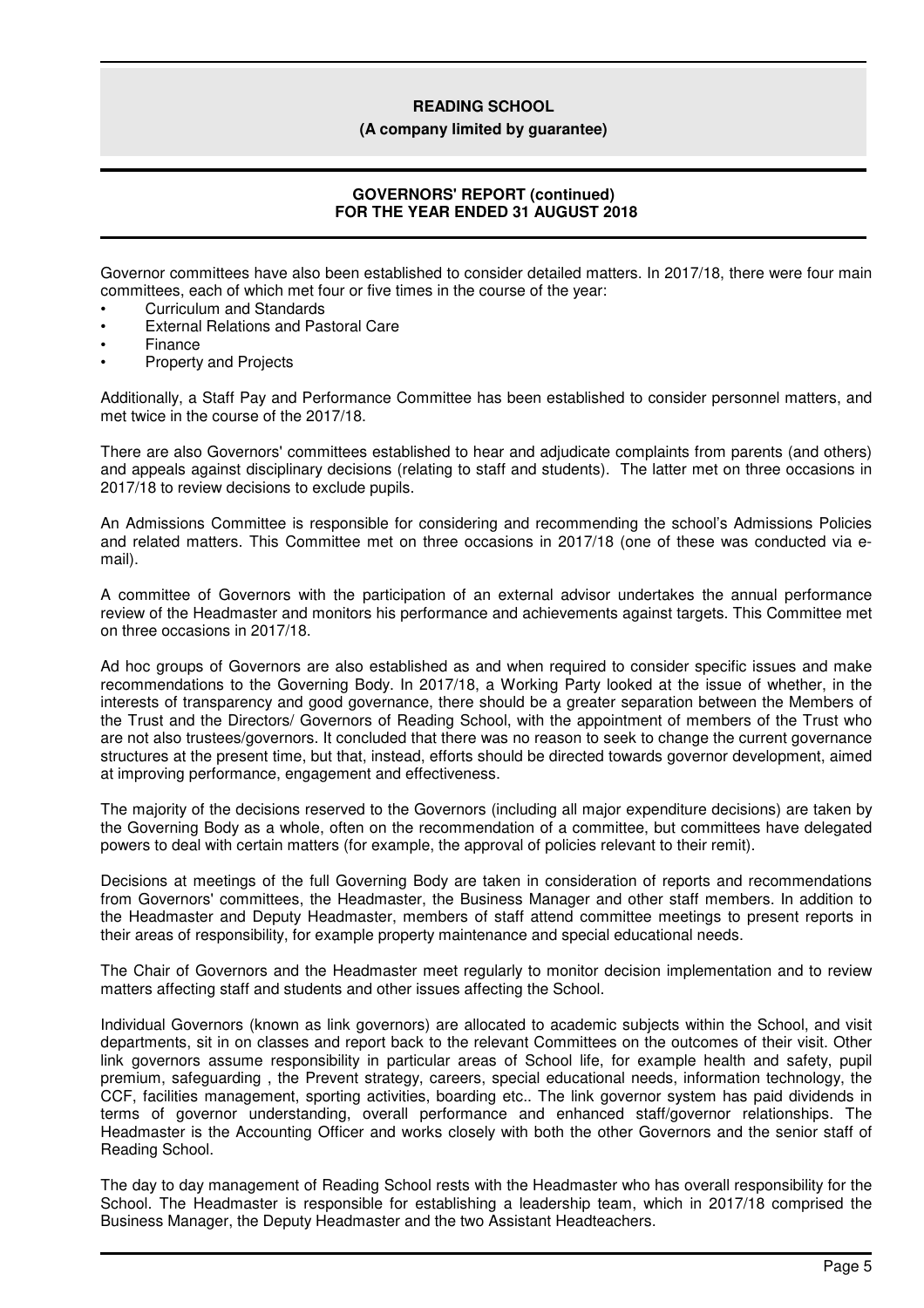**(A company limited by guarantee)**

## **GOVERNORS' REPORT (continued) FOR THE YEAR ENDED 31 AUGUST 2018**

All aspects of the management of the School and the conduct of the Governing Body are based on openness, accessibility and accountability. Governors are encouraged to participate fully in the work of committees and the Governing Body, and are encouraged to bring matters of concern before Governors and to raise any queries with the Headmaster. Annually, after the publication of public examination results, Governors undertake a thorough review of the results, and consider implications for the curriculum and pastoral activities within the School.

The detailed administrative work of the Governors is undertaken by the Clerk to Governors, reporting to the Chair. Mr Steve Vale has continued to fulfill the role of Clerk throughout 2017/18.

#### **g. Pay policy for key management personnel**

The pay and remuneration of the leadership team is set by the Staff Pay and Performance Committee. That Committee has agreed that (as with all teaching staff) the pay of the teacher members of the leadership team (including the Headmaster) will be in accordance with the national pay scales set by the School Teachers Pay Review Body. Non teaching staff (known as Associate Employees) are paid in accordance with the scales set by the National Joint Council for Local Government Services, and the Business Manager's remuneration is set on the basis of fair comparison with the pay rates for other Associate Employees.

#### **h. Trade union facility time**

The School had no employees who were relevant trade union officials during 2017/18, and there was therefore no union facility time, nor any costs to the academy for such time, in 2017/18.

#### **i. Connected organisations, including related party relationships**

Reading School has a close working relationship with The Reading Foundation (Registered Charity number 294640) which is landlord of the School's main site and has as its own charitable purpose "to advance the education of the public, and in particular, to endow Reading School''.

The School also cooperates on a regular basis with the Old Redingensians Association, which comprises alumni of the School, and seeks to support the School in appropriate ways.

The Headmaster is a trustee of The Reading Foundation. Sue Bowen (from December 2017), Richard Childs (up to November 2017), Mark Faulkner, and Stephen Nortcliff represented the Governing Body on the Reading Foundation in 2017/18.

In June 2018, the School agreed to establish a separate trading company limited by shares in order to facilitate the School's involvement in assisting with the design and the teaching methods of a new set of Bilingual International Schools in China, to be called Reading Suzhou School. This company, known as The Reading School Overseas Partnership Company, was authorised to conclude a Cooperation Agreement with Lunhua Education to assist with agreed projects, including setting up and running of high quality bilingual schools and kindergartens in mainland China. The Cooperation Agreement was signed on 26th June 2018, 100% of the company's share capital is owned by Reading School.

The Governing Body is affiliated to the National Governors' Association.

#### **Objectives and Activities**

### **a. Objects and aims**

Reading School has operated as an independent Academy funded by the Education Skills Funding Agency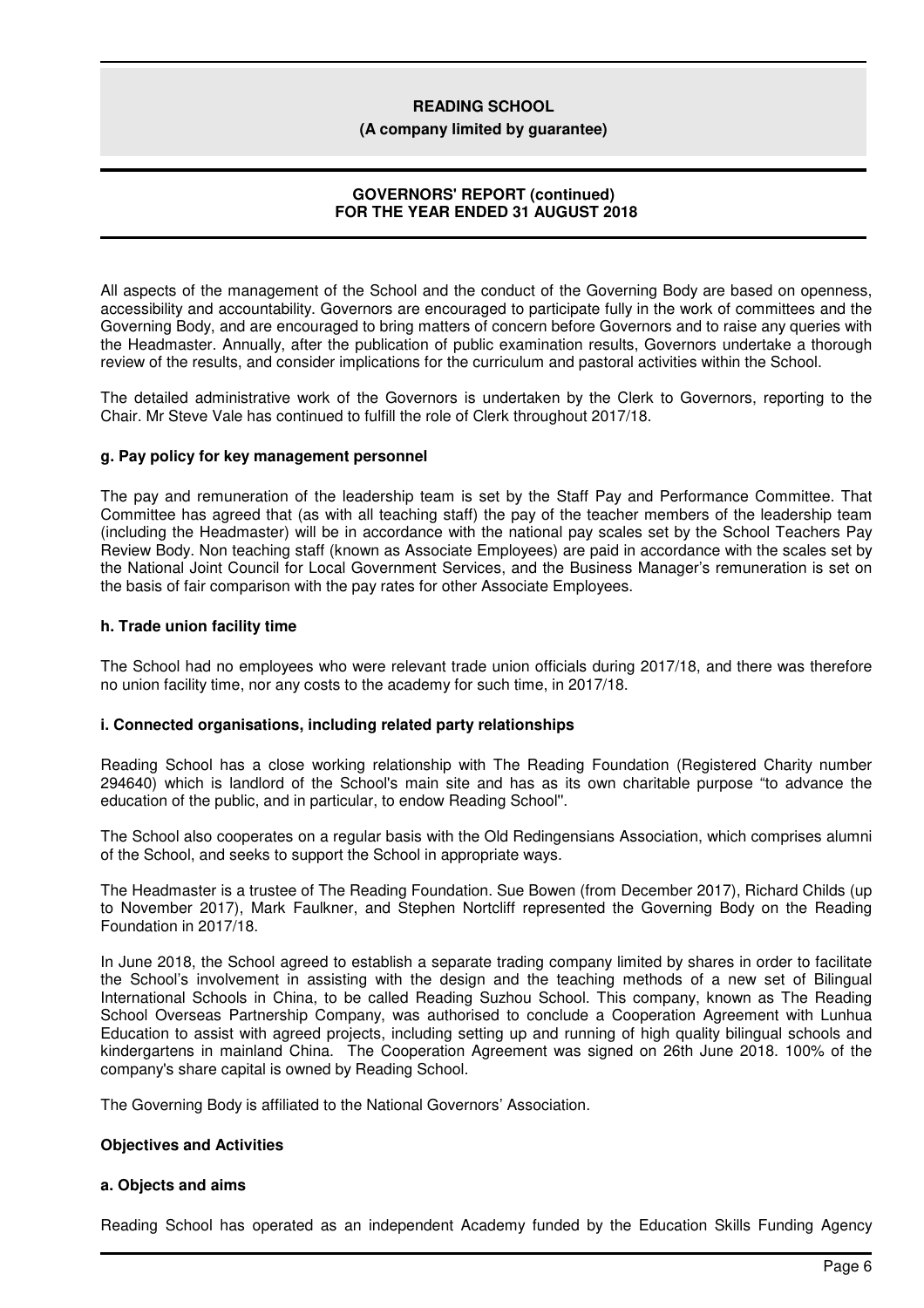#### **(A company limited by guarantee)**

# **GOVERNORS' REPORT (continued) FOR THE YEAR ENDED 31 AUGUST 2018**

(ESFA) since February 2011, and, under its funding agreement, is run as a selective school within the meaning of section 6(4) of the Academies Act 2010.

# **b. Objectives, strategies and activities**

The primary measures used by the Governors to assess the success of the activities of the School are a five year strategic plan, together with a series of annual Operational Plans.

The strategic plan for 2013 to 2018, was approved by the Governing Body on 1 July 2013. In March 2018, the Governing Body approved a new strategic plan, covering the period from 2018 to 2025. The Operational Plan for 2017/18 was approved by the Governing Body on 3 July 2017, and an Operational Plan for 2018/19 was approved on 2 July 2018.

The School is also in the process of updating its Master Plan, which sets out key priorities for the development of facilities at the School, such as a new Sports Hall and a 6th form centre.

The strategic and operational plans focus on 4 key strategic objectives of:

- Academic excellence
- Building champions of character
- Leaders creating Leaders, fostering a culture of leadership and accountability across pupils and staff
- Effective local, national and global partnerships.

They continue to place student and staff wellbeing and development at the heart of the School's vision, supported by a robust programme of Continuous Professional Development, as well as a system of peer reviews of the various departments.

The Operational Plan for the year is monitored as a standing agenda item at each Committee meeting. The Headmaster is required to report to the Governors regularly at Committee and Governing Body meetings on progress in meeting the targets set out in the Operational Plan, on any corrective actions required in pursuit of the Plan, as well as on Academy performance, personnel matters, university entrance and staff training. More information about these targets, and the successes and challenges in meeting them in 2017/18, are set out in the Achievements and Performance section, below.

In addition:

- Regular budget monitoring reports are submitted to each meeting of the Finance and (for the property budgets) to the Property and Projects Committees;
- The Curriculum and Standards Committee receives a detailed report on performance in external examinations each year, and commissions appropriate actions as a result, including looking at comparative data for other schools and undertaking self assessment of school performance;
- All policies are reviewed by the relevant Committees at appropriate intervals, in accordance with a schedule agreed by the governing body, including consideration of their value and effectiveness in delivering the aims of the Academy.

# **c. Public benefit**

The Governors have taken The Charity Commission's specific guidance on public benefit (contained within the guidance document "The Advancement of Education for the Public Benefit") into consideration in preparing their statements on public benefit contained within this Governors' annual report.

In accordance with its charitable objectives, the Charitable Company strives to advance the education of the students attending the School. The Charitable Company's primary beneficiaries are therefore the students, and benefits to students are provided through continuing to maintain a high standard of education throughout the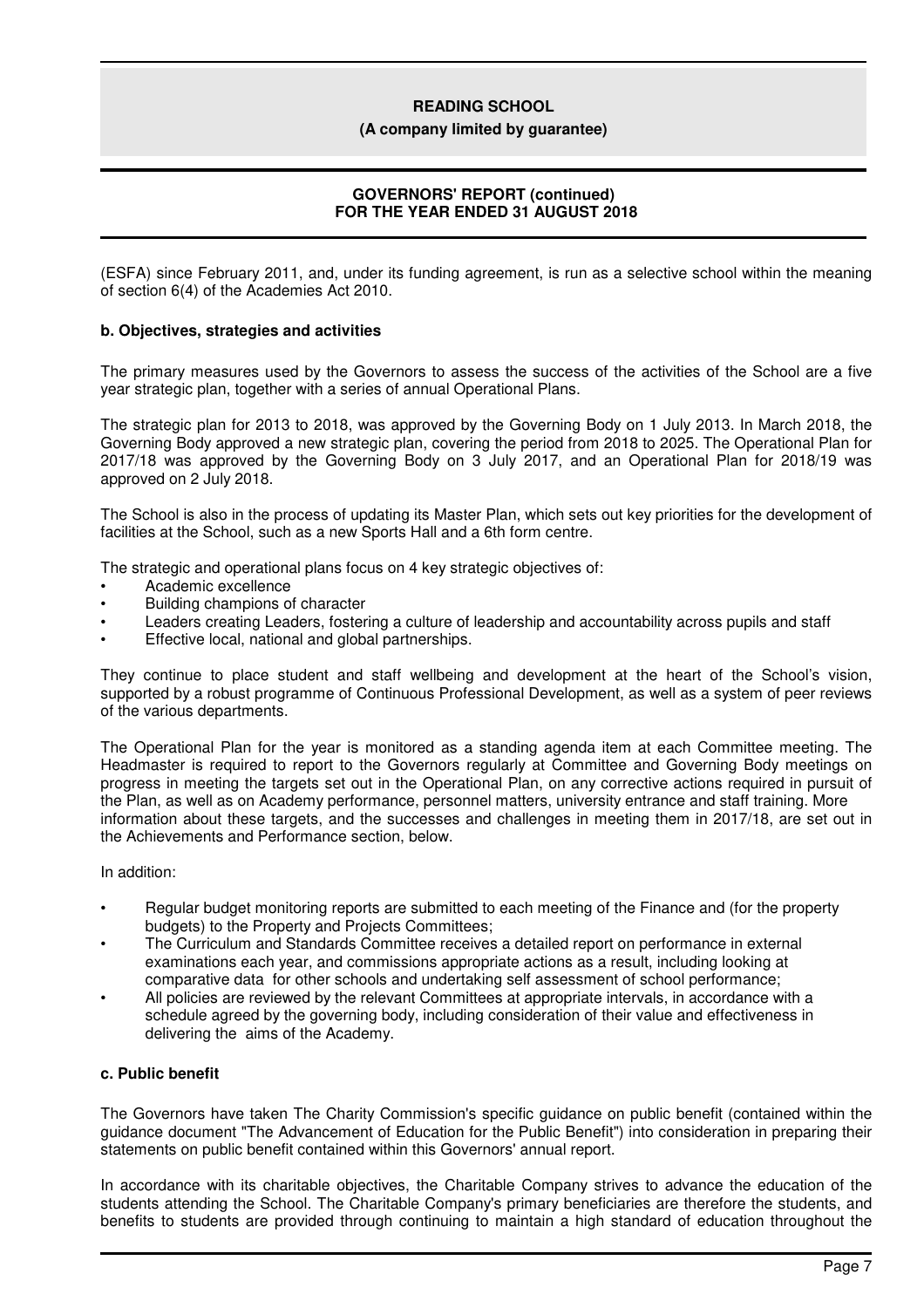#### **(A company limited by guarantee)**

# **GOVERNORS' REPORT (continued) FOR THE YEAR ENDED 31 AUGUST 2018**

School.

In order to determine whether or not the Charitable Company has fulfilled its charitable objectives for public benefit, the Governors gather evidence of the success of Reading School's activities.

#### **Strategic report**

#### **Achievements and performance**

#### **a. Achievements and Performance 2017/18**

Academic Performance 2017/18

#### **2017 examination results**

In reviewing the examination results for 2017 at its September 2017 meeting, the School's Curriculum and Standards Committee noted that Reading School continues to deliver excellent academic results achieved by its students.

The school's GCSE performance in 2017, whilst not quite as good as the record results in 2016, still meant that the School was in the top five of the boys academically selective schools the country with the proportion of A\* to A grades at 81.7%. Almost 92% of students gained at least 5 A\*- A grades, and just short of 40% gained 11 A\*- A (or equivalent). 92% of candidates achieved the English Baccalaureate.

Key factors in the school's success were:

- 72 grade 9s (the new top grade) in Maths
- 21 A\* grades in Spanish
- 94.3% of entries gaining  $A^*$  to A grades in Physics
- 100% of entries gaining A\* to A grades in Latin.

A level results were particularly outstanding in 2017, with over 93% of outcomes with A\* to B grades. This meant that the school was ranked 5th= of all state schools nationally, and the fourth highest of the boys academically selective schools the country. There were no underperforming departments at A-level, with improvements in Chemistry and Biology, and with Physics performing at the same level as the previous year. Other key outcomes were:

- A significant increase in the number of  $A^*$  grades in Maths and Further Maths;
- The award of A<sup>\*</sup> to B grades for 100% of students in German, French and Latin;
- The award of 100%  $A^*$  to A grades in History;
- The award of 12 A\* grades in Geography, which was a major improvement on the previous year.

As well as these excellent exam results, the school's performance against value added measures of pupil progress was exceptionally strong. DfE pupil progress data shows that the School is 'well above average', which equates to the top 10% and the highest designation for the Progress 8 performance measure. Performance against these measures by SEN students was very good, with no "gap" compared with non SEN students.

#### **2018 examination results**

Initial analysis of the results released in August 2018 indicates that:

At GCSE, where the new grading system was operational for the vast majority of subjects for the first time, 40.63% of entries were awarded the new highest grade 9 and 69.78% of grades were 8 or 9 (equivalent to an A\* grade in the old grading system). 87.7% of entries were awarded grades 7,8 or 9 (equivalent to grades A\* or A in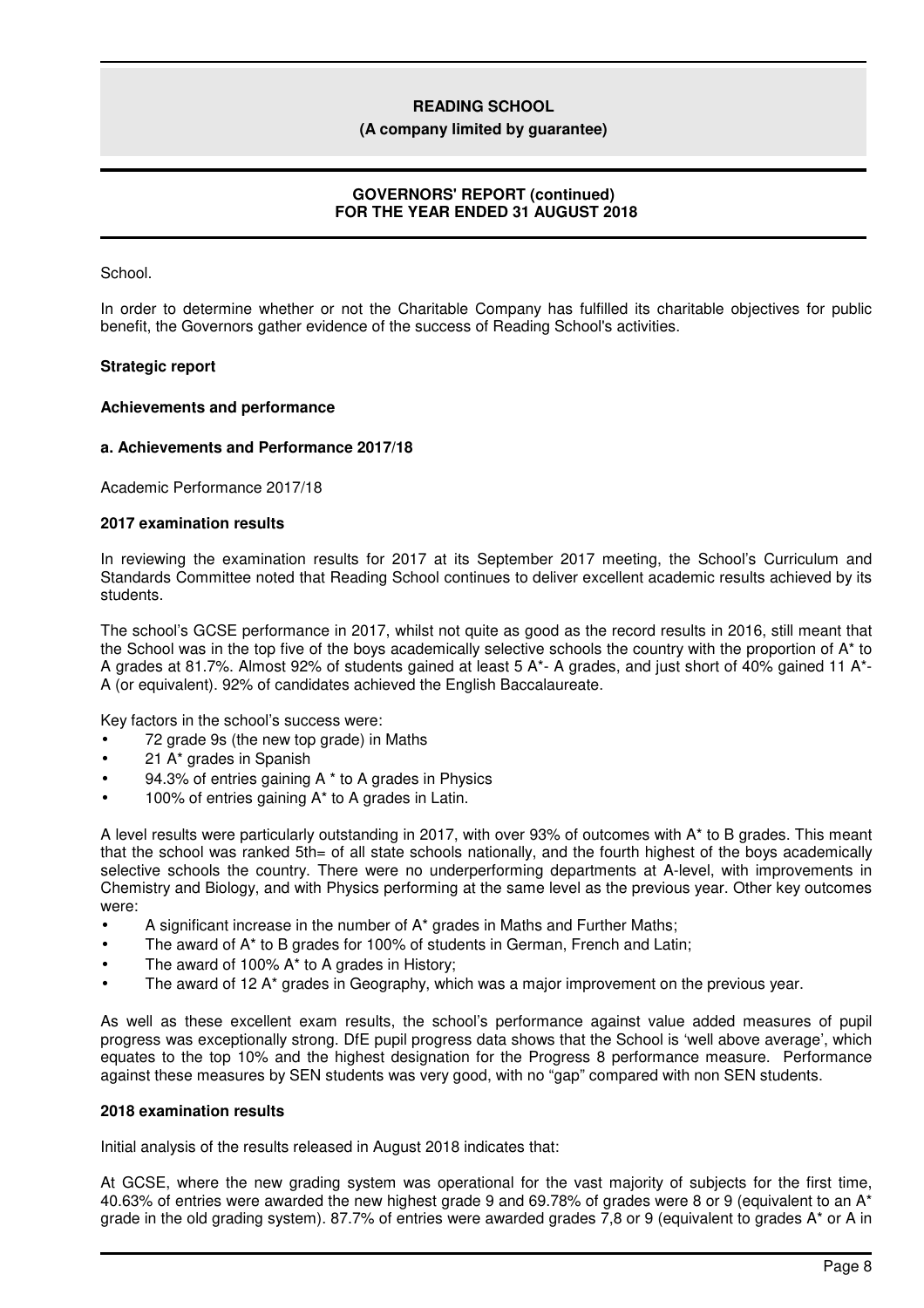**(A company limited by guarantee)**

# **GOVERNORS' REPORT (continued) FOR THE YEAR ENDED 31 AUGUST 2018**

the old grading system). 93.4% of students gained at least 5 grades 9-7, and 50.4% gained 10 grades 9-7 or equivalent. In addition, 95% of candidates achieved the English Baccalaureate. Particular successes were Physics, where 80 students achieved grade 9, and Biology, where 95% of students gained grades 9-7. 93% of History GCSE candidates gained grades 9-7 and 82.8% Geographers gained grades 9-8. In Mathematics 105 out of 121 candidates gained grades 8 or 9 and 96.8% of students recorded at least a grade 8 in Latin.

At A level, the successes of 2017 were repeated in 2018 with 92.4% A\*-B grades, 75.43% A\*-A grades, 39.86% A\* grades and 99.14% A\*-C grades achieved. Overall, 61.1% of Year 13 students gained at least 3 A grades and 75.8% gained at least AAB. Performances of particular note were in Biology where 98% of pupils gained A\*-B grades and in Economics, where 95.9% of candidates gained A\*-B. Furthermore, 56.3% of A Level Further Mathematicians gained the highest grade possible, A<sup>\*</sup>, and 81.6% of Mathematicians were awarded A<sup>\*</sup>-A. In addition, 95.2% of Geographers gained A\*-B along with 93.1% of Historians.

# **Other Achievements in 2017/18**

The Governors have reviewed the performance of the Academy Trust and the School in 2017/18, and have highlighted significant progress and achievement in all aspects of the School during the year, as follows:

#### *Curriculum and Standards*

Major achievements this year included:

- The university destinations of students in 2017, with 24 students bound for Oxbridge, 109 for Russell Group universities, and 28 for other universities. Almost all students obtained places at their first or second choice universities. (33 candidates have received offers for Oxbridge entry in 2018, with the greater number of offers at Cambridge (especially for Mathematics). This was the highest number ever, against a background pattern of 20 to 25 offers per year.)
- The approval of The Reading School Pupil Premium Strategy 2017/18, with an evaluation of the impact of 2016/17 expenditure and a summary of performance data for Pupil Premium cohorts. This showed that, for Pupil Premium students:
	- o Attainment rates at Reading School significantly exceeded national averages.
	- o Attendance rates exceeded national averages.
	- o Progress from Key Stage 2 to Key Stage 4 was well above national rates.
	- o Exclusion rates were near to the school average.
	- o Transition to post-compulsory education for pupils in receipt of the pupil premium funding matched the Reading School average.
- Further detailed analysis of student option choices at both GCSE and A-level and of their potential implications for both teaching resource requirements and the breadth of the curriculum offered by the School, aimed at understanding and getting to grips with the tension between the breadth of the curriculum and the choices made by students, whilst still producing the optimum academic outcomes within affordability criteria.
- A review of compliance with the Department for Education's Careers Strategy: making the most of everyone's skills and talents (published in December 2017). This review showed that the school's current provision exceeded government expectations, and that careers guidance is now one of the School's strengths.
- The adoption of a policy on provider access for providers of technical education and apprenticeships, in accordance with Department for Education requirements.
- The consolidation of 5 form entry to Year 7 notwithstanding the logistical and teaching challenges this poses – the increase in numbers is vital to the school's future financial sustainability.
- The continued success of the Link Governor Scheme, where each Governor is linked to a curriculum or other area of the School. The links to curriculum areas enable the committee to be more knowledgeable about changes and challenges across the whole curriculum.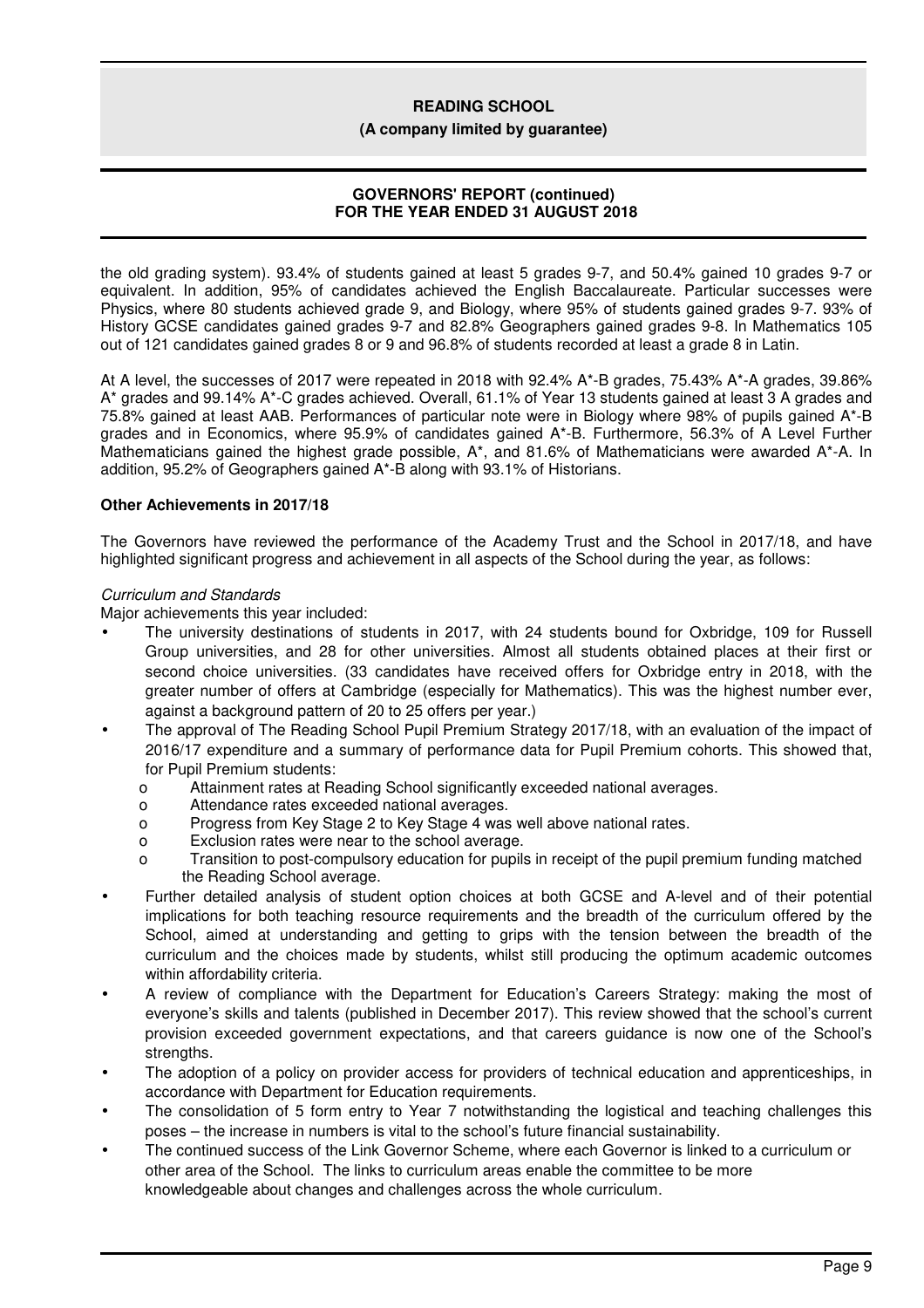#### **(A company limited by guarantee)**

# **GOVERNORS' REPORT (continued) FOR THE YEAR ENDED 31 AUGUST 2018**

#### *Admissions*

The Governing Body's Admissions Committee has carefully monitored the impact of admissions policies in 2017/18, including the impact of increased admissions in Year 7 to 5 forms of 30 students each from September 2016 and of the abolition of Year 9 admission to the School with effect from 2017/18 .

Given that the School is a selective school with a record of outstanding academic success, the School does not envisage radical changes either the criteria for entry (based on performance in the admissions tests) or its current catchment area.

However, the Governors wish to support social mobility, and to encourage more applications from/admissions of students from vulnerable and deprived backgrounds. To this end, the Committee has continued to support the Future Stories Community Project, which involves work with local primary schools aimed at encouraging pupils to aspire to apply for entry to the School, with outreach work undertaken by Reading School students. It has also continued to look at the feasibility of implementing a lower pass mark for Pupil Premium and looked after students, and the adoption of a revised 6th form strategy. The outcomes of this work will be reflected in the 2020/21 admissions policies, which will be adopted in the course on the 2018/19 School year.

# *External Relations and Pastoral Care*

Achievements of note this year included:

- Work with Student Representatives, securing their input to many of the issues considered by the Committee and supporting them in strengthening the student voice and making it more effective, including a reconstituted the Student Council and a new 6th form Council.
- Commissioning a self-assessment exercise for the Governing Body, the outcomes of which were reported in December 2017, leading to an action plan to improve governor performance.
- Commissioning a skills audit of governors, undertaken during the Lent term of 2018, following the appointment of two new parent governors at the start of December 2017.
- Continuing to work on Governor Training, including keeping a record of all training undertaken.
- The approval of a new Marketing Strategy for the School.
- A review of SEND provision and of the School's SEND Policy.
- The review and updating of numerous school policies relating to student welfare, discipline etc, including identifying all policies which included content aimed at promoting staff and student well-being.
- Reviewing and updating the terms and conditions applying to Boarding at the school.

#### *Finance*

Achievements in 2017/18 included:

- Successful completion of the 2016/17 audited accounts, with an unqualified auditors' assessment.
- Careful monitoring of 2017/18 income and expenditure, in a tight financial environment, and ensuring that financial targets were hit.
- Monitoring the School's financial control environment successfully, through Responsible Officer reports.
- Continuing to review and update the School's Risk Register, through a rolling review programme.
- Setting a balanced budget for 2018/19 with an anticipated small surplus, notwithstanding a challenging financial environment.
- Review and updating of the Tendering Policy for School contracts, and the renewal of the School's catering, cleaning and grounds maintenance contracts.
- Overseeing, from the School's perspective, the new joint fundraising initiative with the Reading Foundation.
- Ensuring that the School responded appropriately to the advent of the new General Data Protection Regulations (GDPR).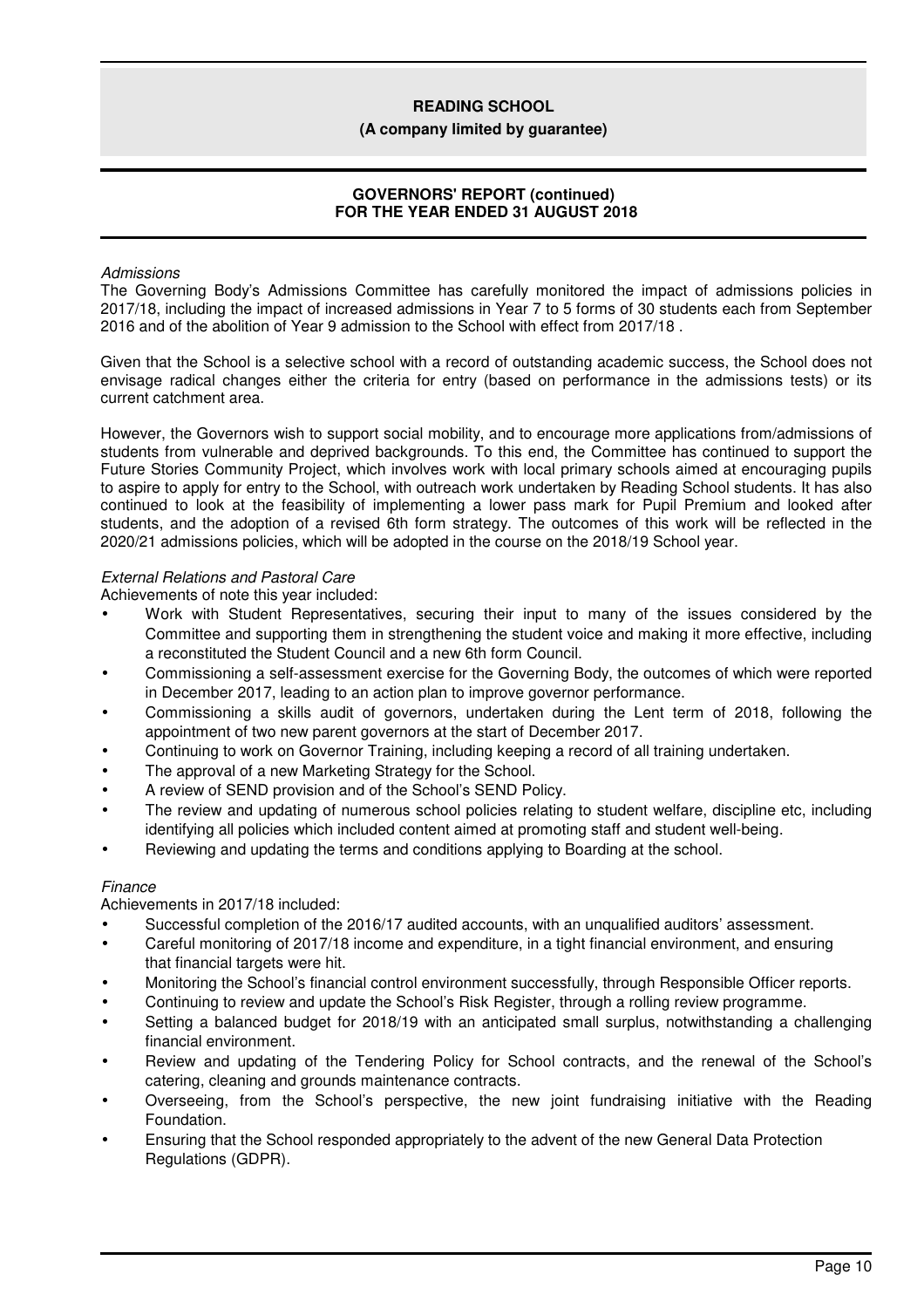#### **(A company limited by guarantee)**

# **GOVERNORS' REPORT (continued) FOR THE YEAR ENDED 31 AUGUST 2018**

# *Property and Projects*

Achievements in 2017/18 included:

- Installation of a new eastern boundary fence on the School's main site.
- Obtaining planning permission for a new Multi-Use Games Area near the chapel and for a canopy outside the Learning Resources Centre.
- Instigating discussions aimed at securing the improvement and greater use of the School's Boat House, in partnership with another School.
- Careful monitoring and planning of the use of the property maintenance budget, and work with the Reading Foundation to ensure that maintenance priorities are identified systematically and tackled in the most cost efficient manner.
- Reviewing and updating of the School's development Master Plan to reflect current priorities, and examining in detail the means by which new facilities could be funded and built.
- Reviewing and updating of Health and Safety policies.

On a less positive note, the School's bid for Education Funding Agency grant aid towards window and roof repairs was not successful.

# *Sporting, musical, and cultural achievements*

As well as its academic excellence, the School is proud of its record in encouraging its students to achieve their potential in sport, music, cultural and other enrichment activities. Some of the highlights in 2017/18 were:

- Success for the School's bridge team in championship events.
- A pupil scoring the maximum possible in the MENSA IQ test.
- The School being named as the Sunday Times Southeast State Secondary School of the Year for 2017.
- The School Music Competition in November 2017.
- The School winning the Regional Finals of the UKMT and FMSP Senior Mathematics Team Challenge.
- Reading School Biologists from Years 9,10 and 13 achieved significant medal hauls at the 2018 British Biology Olympiad.
- Reading School were once again crowned KS 4 National Badminton Champions following their successes in 2016 and 2017.
- The School securing 5th place in the ISF World Schools' Badminton Championship in Pune, India.
- Year 11 and Year 12 students represented Reading School and the United Kingdom in the World Individual Debating and Public Speaking Competition 2018 event.

# **Conclusions**

The academic and other successes in 2017/18 show that Reading School continues to be one of the highest performing state schools in the country. We are continuing with our aim to develop it into a 'World Class School', which nurtures integrity and academic excellence through the development of leadership potential, and which measures up to international benchmarks.

We pride ourselves on our commitment to sustaining a high academic tradition and a willingness to embrace change in the interests of our students. We regularly attract over 1,000 applications for day places at the School at Year 7 and a further 30-40 for boarding places, also at Year 7. For 2019 entry, we received 1250 direct Year 7 applications for day and boarding. The range of our feeder schools is diverse geographically. Our student population is ethnically and socially diverse with 55% of students coming from ethnic minorities. Most Year 13 leavers gain admission to leading Universities.

But, in our Strategic and Operational Plans, and in identifying the other challenges we face, we recognise that sustained success depends on continuous improvement, effective leadership, strong partnerships and effective learning environments. Excellence in the classroom and development of the whole person in students is crucial.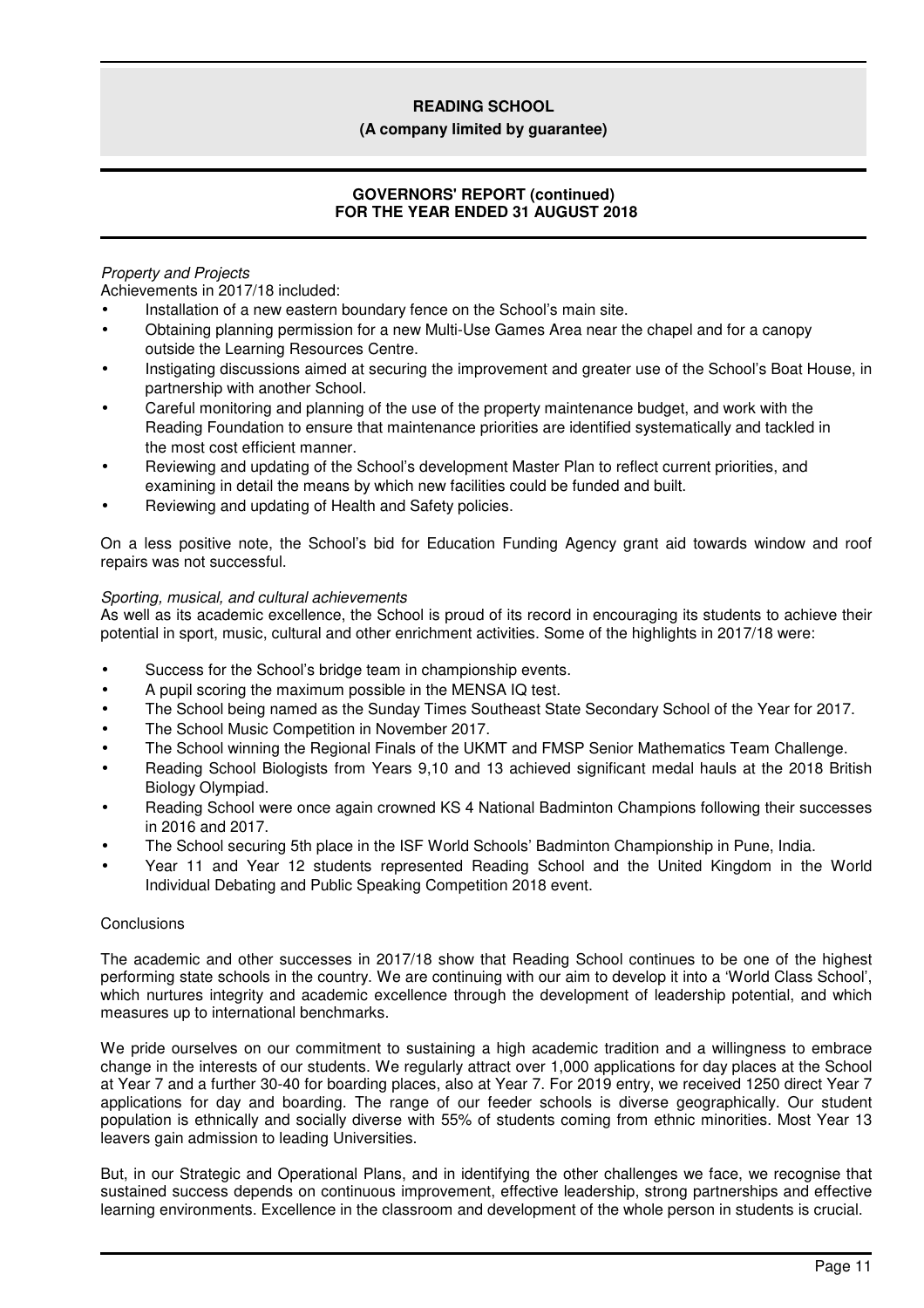**(A company limited by guarantee)**

# **GOVERNORS' REPORT (continued) FOR THE YEAR ENDED 31 AUGUST 2018**

We are committed to serving our local community and to playing a role in increasing social mobility, as demonstrated by our support for a Saturday morning school known as the Community Education Trust, the Gifted and Talented Academy for Year 5 and 6 pupils in local primary schools, the Future Stories Project, and the ongoing consideration of changes to admission policies aimed at increased social mobility.

Key Performance indicators

Academic performance and other achievements are covered in the Review of Achievement 2017/18 above. Other performance data for 2017/18:

Number of permanent exclusions: 1 Number of fixed term exclusions: 6 Number of racist incidents: 1 Number of incidents of bullying: 2 Overall school attendance: 97.8% (Years 7 to 11, up to Term 5, 2017/18) Pupil Lateness: 0.66%

# **b. Going concern**

After making appropriate enquiries, the board of trustees (i.e. the Governing Body) has a reasonable expectation that the academy has adequate resources to continue in operational existence for the foreseeable future. For this reason it continues to adopt the going concern basis in preparing the financial statements. Further details regarding the adoption of the going concern basis can be found in the Accounting Policies.

# **Financial review**

### **a. Financial Outcome of Activities and Events**

Most of the Academy's revenue income comes from the Education and Skills Funding Agency (ESFA) in the form of recurrent grants. These grants and the associated expenditure are shown as restricted funds in the Statement of Financial Activities. The School is seeking to ensure that absolute revenue funding levels remain constant, with funding cuts being offset by increases in pupil numbers, following decisions to increase entry numbers at Year 7 and in the sixth form.

The Academy also received a small annual devolved formula capital grant in 2017/18, which has been applied to general refurbishment work and redecorations.

The School 2017/18 budget was essentially a balanced one, providing for just a small surplus, and this has been delivered through careful budget monitoring and control throughout the year. The 2018/19 School budget was also a balanced one when it was approved in July 2017, although a higher than expected teacher's pay award, effective from September 2018, will make it very challenging to adhere to this budget.

For accounting purposes the Boarding department is fully integrated within the Academy Financial Statements whereas at operational level Boarding is run entirely separately from the School. Boarding numbers were stable in 2017/18, and more or less at maximum capacity.

As at 31 August 2018 the net book value of fixed assets was £14,383,990 (2017: £14,788,986).

The operating deficit for 2017/18 was £291,280 (2017: deficit of £406,712).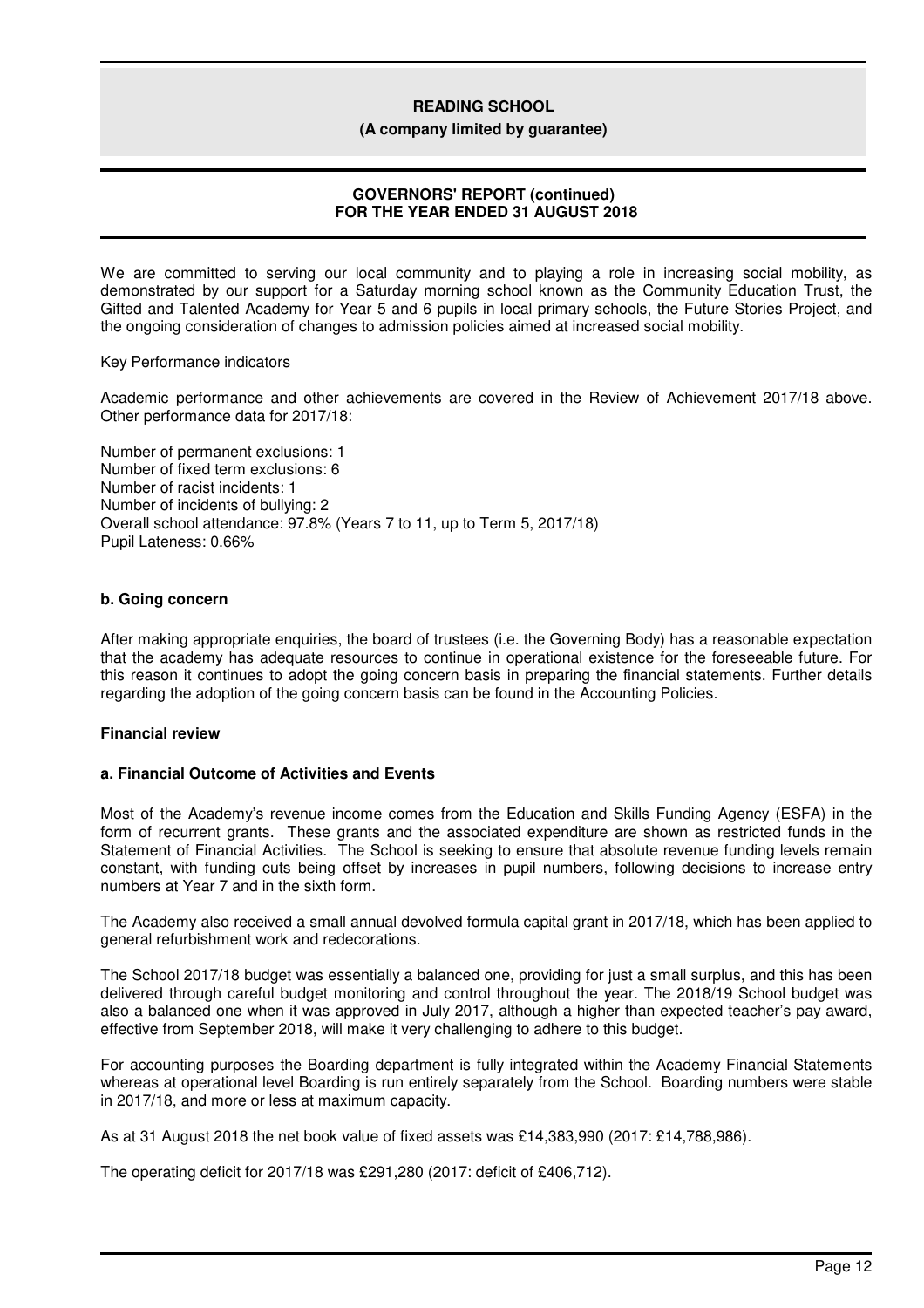#### **(A company limited by guarantee)**

# **GOVERNORS' REPORT (continued) FOR THE YEAR ENDED 31 AUGUST 2018**

### **b. Development Funding**

The School seeks to raise funds for extra-curricular activities and future development by means of donations mainly from parents and former pupils. In 2017/18 these funds have been used to ensure the delivery of an extensive co-curricular programme which includes numerous sports, clubs and societies. The school is committed to ensuring that this crucial aspect of the school's operation is improved, and where appropriate, extended through the Floreat Scheme which promotes student leadership.

#### **c. Reserves Policy**

The Governors' policy is to generate reserves to provide funds to continue to enhance the educational and boarding facilities and to fund future development projects. The School has set a balanced budget for 2018/19 and increases in pupil numbers to offset expected further reductions in funding from the Department of Education are continuing. In setting the budget, the Governors did not anticipate having to use reserves to support the School's core educational activities in 2018/19.

The Governors review the reserves policy annually.

At the date of the balance sheet, the Charitable Company had free reserves of £591,364 (2017: £935,393)

### **d. Financial risk management objectives and policies**

The Governors' investment powers are set down in the Charitable Company's Memorandum and Articles of Association, which permit the investment of monies of the Charitable Company that are not immediately required for its purposes in such investments, securities or property as may be thought fit subject to any restrictions which may from time to time be imposed or required by law.

In March 2014, it adopted an Investment Policy which confirms that the Charitable Company's current policy is to invest surplus funds in short term cash deposits, and that the Governors will only authorise investment in other than short term cash deposits where this is deemed to be in the best interests of the School in the future.

At present available deposit rates are minimal, so the Charitable Company's cash balances generated interest of £2,767 during the 2017/18 accounting period (2016/17: £2,437).

#### **e. Principal Risks and Uncertainties**

The School has an excellent record in meeting its challenges, and the Governors recognise the key role of talented and dedicated staff in this – the effort devoted to the construction of, and funding for, the recent new Science building and the Fitness Suite provides a good illustration.

The School's high standards, its excellent record and its popularity with potential applicants, mean that the main risks are financial in nature. Currently, the principal risks and uncertainties are:

- Major efforts made to bridge the funding gap caused by reductions to revenue funding will need to continue. Revenue expenditure has been progressively reduced to the minimum level compatible with sustaining academic standards and meeting all the ambitions set out in the Strategic and Annual plans.
- Given this position, and the fact that there are elements of costs which the School cannot control (e.g. pension contributions), it is vital that the School increases its level of revenue income in future years. The main means of doing so is through increased pupil numbers, and the School has already increased student numbers in Year 7 and the sixth Form.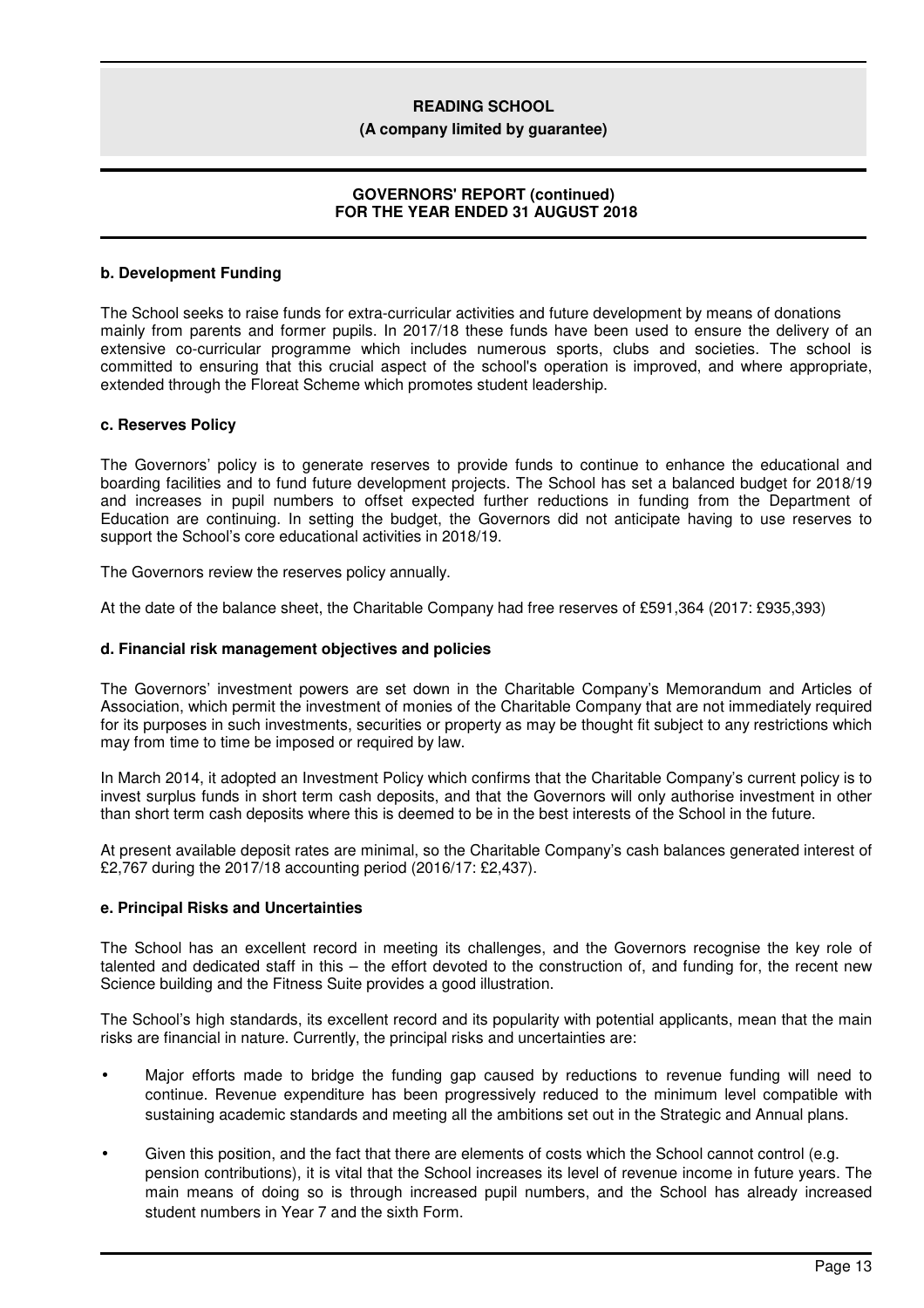#### **(A company limited by guarantee)**

# **GOVERNORS' REPORT (continued) FOR THE YEAR ENDED 31 AUGUST 2018**

- A related issue is that the School's funding position is such that subjects which few students opt for, particularly at A level, cannot be offered economically. This poses a potential threat to the breadth of the curriculum, and it is ultimately difficult and undesirable to attempt to control or unduly influence student choices. Governors will continue to monitor the position, and the 2017/18 Operational Plan sets out action aimed at sustaining curriculum breadth.
- The School needs to be able to raise additional funds at local level to support major improvements to its facilities, particularly sports facilities. The position on fundraising and the use of funds raised is regularly and closely monitored by governors in Committee meetings and the generation of substantial funds for capital projects is one of the major future challenges facing the School.
- Given the nature of the School site and buildings, the risk of unforeseen and expensive repair work is substantial and can lead to urgent funding needs, as recent experience shows. The Governing Body is seeking to reduce this risk by identifying the highest priorities and tackling them pro actively, so as to minimise the extent of unexpected problems – in this context, Governors acknowledge the contributions made by the Reading Foundation.
- The listed status of much of the School's buildings creates additional complications, as it can make the obtaining of consents for repairs to the fabric of buildings more complicated and expensive.

The Governors have a robust attitude to risk management. The risk register defines and considers risk under the headings of Strategic and Reputational Risks and Operational Risks. As noted above, the register was subject to continuous updating by Governors through a rolling review process in 2017/18, and this will continue in 2018/19.

All Governors have received training in safeguarding, the Chair and Vice Chair have undertaken required training in Safer Recruitment, and the Chair is the designated Governor with responsibility for child protection.

Governors undertake site visits and receive regular reports from staff and Governors' Health and Safety representatives.

A number of policies have been adopted by the Governing Body, covering risk and health and safety matters. These are reviewed regularly, including annual reviews of the following policies:

- **Safeguarding**
- Child Protection
- Health and Safety Statement and Policy
- Risk Assessment Policy
- Register of Risks (rolling review)

It is confirmed that, in the process of agreeing the Operational Plan for 2018/19, of setting school budgets for 2018/19, of reviewing financial procedures and funding projections, and of producing this report, the major risks to which the Academy Trust is exposed, as identified by the trustees, have been reviewed, and that systems or procedures have been established to manage those risks.

After making appropriate enquiries, the board of trustees has a reasonable expectation that the Academy Trust has adequate resources to continue in operational existence for the foreseeable future. For this reason, it continues to adopt the going concern basis in preparing the financial statements. Further details regarding the adoption of the going concern basis can be found in the Statement of Accounting Policies.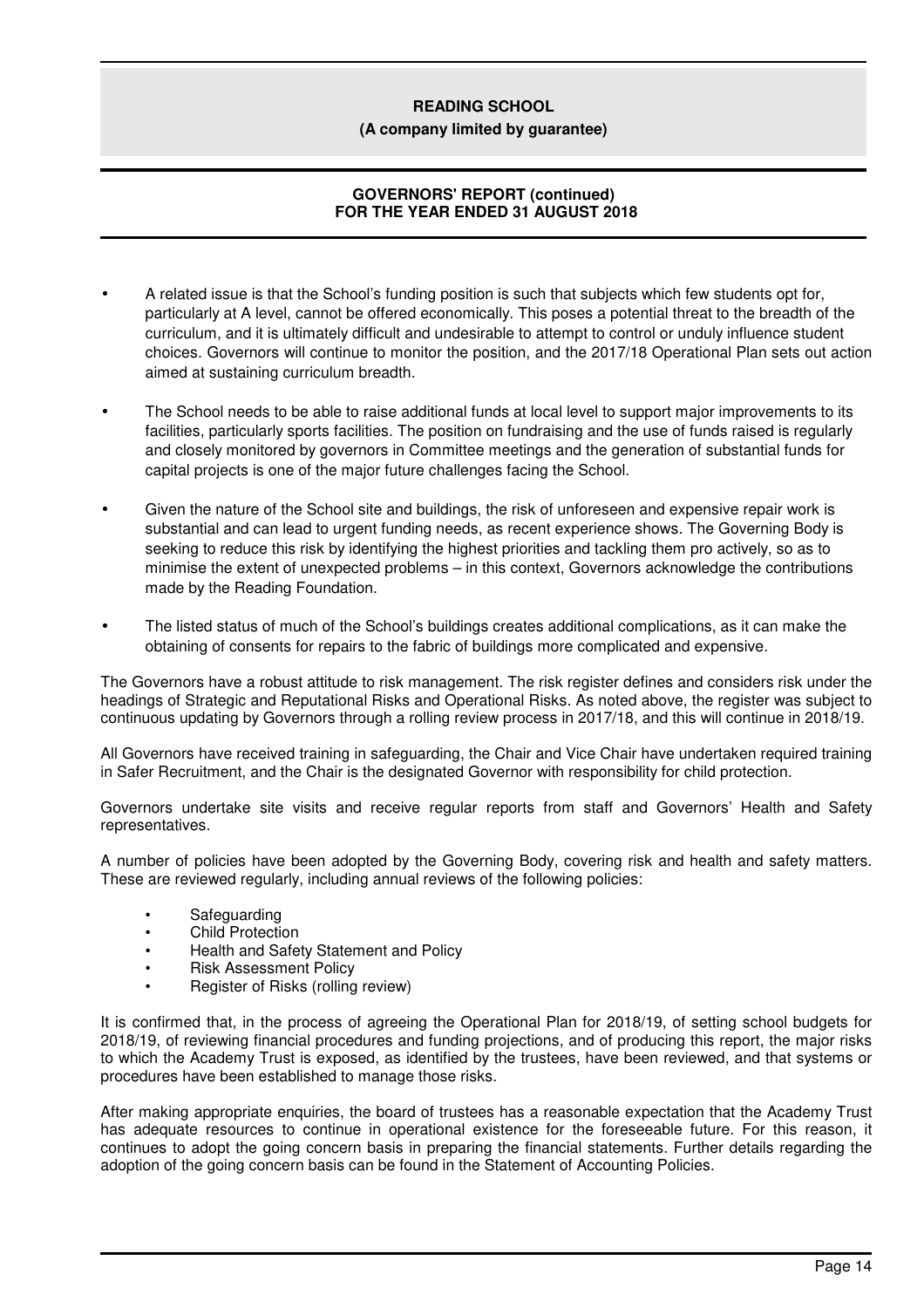#### **(A company limited by guarantee)**

## **GOVERNORS' REPORT (continued) FOR THE YEAR ENDED 31 AUGUST 2018**

# **f. Insurance**

Following expiry of its previous insurance contract in January 2017, the School has moved to the Government's Education Insurance and Risk Protection Arrangement, in order to minimise future insurance costs. Governors have satisfied themselves that this continues to provide adequate coverage against risks.

#### **Fundraising**

Reading School restarted its development programme in 2017. Thanks to active support and a generous grant from the Reading Foundation, it engaged a consultant, Alison Graham, with considerable experience in the education sector to advise on the long-term strategy and to begin its implementation. The priority is to create strong and productive relationships with all the School's supporters, and especially alumni and parents (both past and current). The Reading School Society has been established to foster and manage these relationships, and the Foundation grant enabled the School to recruit a Society Manager, Mrs Jas Chhokar, in November 2017. The work of the Society is overseen by a steering group comprising Foundation Trustees and School Trustees/Governors, under the chairmanship of Ms Claire Toms.

The School's strategy is to encourage all its supporters to contribute to Reading School. While fundraising is an obvious and the most flexible form of giving, and the School has greatly benefited in recent years from donations from parents and alumni, as well as major grant-making Trusts (notably to its new Science Building), other ways of contributing are encouraged and valued. Younger alumni can give the School valuable feedback about their universities and first career steps that will directly benefit our Sixth Formers. Parents and alumni are speakers at our lectures, can offer their professional wisdom and experience, or can introduce us to their own networks to help widen the School's reach.

With the help of its consultant, the School published a Legacy Leaflet which is being brought to the attention of fellow alumni by our enthusiastic legacy ambassadors.

The School is most grateful for several grants from the Reading School Parents' Association (RSPA) totalling in excess of £50,000 used for various School projects and initiatives in 2017-2018. The RSPA raises money through initiatives and events such as the Quiz Nights, Christmas Market and spring Fayre, to enable the school to pay for equipment and sponsor events outside the normal school budget which will enrich the life of our pupils. This has included new equipment for the Chemistry Department; new football goals for the PE Department; books for the LRC; the purchase of new wooden benches for the School Terrace; a Canopy outside the LRC; and the creation of a new Multi-Use Games Area which the Reading Foundation also "match funded" to ensure the completion of the project. RSPA has been very successful in attracting corporate support from many local companies, who value the talent and skills of our pupils.

The efforts of individual Old Redingensians and the Old Redingensians Association (a registered charity whose beneficiaries are the boys of Reading School), have made important contributions. One individual OR has continued to fund the School's "Inspire" lecture series, and the ORA has assisted with the funding of the School's outreach project "Future Stories".

Regular parental giving via our Annual Fund and parental contributions mean that we can continue and extend our vital co-curricular programme of clubs and activities which benefit all our boys, enabling them to learn new skills, develop their individual talents and enjoy their recreational time.

As a member of the Institute of Development Professionals in Education, Reading School is committed to following best practice in all its development and fundraising activities. Our database and procedures are GDPR compliant. We would never attempt to solicit from the vulnerable, nor be intrusive. Fundraising will always be respectful and tailored to individual wishes as far as possible. We have received no complaints about our fundraising in the past year.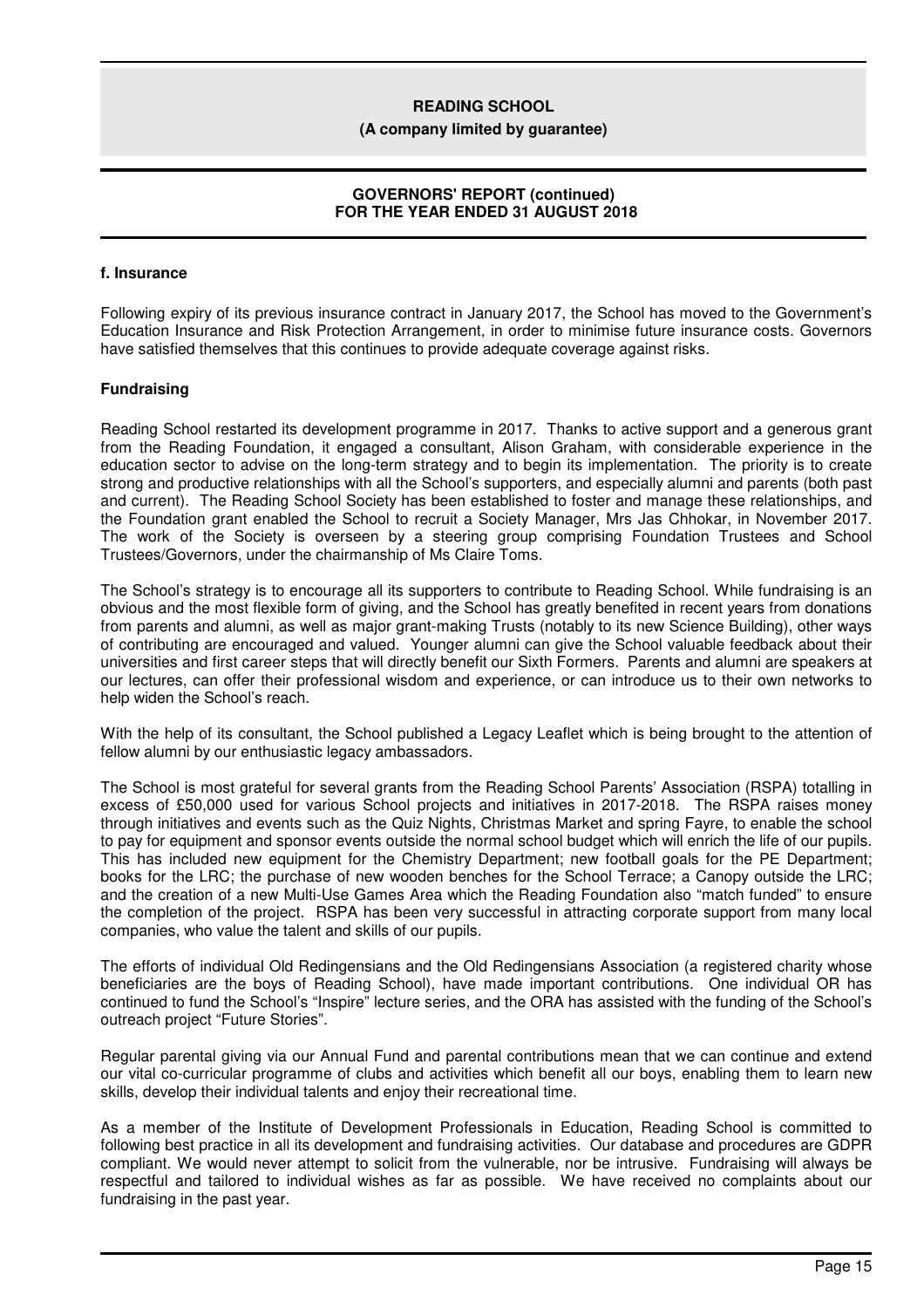#### **(A company limited by guarantee)**

# **GOVERNORS' REPORT (continued) FOR THE YEAR ENDED 31 AUGUST 2018**

#### **Plans for future periods**

#### **a. Future developments**

The Operational Plan for 2018/19 was approved by the Governing Body on 2nd July 2018, and is too detailed to set out in full here. The following summarises the key priorities in the plan:

#### **Academic Excellence**

1. To provide the highest quality teaching resulting in outstanding academic outcomes for all, with

- 80% of students in Year 11 achieving the equivalent of grades 7-9 at GCSE in all subjects.
- 95% of students in Year 11 achieving the equivalent of grades 7-9 at GCSE in Mathematics.
- 90% of students in Year 11 achieving the equivalent of grades 7-9 at GCSE in Biology, Chemistry and Physics.
- A Progress 8 score of at least +0.65 in 2019, +0.7 in 2020.
- Reading School placed in the top 20 of state schools in England with respect to A Level results (referencing A\*-B grade % and % of A\* grades)

2. To develop an engaging and enriching curriculum and embrace an academic approach that provides extensive breadth and depth, including introducing Mandarin to a selected cohort in Year 7 by August 2019 (in partnership with UCL, IOE and the Confucius Institute), and continuing to offer a co-curricular and enrichment programme of at least 20 activities across Years 7 – 13, with educational visits linked explicitly to the Reading Way concept.

3. To develop a robust quality assurance programme that focuses on sustained high performance, with a strong focus on quality of teaching and on the professional development of staff.

4. To maximise excellent models of professional development and performance management that enhance staff engagement.

5. To benchmark standards against national and international measures of excellence, whilst learning from centres of sustained outstanding performance, including visits to outstanding organisations and enhancing learning outcomes for Reading School students through International Partnership Development.

#### **Champions of Character**

1. To champion pastoral programmes and approaches that focus on human flourishing and the development of character, creating a supportive, dynamic environment where each student is valued and has the opportunity to reach his potential.

2. To champion practices that develop positive mental and emotional health, well-being and safeguarding for all, encouraging an ethos, culture and atmosphere of self-improvement and team work (especially through the PSHE programme, chapel and the House System) and targeting high attendance rates and low levels of exclusions.

3. To champion development of a co-curricular programme including educational visits that maximise pupil engagement through a focus on sporting, social and cultural development.

4. To focus on developing the engagement and well-being of staff, with a formalised positive relations/communications policy in place and measures to ensure that staff, students and parents are familiarised with the policy.

5. To further develop Boarding at Reading School emphasising a holistic approach to adolescent development from which the whole school can learn, including professional development of the Boarding Staff.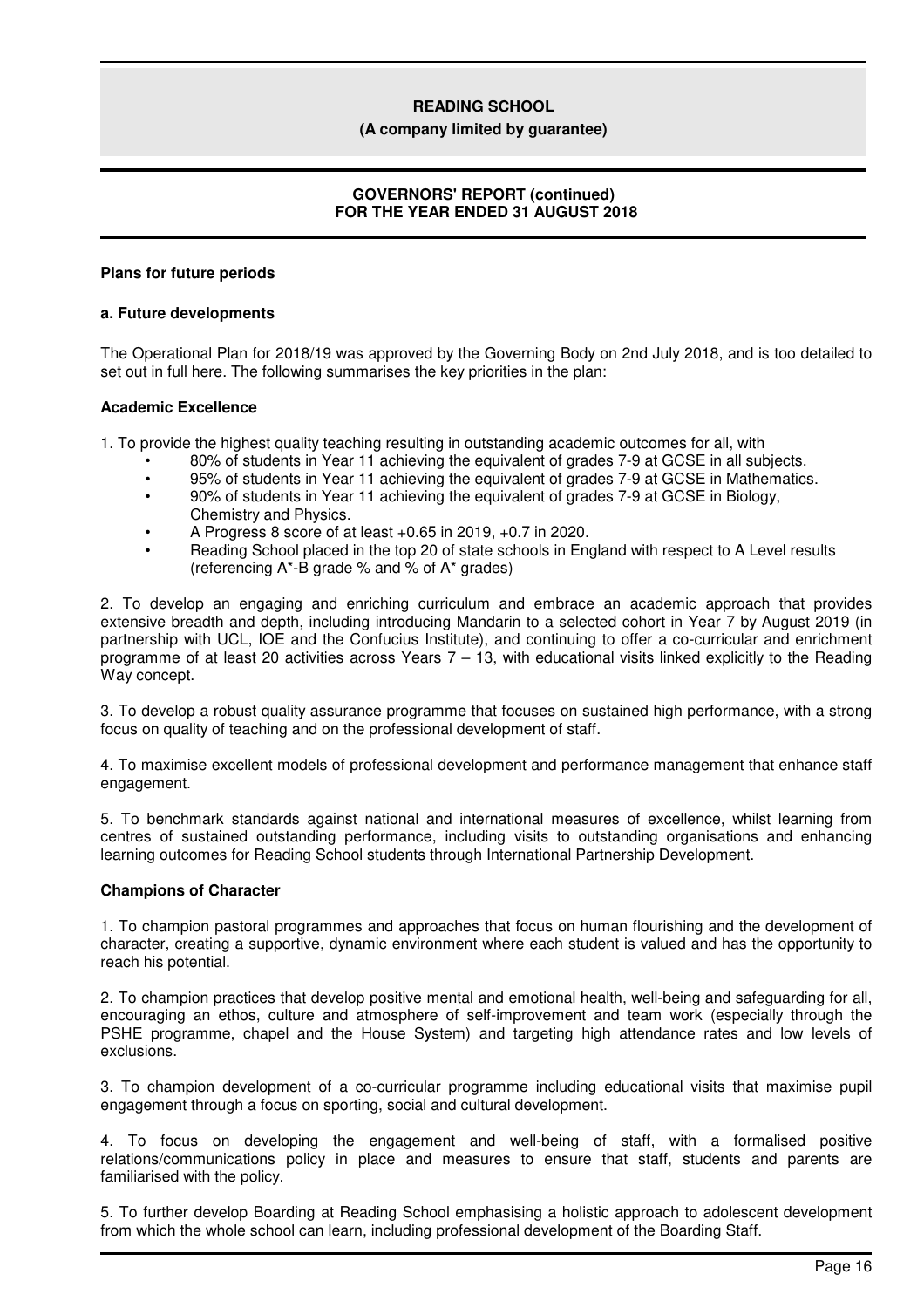#### **(A company limited by guarantee)**

# **GOVERNORS' REPORT (continued) FOR THE YEAR ENDED 31 AUGUST 2018**

#### **Leaders Creating Leaders**

1. To develop student leadership skills, knowledge and characteristics through the Floreat and Future Stories programmes, including providing opportunities for all boys in Years 7 – 10 to take part in outdoor education activities, for all students have the opportunity to take individual lessons in playing a musical instrument, and for students to participate in public speaking especially in Years 10-12.

2. To focus on social mobility to improve the life chances of local, disadvantaged young people, through further development of the Future Stories programme (which focuses on social mobility) with increasing staff involvement and a review of admissions policies.

3. To develop effective staff leadership programmes, nurture talent development and capacity building, appointing staff of potential and talent who are energetic, positive, caring, competent, highly qualified and knowledgeable and who exemplify a commitment to service and involvement in co-curricular programmes, pastoral care, boarding, the Reading Way and the Reading School Community.

4. To ensure that admissions, public relations and marketing strategies align with our values, enabling Reading School to be a system leader, including devising and publishing a Development Strategy by the end of 2018 and encouraging donations to capital projects from parents and alumni.

5. To showcase effective governance, prudent financial planning, capacity building and sustainability in all aspects of the School's activities, including partnerships with other organisations.

# **Effective Partnerships**

1. To develop local partnerships focusing on well-being, student leadership, careers and academic performance and promote a dynamic co-curricular programme focusing on partnerships, including seeking to build relationships with alumni, friends of the school and parents, for example by hosting functions at the school.

2. To develop a range of high-value national partnerships with leading public, private and voluntary sector organisations, including BASS, GSHA, and BSA, Reading School Overseas Partnership Company and the further development of initiatives based round the Future Stories concept.

3. To develop sustainable international partnerships through the International Future Stories (IFS) initiative, IBSC and Global Competitions, providing the opportunity, through academic, cultural, service or sporting groups, for students, especially those in Years  $9 - 12$ , to have an international engagement, and building a more extensive level of cultural understanding through a range of international experiences.

4. To ensure that internal networks enable sharing and dissemination of best practice, where all staff expect to learn from others.

5. To embed the role of the Society Manager and develop Marketing and Communications strategies that enable continuous improvement of processes and facilities, building relationships with alumni, friends of the school and parents and developing mechanisms for continually improving communication, both within the internal school community and with the broader school community.

# **b. Future Developments - longer term**

The School's long term strategy is currently set out in the recently-approved Strategic Plan 2018-2025 which is available on the School's website.

The Governing Body is prioritising the development of the School's facilities over the next few years. This is a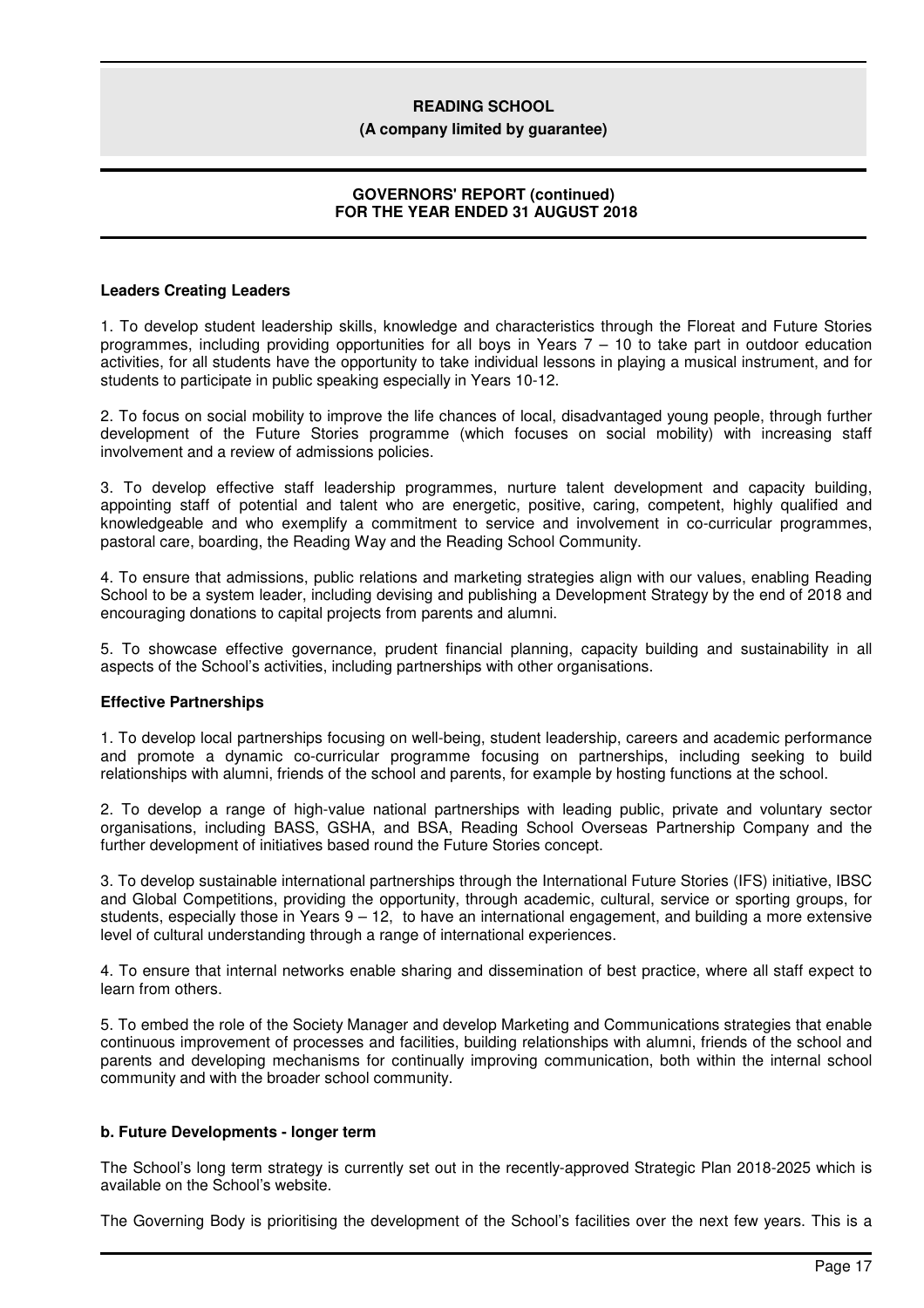#### **(A company limited by guarantee)**

# **GOVERNORS' REPORT (continued) FOR THE YEAR ENDED 31 AUGUST 2018**

challenge both in the logistical sense (i.e. designing and building new facilities within a confined site which includes listed buildings) and in a financial sense, since, realistically, development will need to be funded from funds raised by the School itself.

The School's Master Plan is being updated, but the Governing Body has already approved on outline plan which identifies the main facilities which will be required to deliver the curriculum, pastoral care and associated support facilities at the heart of the school's strategic vision and operational priorities.

For the period up to 2022, these include a new Sports Hall, other sports facilities, a 6th form centre and a maths and further maths centre.

In order to fund these major facilities, the fundraising partnership with the Reading Foundation, the initiatives led by the Society Manager, and the imaginative use of existing assets will be crucial.

# **c. Other challenges**

- Sustaining the current successes in boarding, with a minimum 75 boarders on the roll in September 2018.
- Continuing to develop the skills and effectiveness of governors, so that the ethos of Excellence and Leadership is strengthened in the School.
- Maintaining a programme of high priority repair and refurbishment projects, working in partnership with the Reading Foundation, including roof repairs, in the face of limited funding and the complications of obtaining listed building consents for the work involved.
- Resolving the future of the School Boat House, hopefully through partnership arrangements with another school.

# **Funds held as custodian**

Reading School holds funds as agent on behalf of parents in relation to the running of educational visits and on behalf of staff as custodian of the Common Room Fund. Educational visits are run on a non-profit basis with material surpluses being refunded to parents on completion of the visit. Contributions from staff to the Common Room Fund are disbursed under the instruction of the Common Room Committee.

# **Disclosure of information to auditor**

Insofar as the Governing Body are aware:

- there is no relevant audit information of which the charitable company's auditors are unaware, and
- Governors have taken all the steps that ought to have been taken as a Governor in order to be aware of any relevant audit information and to establish that the charitable company's auditor is aware of that information.

The Governors' report, incorporating a strategic report, was approved by order of the board of trustees (i.e. the Governing Body), as the company directors, on and signed on its behalf by: Governing Body), as the company directors, on

**R J Kenwrick Chair of Trustees and Governing Body**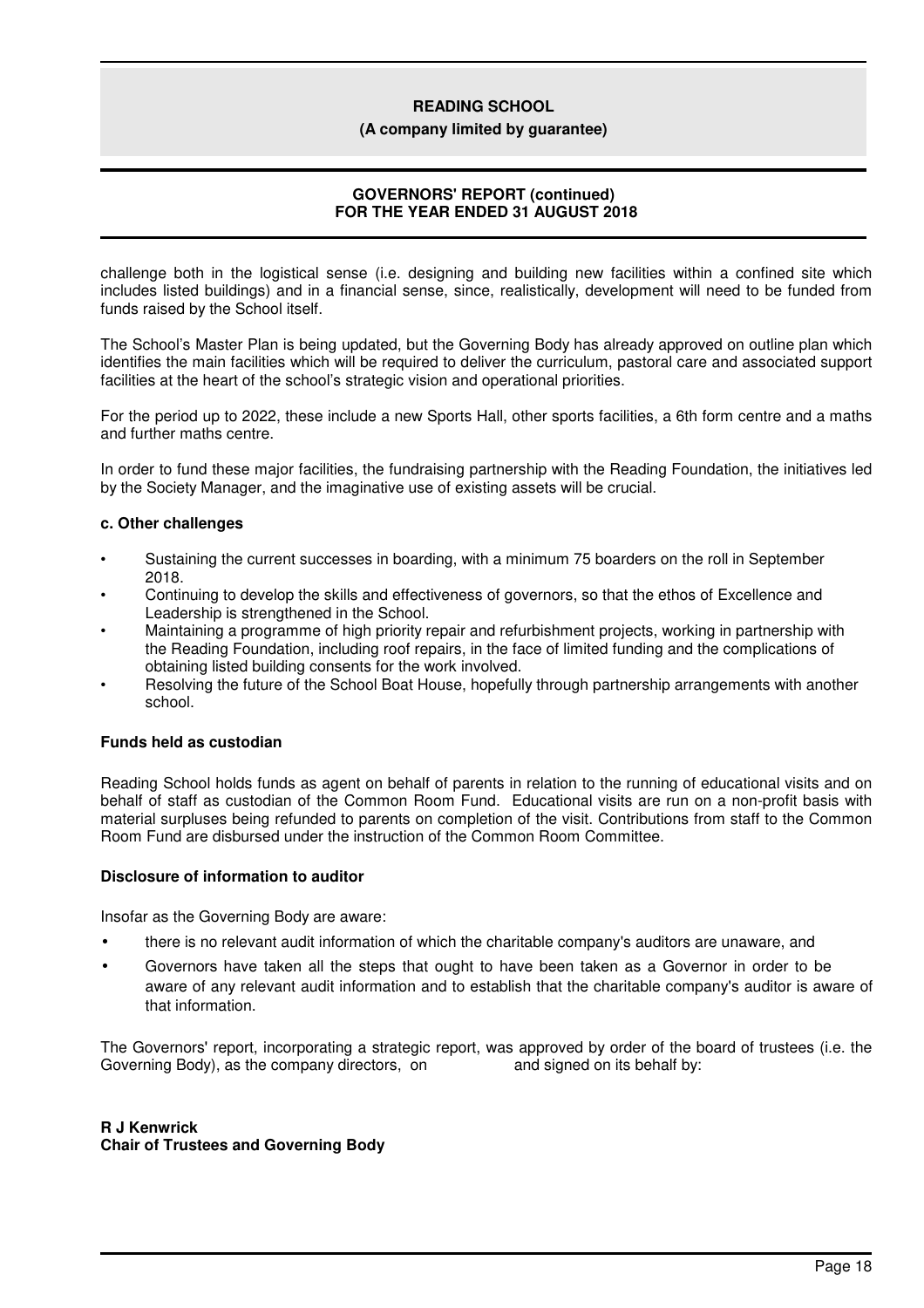#### **(A company limited by guarantee)**

### **GOVERNANCE STATEMENT**

#### **Scope of Responsibility**

As governors, we acknowledge we have overall responsibility for ensuring that Reading School has an effective and appropriate system of control, financial and otherwise. However, such a system is designed to manage rather than eliminate the risk of failure to achieve business objectives, and can provide only reasonable and not absolute assurance against material misstatement or loss.

The board of trustees (i.e. the Governing Body) has delegated the day-to-day responsibility to the Headmaster, as Accounting Officer, for ensuring financial controls conform with the requirements of both propriety and good financial management and are in accordance with the requirements and responsibilities assigned to it in the funding agreement between Reading School and the Secretary of State for Education. He is also responsible for reporting to the board of trustees (i.e. the Governing Body) any material weaknesses or breakdowns in internal control.

#### **Governance**

The information on governance included here supplements that described in the Governors' report and in the Statement of Governors' responsibilities. The board of trustees (i.e. the Governing Body) has formally met 7 times during the year. Attendance during the year at meetings of the board of trustees (i.e. the Governing Body) was as follows:

| Governor          | Possible attendance | Actual attendance |
|-------------------|---------------------|-------------------|
| A Bose            |                     | 6                 |
| S Bowen           |                     |                   |
| E Bradley         |                     | 6                 |
| J Chhokar         |                     |                   |
| R Childs          |                     |                   |
| M N J Faulkner    |                     | 6                 |
| D R Fisher        |                     | 6                 |
| T Follen          | 6                   | 6                 |
| K Holland         | 6                   | 3                 |
| R P Huggins MBE   | 7                   | 5                 |
| D A Jubb          |                     | 6                 |
| A K Kay           |                     |                   |
| R J Kenwrick      |                     |                   |
| J Matthews        |                     | 3                 |
| S Nortcliff       |                     | 6                 |
| M L Parsons       |                     | 5                 |
| <b>B</b> Reynaert |                     | 5                 |
| A M Robson        |                     |                   |
| K Ross MBE        |                     | 6                 |
| D Smith           |                     |                   |
| M Stock           |                     |                   |

The Governing Body is now actively engaged in the self evaluation of governance, with self assessment of the effectiveness of the Governing Body and individual Committees, and a 360° appraisal of the Chair.

As well as regularly undertaking self assessment exercises, the Governing Body keeps a record of all training undertaken by governors and conducts a regular skills audit of its members, all of which are designed to sustain its effectiveness.

The Finance Committee is a sub committee of the main governing body. Its purpose is to assist the decision making of the governing body, by enabling more detailed consideration to be given to the best means of fulfilling the governing body's responsibility to ensure sound management of the Academy's finances and resources, including proper planning, monitoring and probity and to make appropriate comments and recommendations on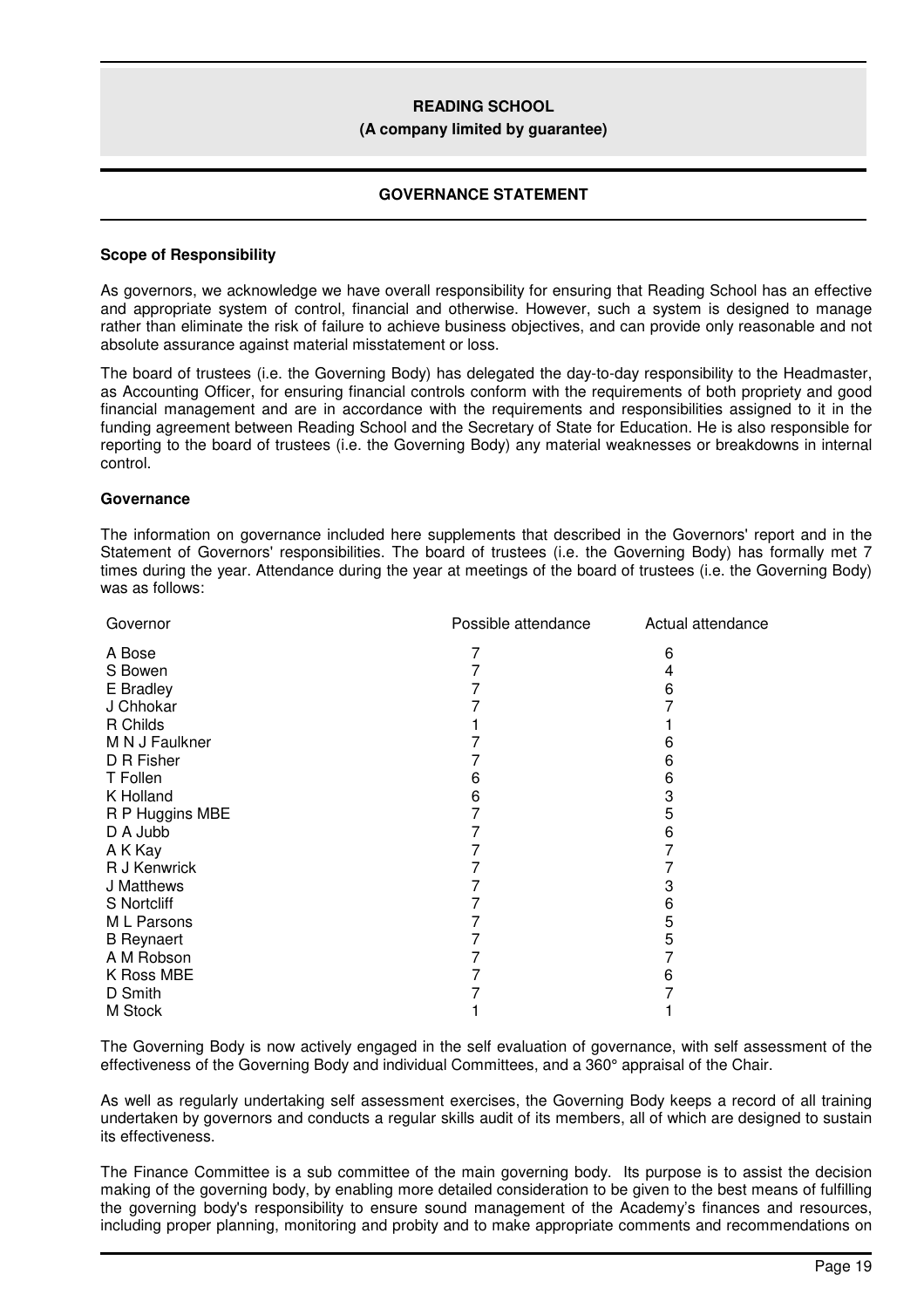### **(A company limited by guarantee)**

# **GOVERNANCE STATEMENT (continued)**

such matters to the governing body on a regular basis. Mr David Jubb, who is a qualified accountant, chaired the committee in 2017/18.

Attendance at meetings in the year was as follows:

| Governor     | Possible attendance | Actual attendance |
|--------------|---------------------|-------------------|
| A Bose       | 5                   |                   |
| E Bradley    | 5                   | 5                 |
| R Childs     |                     |                   |
| D R Fisher   |                     | З                 |
| T Follen     |                     |                   |
| D A Jubb     |                     | 5                 |
| R J Kenwrick |                     |                   |
| J Matthews   |                     |                   |
| S Nortcliff  | 5                   |                   |
| A M Robson   |                     |                   |
| K Ross MBE   |                     |                   |
| D Smith      |                     |                   |

The data that the Governing body has used to assess progress and performance has been scrutinised by sub committees and is evaluated contextually. The majority of School data is taken from DfE tables. This ensures the validity of the School's key benchmarks. DfE data (such as Progress 8, Attainment 8 and A Level value added scores standards scores) is evaluated using tools provided by ALPS and Formatrix, and is analysed in comparison with other boys academically selective schools to ensure appropriate contextual rigour. Internal data is assessed against prior performance and the progress of individual students and groups are appropriately monitored using analysis of quintiles. The governors are therefore satisfied about the integrity, validity and significance of the data used in their assessments of the School's progress.

The following table shows total attendances by governors at all main Committee (i.e. Curriculum & Standards, External Relations & Pastoral Care, Finance, Property & Projects) and Governing Body meetings in the 2017/18 school year:

| Governor          | Possible attendance | Actual attendance |
|-------------------|---------------------|-------------------|
| A Bose            | 16                  | 12                |
| S Bowen           | 10                  | 6                 |
| E Bradey          | 16                  | 14                |
| J Chhokar         | 16                  | 14                |
| R Childs          | 5                   | 5                 |
| M N J Faulkner    | 16                  | 14                |
| D R Fisher        | 23                  | 19                |
| T Follen          | 9                   | 9                 |
| K Holland         | 8                   | 5                 |
| R P Huggins MBE   | 11                  | 8                 |
| D A Jubb          | 12                  | 11                |
| A K Kay           | 14                  | 13                |
| R J Kenwrick      | 23                  | 20                |
| J Matthews        | 14                  | 10                |
| S Nortcliff       | 16                  | 13                |
| M L Parsons       | 6                   | 4                 |
| <b>B</b> Reynaert | 14                  | 11                |
| A M Robson        | 23                  | 21                |
| K Ross MBE        | 15                  | 13                |
| D Smith           | 14                  | 12                |
| M Stock           | 4                   | 4                 |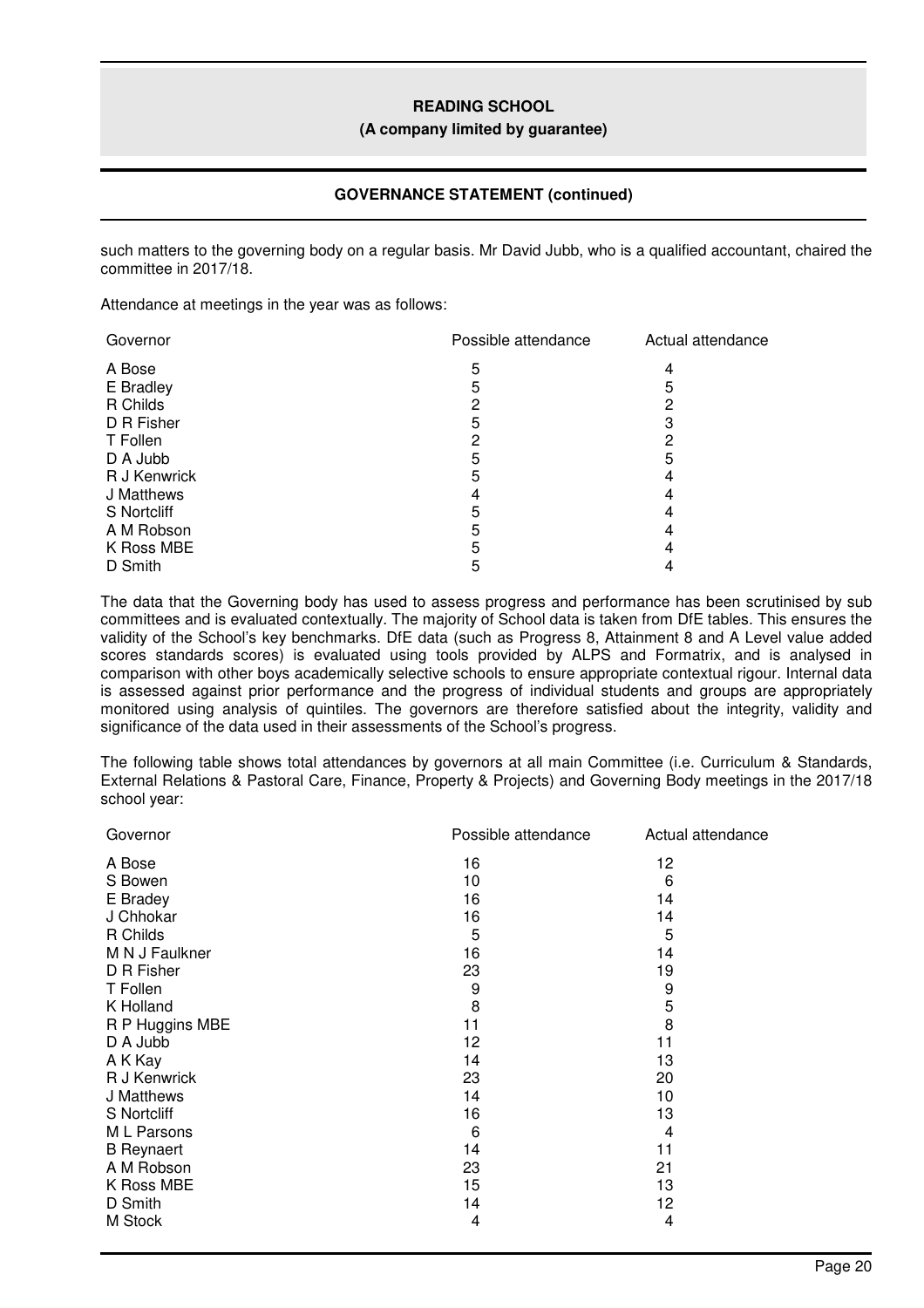#### **(A company limited by guarantee)**

# **GOVERNANCE STATEMENT (continued)**

#### **Review of Value for Money**

As Accounting Officer, the Headmaster has responsibility for ensuring that the academy delivers good value in the use of public resources. The Accounting Officer understands that value for money refers to the educational and wider societal outcomes achieved in return for the taxpayer resources received.

The Accounting Officer considers how the academy's use of its resources has provided good value for money during each academic year, and reports to the board of trustees (i.e. the Governing Body) where value for money can be improved, including the use of benchmarking data where appropriate. The Accounting Officer for the academy has delivered improved value for money during the year by:

- Educational Outcomes and resources including staffing
- Financial Performance

Exemplification below focuses on relevant and appropriate information linked to the activities of the trust.

There is an emphasis on those issues that have had a more significant impact on the effective use of resources and are linked explicitly to the guidance. It is important to note that value for money is a consideration in all spending decisions and an integral part of Reading School's planning cycle. The budget was built on the annual operational plan, which in turn was shaped by the five year strategic plan. It is evident from the exemplification that reductions in real terms, in funding, have resulted in strategies being implemented so that the quality of teaching and academic outcomes are maintained. This will be a priority in the development of the 2025 Vision document and the 2018-2025 Strategic Development Plan.

# **Educational Outcomes and Staffing**

- Effective tracking of student progress and achievement to ensure support, challenge and interventions are targeted to realise best outcome. This is especially evident through interventions in year 11, resulting in over 82% A\*-A grades or grades 7-9 at GCSE.
- 100% of disadvantaged students made at least the expected progress in Mathematics.
- Additional revision classes for students including pupil premium students were introduced in the majority of curriculum areas.
- The broad rich curriculum, extra-curricular, co-curricular and enrichment activities, provide students at Reading School with the opportunity to achieve the highest levels of academic achievement and personal development.
- Our 2017 examination results at A Level show an improvement compared to 2016 93.19% A\* B grades.
- For 2017-2018, we have further refined our staffing structure and timetable to ensure teaching staff are effectively deployed and the timetable structure provides a greater level of value.
- Attendance overall is within the highest quintile according to Ofsted Data Dashboard, at over 96%.
- Reading School works closely in partnership with other local schools, including through the Future Stories programme. Collaboration leads to improved value for money.
- Average set sizes have increased at A Level.
- Numbers admitted to the sixth form increased for the third year.

#### **Financial Performance**

- At Reading School, financial governance, monitoring and oversight is very robust.
- Financial oversight and governance have been strengthened through robust challenging of spending.
- Purchasing has improved through benchmarking and effective tendering exercises.
- Furthermore, many members of the Finance Committee have extensive, high-level financial, corporate, legal and relevant business experience and expertise. The Chair of the Finance Committee is a qualified accountant, as is the School Finance Manager and the 'Responsible Officer', the governor responsible for internal checks and balances;
- It is evident that the Governors receive regular reports and recommendations from both the School Finance Manager and the external auditor.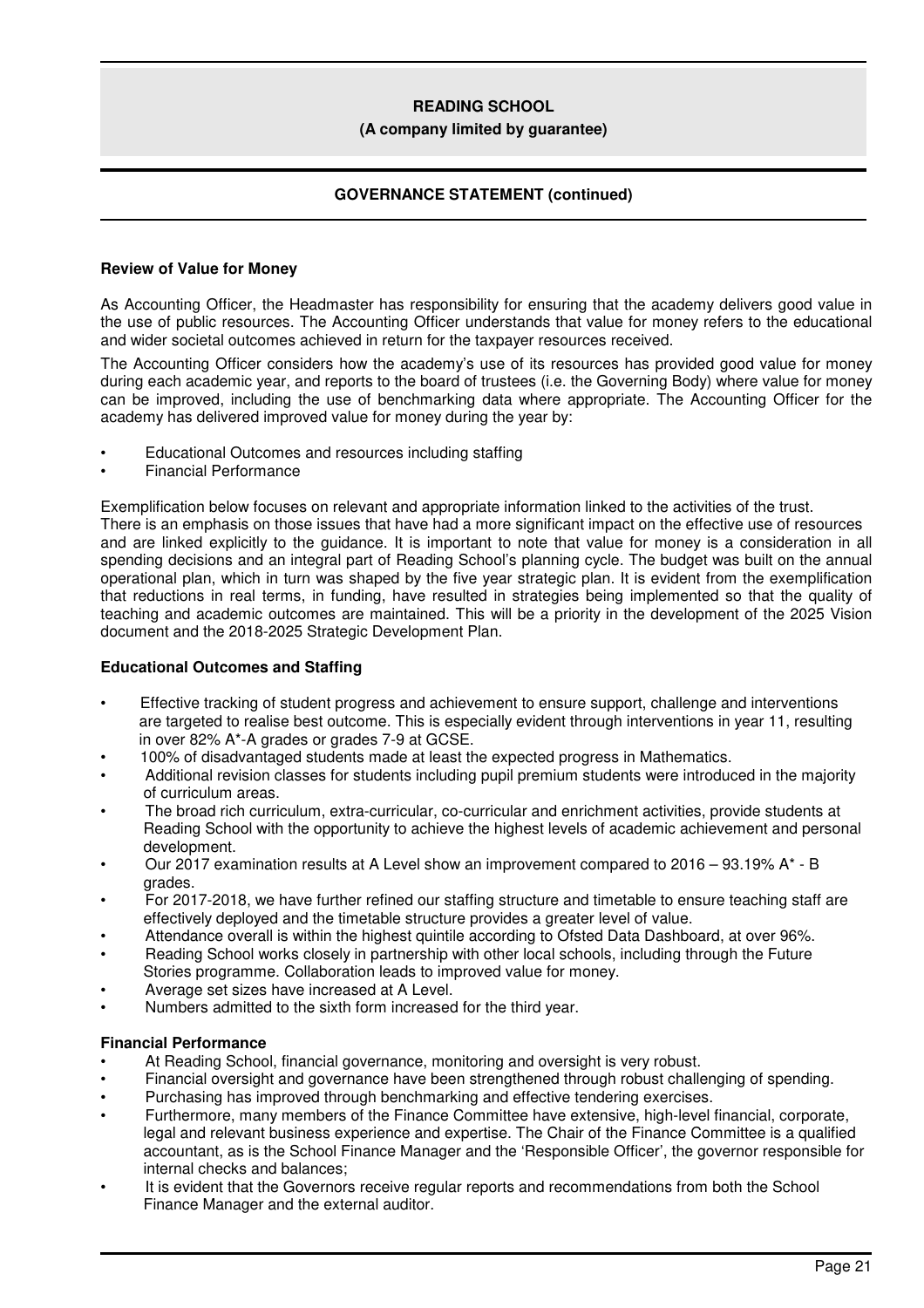#### **(A company limited by guarantee)**

# **GOVERNANCE STATEMENT (continued)**

- Expenditure is closely monitored against budget, and significant variances are reported in accordance with the financial procedures, agreed by the governing body.
	- Crucially, there is robust scrutiny of significant spending proposals.

Area for Improvement – Income generation and fundraising streams

The trust could improve through:

Whilst there has been success through Old Redingensians Association and parents, the need for raising funds has become even more necessary following decreases in funding levels. Success in this area will enable us to improve quality and achieve greater value for money.

# **The Purpose of the System of Internal Control**

The system of internal control is designed to manage risk to a reasonable level rather than to eliminate all risk of failure to achieve policies, aims and objectives; it can therefore only provide reasonable and not absolute assurance of effectiveness. The system of internal control is based on an ongoing process designed to identify and prioritise the risks to the achievement of academy policies, aims and objectives, to evaluate the likelihood of those risks being realised and the impact should they be realised, and to manage them efficiently, effectively and economically. The system of internal control has been in place in Reading School for the year 1 September 2017 to 31 August 2018 and up to the date of approval of the annual report and financial statements.

### **Capacity to Handle Risk**

The board of trustees (i.e. the Governing Body) has reviewed the key risks to which the academy is exposed together with the operating, financial and compliance controls that have been implemented to mitigate those risks. The board of trustees (i.e. the Governing Body) is of the view that there is a formal ongoing process for identifying, evaluating and managing the academy's significant risks, that has been in place for the year 1 September 2017 to 31 August 2018 and up to the date of approval of the annual report and financial statements. This process is regularly reviewed by the board of trustees (i.e. the Governing Body).

# **The Risk and Control Framework**

The academy's system of internal financial control is based on a framework of regular management information and administrative procedures including the segregation of duties and a system of delegation and accountability. In particular, it includes:

- comprehensive budgeting and monitoring systems with an annual budget and periodic financial reports which are reviewed and agreed by the board of trustees (i.e. the Governing Body);
- regular reviews by the Finance and Property & Projects Committees of reports which indicate financial performance against the forecasts and of major purchase plans, capital works and expenditure programmes;
- setting targets to measure financial and other performance;
- clearly defined purchasing (asset purchase or capital investment) guidelines;
- delegation of authority and segregation of duties;
- identification and management of risks.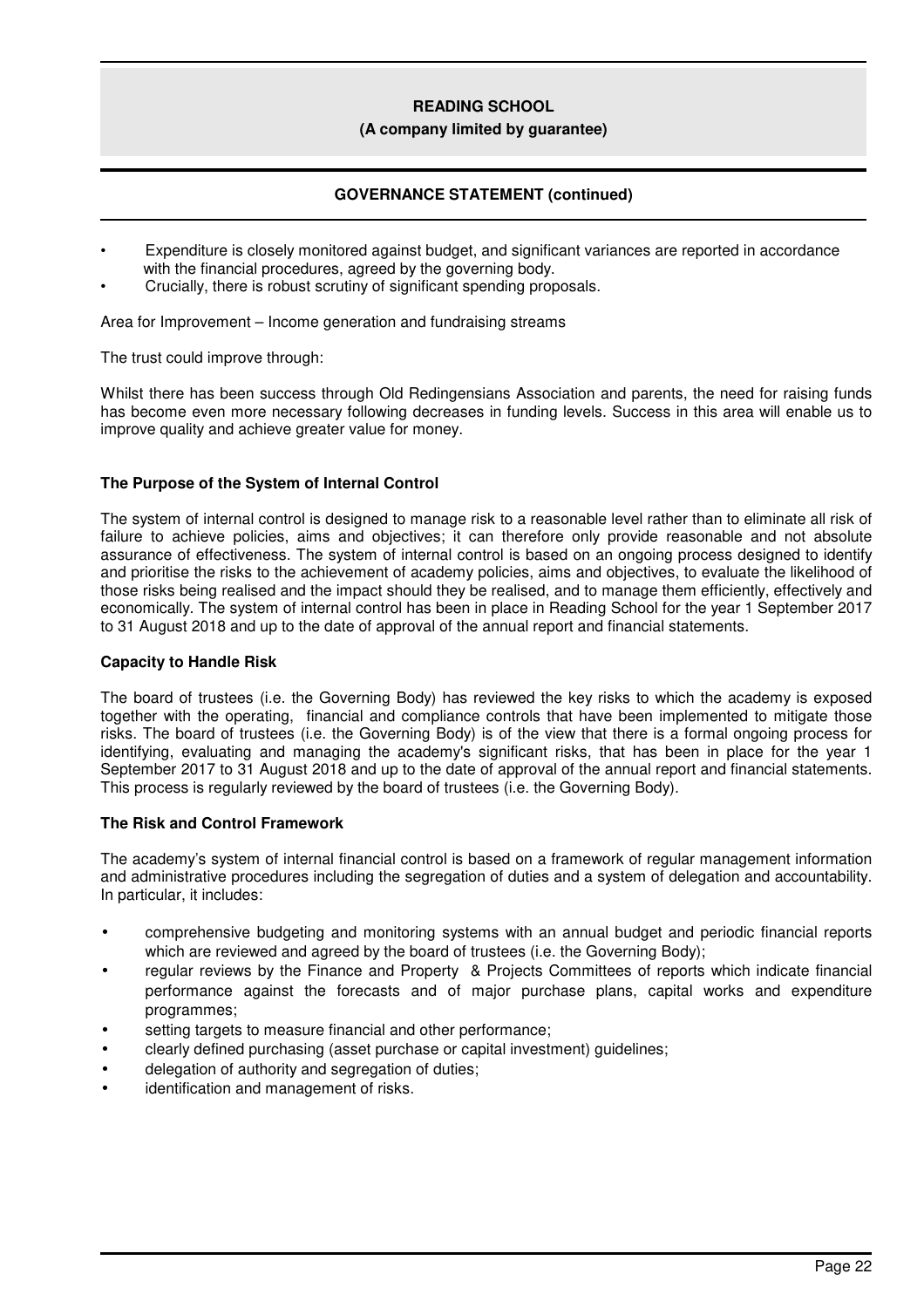#### **(A company limited by guarantee)**

# **GOVERNANCE STATEMENT (continued)**

The Governing Body has considered the need for a specific internal audit function and has decided not to appoint an internal auditor. However, the Governors appointed Mr David Fisher, a governor, as Responsible Officer ("RO") in 2017/18. The RO's role includes giving advice on financial matters and performing a range of checks on Reading School's financial systems. The Governors have also appointed contractors (Crowe U.K. LLP for 2017/18) to review business processes in the areas of payroll, purchases, income and the accounting system. Over the accounting period no material control weaknesses have been identified.

#### **Review of Effectiveness**

As Accounting Officer, the Headmaster has responsibility for reviewing the effectiveness of the system of internal control. During the year in question the review has been informed by:

- the work of the external auditor;
- the financial management and governance self-assessment process;
- the work of the executive managers within the academy who have responsibility for the development and maintenance of the internal control framework.

The Accounting Officer has been advised of the implications of the result of their review of the system of internal control by the external auditors and a plan to address weaknesses and ensure continuous improvement of the system is in place.

Approved by order of the members of the board of trustees (i.e. the Governing Body) on and signed on their behalf, by:

**R J Kenwrick Chair of Trustees** **A M Robson Accounting Officer**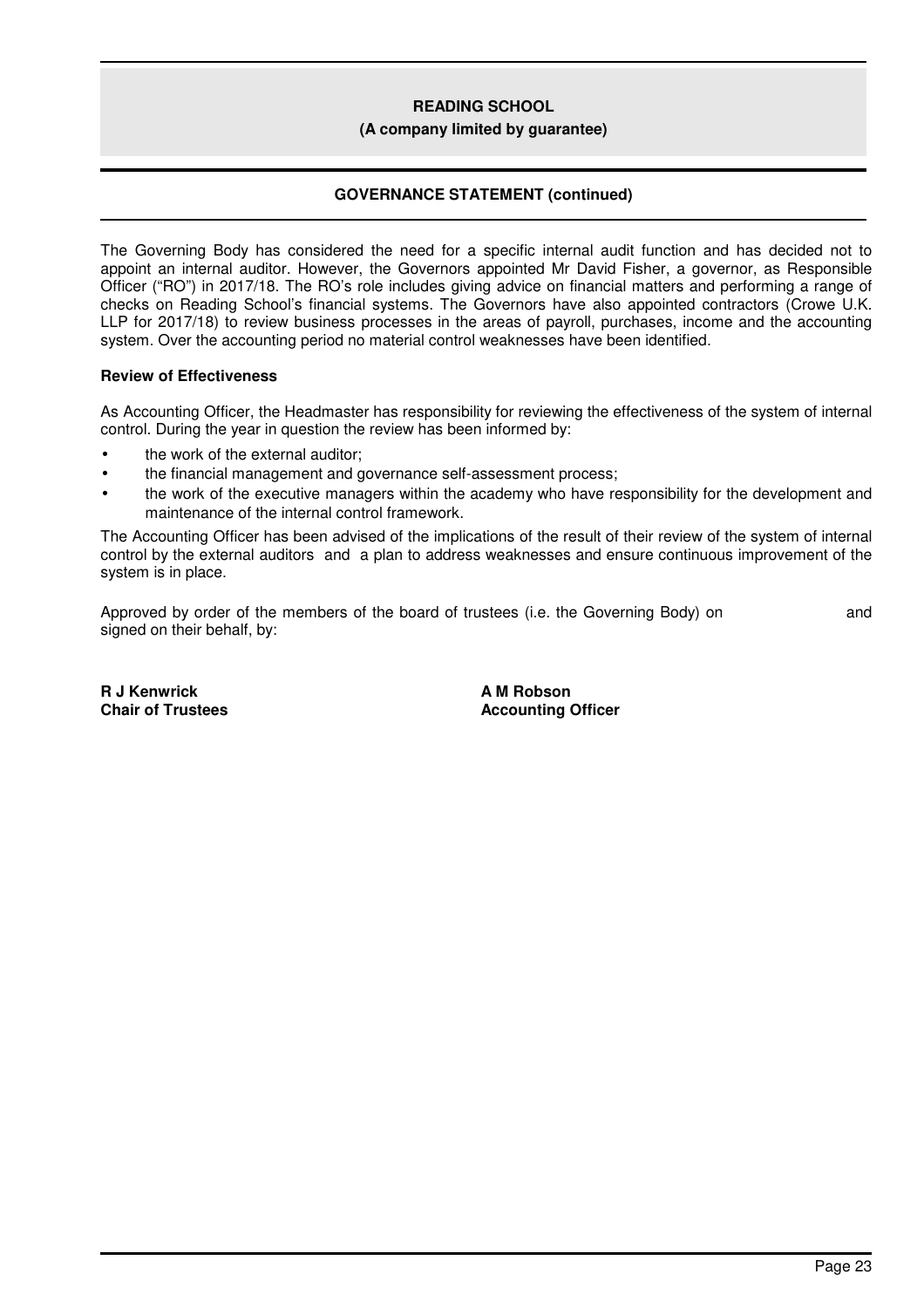#### **(A company limited by guarantee)**

# **STATEMENT ON REGULARITY, PROPRIETY AND COMPLIANCE**

As Accounting Officer of Reading School I have considered my responsibility to notify the academy trust board of trustees and the Education & Skills Funding Agency (ESFA) of material irregularity, impropriety and noncompliance with terms and conditions of all funding received by the academy trust, under the funding agreement in place between the academy trust and the Secretary of State for Education. As part of my consideration I have had due regard to the requirements of the Academies Financial Handbook 2017.

I confirm that I and the academy trust board of trustees are able to identify any material irregular or improper use of funds by the academy trust, or material non-compliance with the terms and conditions of funding under the academy trust's funding agreement and the Academies Financial Handbook 2017.

I confirm that no instances of material irregularity, impropriety or funding non-compliance have been discovered to date. If any instances are identified after the date of this statement, these will be notified to the board of trustees and ESFA.

**A M Robson Accounting Officer**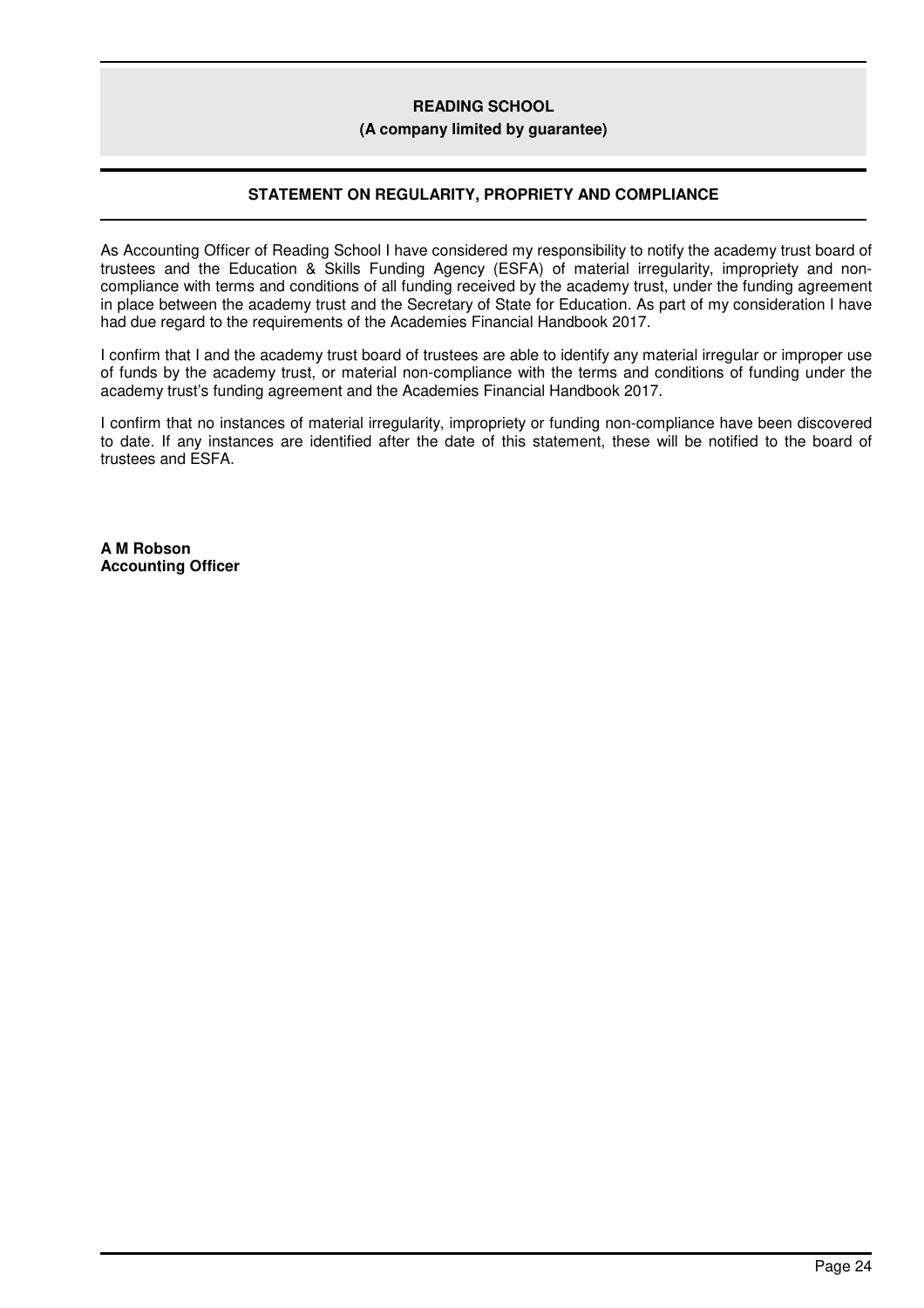#### **(A company limited by guarantee)**

# **STATEMENT OF GOVERNORS' RESPONSIBILITIES FOR THE YEAR ENDED 31 AUGUST 2018**

The Governors (who are also the directors of the charitable company for the purposes of company law) are responsible for preparing the Governors' report and the financial statements in accordance with the Annual Accounts Direction issued by the Education & Skills Funding Agency, United Kingdom Accounting Standards (United Kingdom Generally Accepted Accounting Practice) and applicable law and regulations.

Company law requires the Governors to prepare financial statements for each financial year. Under company law the Governors must not approve the financial statements unless they are satisfied that they give a true and fair view of the state of affairs of the charitable company and of its incoming resources and application of resources, including its income and expenditure, for that period. In preparing these financial statements, the Governors are required to:

- select suitable accounting policies and then apply them consistently;
- observe the methods and principles of the Charities SORP 2015 and the Academies Accounts Direction 2017 to 2018;
- make judgments and accounting estimates that are reasonable and prudent;
- state whether applicable UK Accounting Standards have been followed, subject to any material departures disclosed and explained in the financial statements;
- prepare the financial statements on the going concern basis unless it is inappropriate to presume that the charitable company will continue in business.

The Governors are responsible for keeping adequate accounting records that are sufficient to show and explain the charitable company's transactions and disclose with reasonable accuracy at any time the financial position of the charitable company and enable him to ensure that the financial statements comply with the Companies Act 2006. He is also responsible for safeguarding the assets of the charitable company and hence for taking reasonable steps for the prevention and detection of fraud and other irregularities.

The Governors are responsible for ensuring that in its conduct and operation the charitable company applies financial and other controls, which conform with the requirements both of propriety and of good financial management. They are also responsible for ensuring grants received from ESFA/DfE have been applied for the purposes intended.

The Governors are responsible for the maintenance and integrity of the corporate and financial information included on the charitable company's website. Legislation in the United Kingdom governing the preparation and dissemination of financial statements may differ from legislation in other jurisdictions.

Approved by order of the members of the board of trustees (i.e. the Governing Body) on and signed on its behalf by:

**R J Kenwrick Chair of Governors**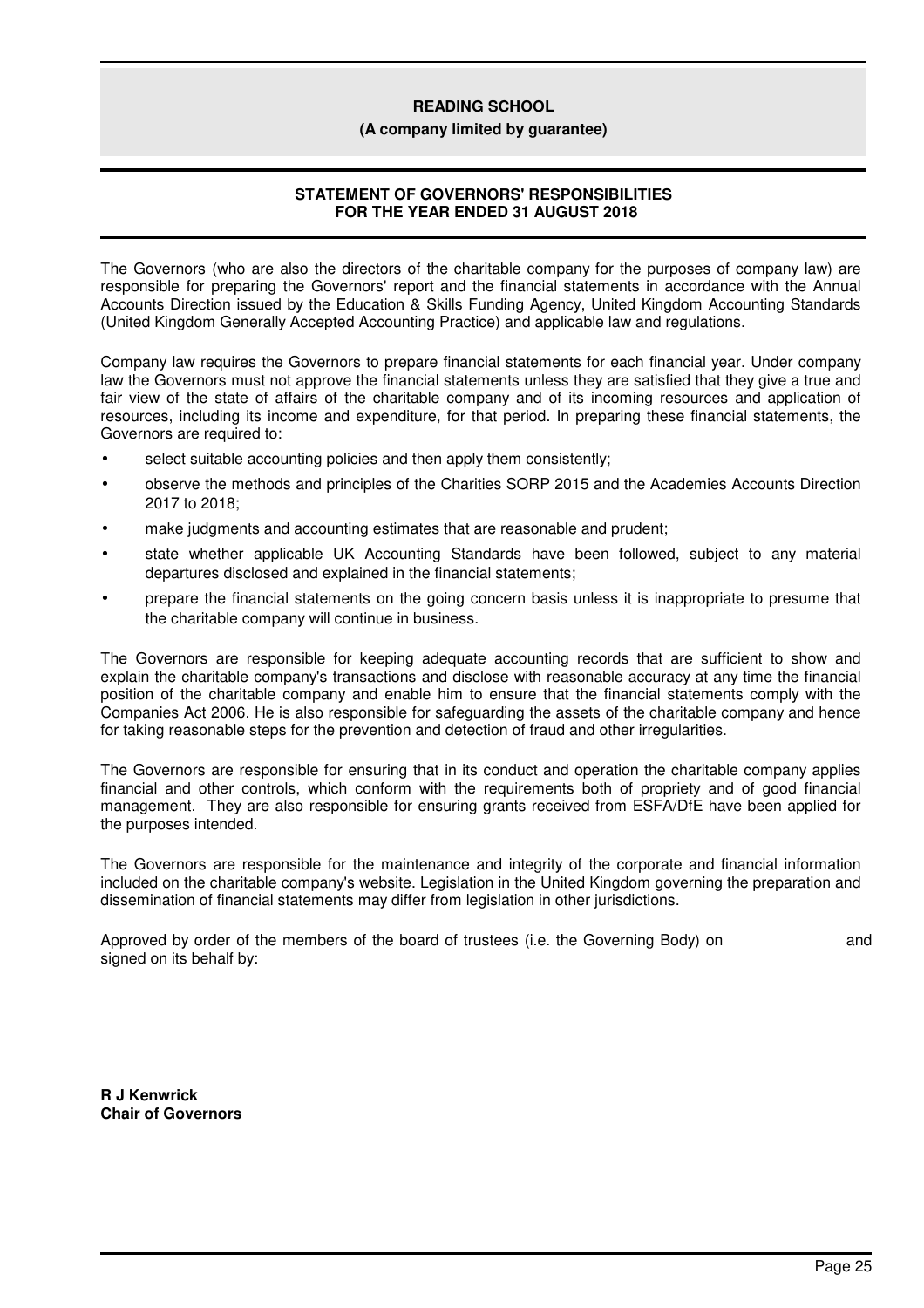#### **(A company limited by guarantee)**

# **INDEPENDENT AUDITOR'S REPORT ON THE FINANCIAL STATEMENTS TO THE MEMBERS OF READING SCHOOL**

# **Opinion**

We have audited the financial statements of Reading School (the 'academy') for the year ended 31 August 2018 which comprise the Statement of financial activities incorporating income and expenditure account, the Balance sheet, the Statement of cash flows and the related notes, including a summary of significant accounting policies. The financial reporting framework that has been applied in their preparation is applicable law, United Kingdom Accounting Standards (United Kingdom Generally Accepted Accounting Practice), including Financial Reporting Standard 102 'The Financial Reporting Standard applicable in the UK and Republic of Ireland', the Charities SORP 2015 and the Academies Accounts Direction 2017 to 2018 issued by the Education and Skills Funding Agency.

In our opinion the financial statements:

- give a true and fair view of the state of the academy's affairs as at 31 August 2018 and of its incoming resources and application of resources, including its income and expenditure for the year then ended;
- have been properly prepared in accordance with United Kingdom Generally Accepted Accounting Practice; and
- have been prepared in accordance with the requirements of the Companies Act 2006, the Charities SORP 2015 and the Academies Accounts Direction 2017 to 2018 issued by the Education and Skills Funding Agency.

# **Basis for opinion**

We conducted our audit in accordance with International Standards on Auditing (UK) (ISAs (UK)) and applicable law. Our responsibilities under those standards are further described in the Auditor's responsibilities for the audit of the financial statements section of our report. We are independent of the academy in accordance with the ethical requirements that are relevant to our audit of the financial statements in the United Kingdom, including the Financial Reporting Council's Ethical Standard, and we have fulfilled our other ethical responsibilities in accordance with these requirements. We believe that the audit evidence we have obtained is sufficient and appropriate to provide a basis for our opinion.

#### **Conclusions relating to going concern**

We have nothing to report in respect of the following matters in relation to which the ISAs (UK) require us to report to you where:

- the Governors' use of the going concern basis of accounting in the preparation of the financial statements is not appropriate; or
- the Governors have not disclosed in the financial statements any identified material uncertainties that may cast significant doubt about the academy's ability to continue to adopt the going concern basis of accounting for a period of at least twelve months from the date when the financial statements are authorised for issue.

# **Other information**

The Governors are responsible for the other information. The other information comprises the information included in the Annual report, other than the financial statements and our Auditor's report thereon. Our opinion on the financial statements does not cover the other information and, except to the extent otherwise explicitly stated in our report, we do not express any form of assurance conclusion thereon.

In connection with our audit of the financial statements, our responsibility is to read the other information and, in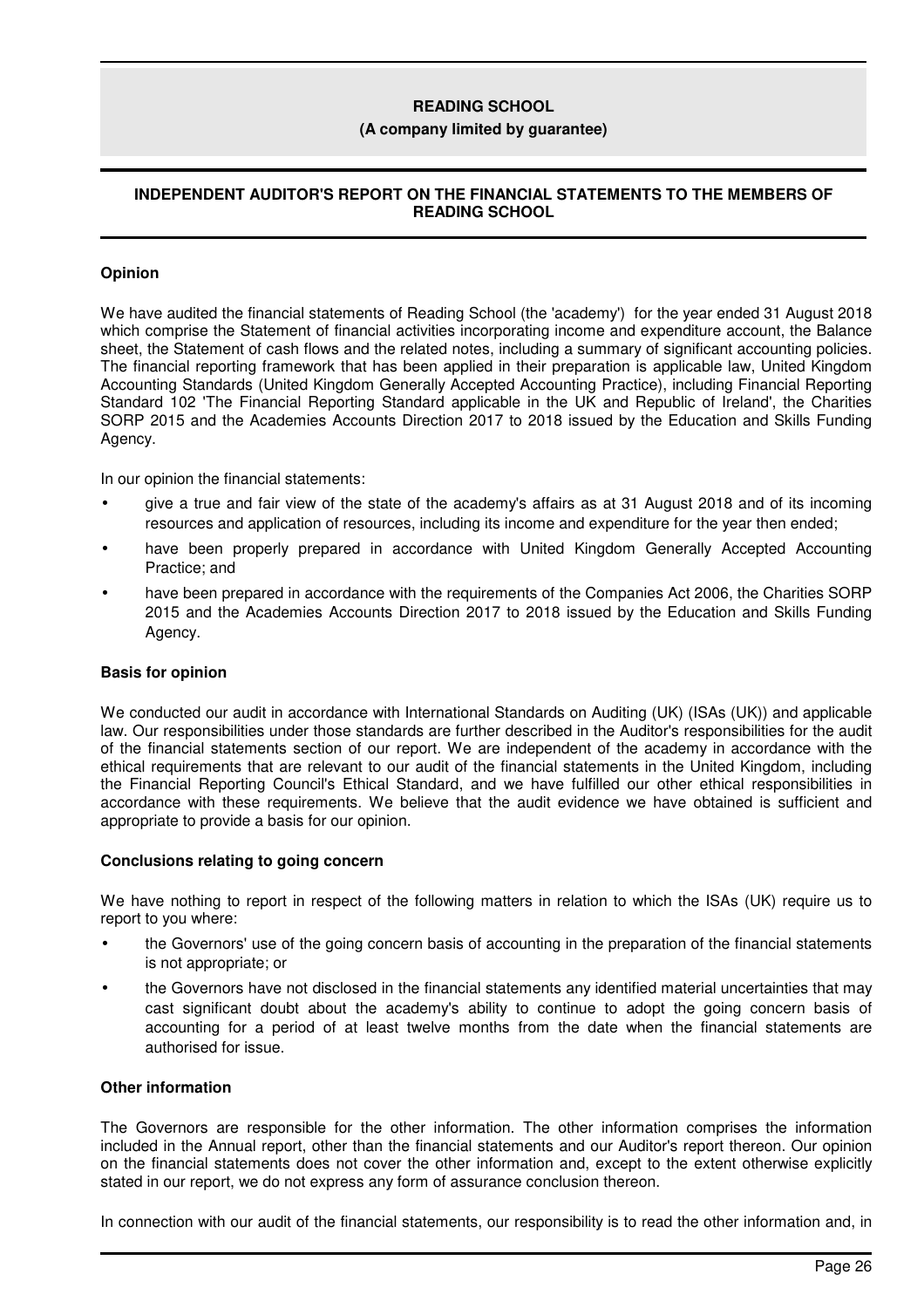#### **(A company limited by guarantee)**

# **INDEPENDENT AUDITOR'S REPORT ON THE FINANCIAL STATEMENTS TO THE MEMBERS OF READING SCHOOL**

doing so, consider whether the other information is materially inconsistent with the financial statements or our knowledge obtained in the audit or otherwise appears to be materially misstated. If we identify such material inconsistencies or apparent material misstatements, we are required to determine whether there is a material misstatement in the financial statements or a material misstatement of the other information. If, based on the work we have performed, we conclude that there is a material misstatement of this other information, we are required to report that fact.

We have nothing to report in this regard.

# **Opinion on other matters prescribed by the Companies Act 2006**

In our opinion, based on the work undertaken in the course of the audit:

- the information given in the Governors' Report including the Strategic Report for the financial year for which the financial statements are prepared is consistent with the financial statements.
- the Governors' Report and the Strategic Report have been prepared in accordance with applicable legal requirements.

#### **Matters on which we are required to report by exception**

In the light of our knowledge and understanding of the academy and its environment obtained in the course of the audit, we have not identified material misstatements in the Governors' Report including the Strategic Report.

We have nothing to report in respect of the following matters in relation to which the Companies Act 2006 requires us to report to you if, in our opinion:

- adequate accounting records have not been kept, or returns adequate for our audit have not been received from branches not visited by us; or
- the financial statements are not in agreement with the accounting records and returns; or
- certain disclosures of Governors' remuneration specified by law are not made; or
- we have not received all the information and explanations we require for our audit.

#### **Responsibilities of trustees**

As explained more fully in the Statement of Governors' responsibilities, the Governors (who are also the directors of the academy for the purposes of company law) are responsible for the preparation of the financial statements and for being satisfied that they give a true and fair view, and for such internal control as the Governors determine is necessary to enable the preparation of financial statements that are free from material misstatement, whether due to fraud or error.

In preparing the financial statements, the Governors are responsible for assessing the academy's ability to continue as a going concern, disclosing, as applicable, matters related to going concern and using the going concern basis of accounting unless the Governors either intend to liquidate the academy or to cease operations, or have no realistic alternative but to do so.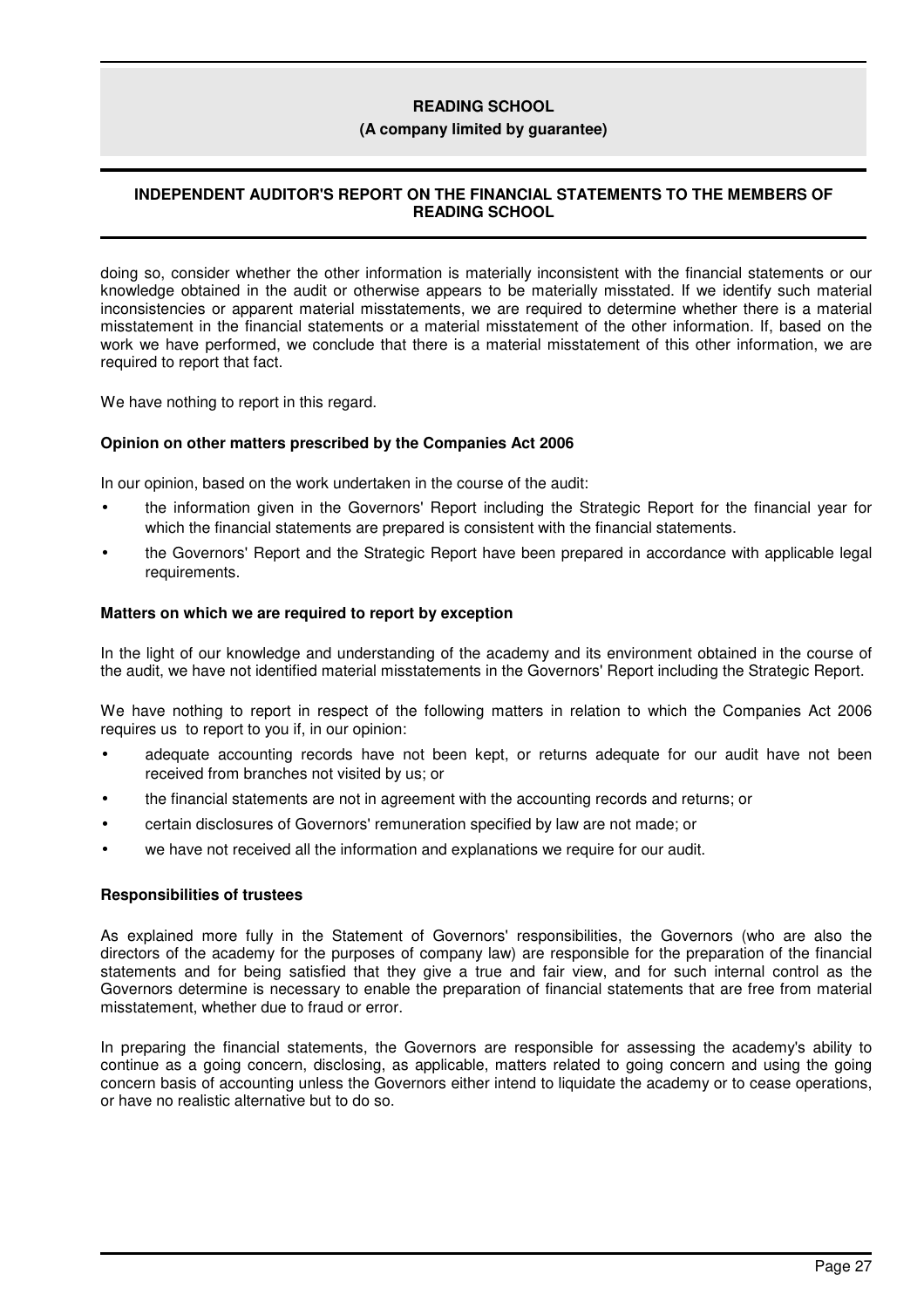#### **(A company limited by guarantee)**

# **INDEPENDENT AUDITOR'S REPORT ON THE FINANCIAL STATEMENTS TO THE MEMBERS OF READING SCHOOL**

#### **Auditor's responsibilities for the audit of the financial statements**

Our objectives are to obtain reasonable assurance about whether the financial statements as a whole are free from material misstatement, whether due to fraud or error, and to issue an Auditor's report that includes our opinion. Reasonable assurance is a high level of assurance, but is not a guarantee that an audit conducted in accordance with ISAs (UK) will always detect a material misstatement when it exists. Misstatements can arise from fraud or error and are considered material if, individually or in the aggregate, they could reasonably be expected to influence the economic decisions of users taken on the basis of these financial statements.

A further description of our responsibilities for the audit of the financial statements is located on the Financial Reporting Council's website at: www.frc.org.uk/auditorsresponsibilities. This description forms part of our Auditor's report.

#### **Use of our report**

This report is made solely to the academy's members, as a body, in accordance with Chapter 3 of Part 16 of the Companies Act 2006. Our audit work has been undertaken so that we might state to the academy's members those matters we are required to state to them in an Auditor's report and for no other purpose. To the fullest extent permitted by law, we do not accept or assume responsibility to anyone other than the academy and its members, as a body, for our audit work, for this report, or for the opinions we have formed.

Alastair Lyon (Senior Statutory auditor)

for and on behalf of

# **Crowe U.K. LLP**

Statutory Auditor

Aquis House 49-51 Blagrave Street Reading Berkshire RG1 1PL Date: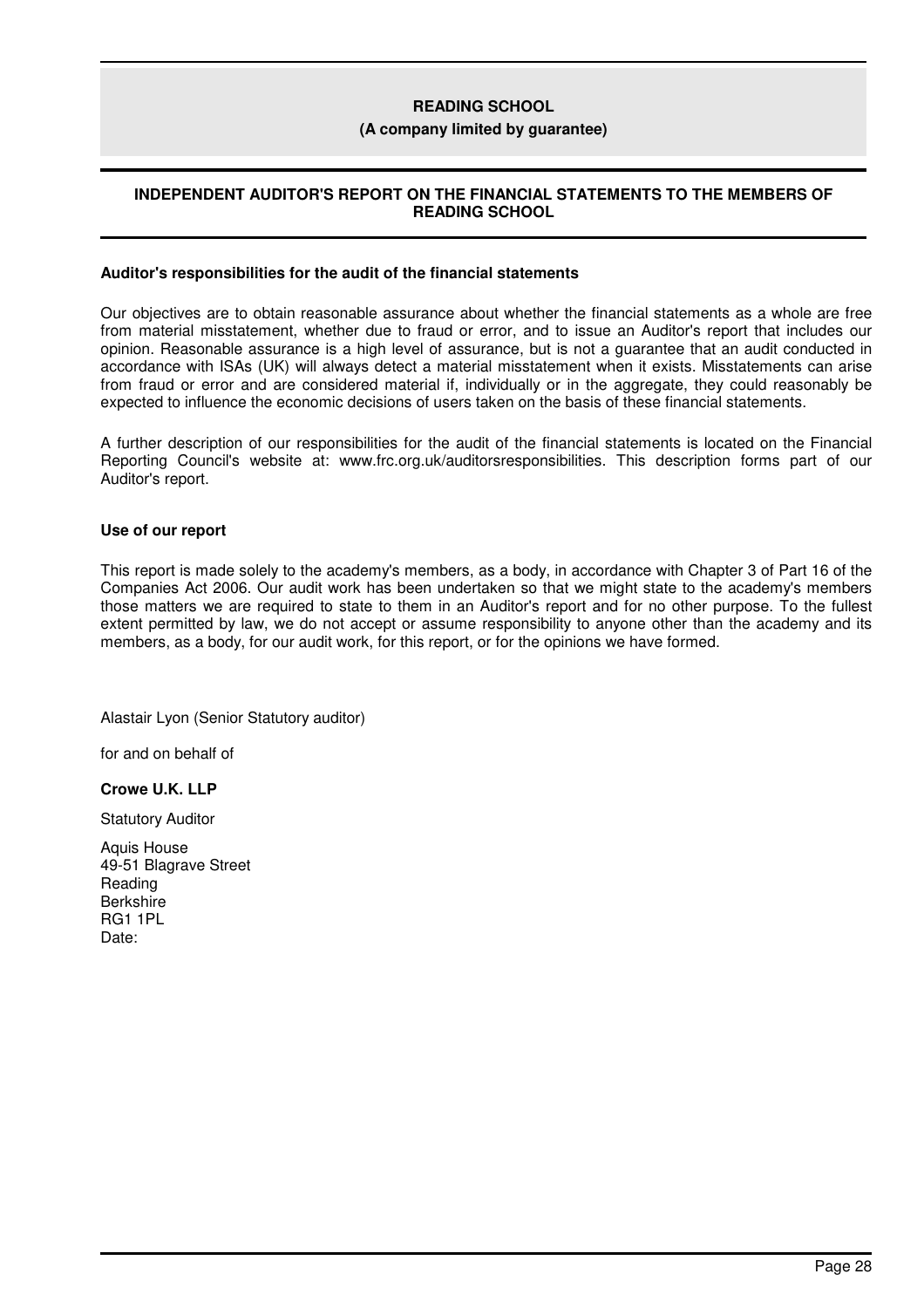#### **(A company limited by guarantee)**

# **INDEPENDENT REPORTING ACCOUNTANT'S ASSURANCE REPORT ON REGULARITY TO READING SCHOOL AND THE EDUCATION & SKILLS FUNDING AGENCY**

In accordance with the terms of our engagement letter dated 19 April 2018 and further to the requirements of the Education & Skills Funding Agency (ESFA) as included in the Academies Accounts Direction 2017 to 2018, we have carried out an engagement to obtain limited assurance about whether the expenditure disbursed and income received by Reading School during the year 1 September 2017 to 31 August 2018 have been applied to the purposes identified by Parliament and the financial transactions conform to the authorities which govern them.

This report is made solely to Reading School and the ESFA in accordance with the terms of our engagement letter. Our work has been undertaken so that we might state to Reading School and the ESFA those matters we are required to state in a report and for no other purpose. To the fullest extent permitted by law, we do not accept or assume responsibility to anyone other than Reading School and the ESFA, for our work, for this report, or for the conclusion we have formed.

#### **Respective responsibilities of Reading School's accounting officer and the reporting accountant**

The Accounting Officer is responsible, under the requirements of Reading School's funding agreement with the Secretary of State for Education dated 1 February 2011, and the Academies Financial Handbook extant from 1 September 2017, for ensuring that expenditure disbursed and income received is applied for the purposes intended by Parliament and the financial transactions conform to the authorities which govern them.

Our responsibilities for this engagement are established in the United Kingdom by our profession's ethical guidance and are to obtain limited assurance and report in accordance with our engagement letter and the requirements of the Academies Accounts Direction 2017 to 2018. We report to you whether anything has come to our attention in carrying out our work which suggests that in all material respects, expenditure disbursed and income received during the year 1 September 2017 to 31 August 2018 have not been applied to purposes intended by Parliament or that the financial transactions do not conform to the authorities which govern them.

# **Approach**

We conducted our engagement in accordance with the Academies Accounts Direction 2017 to 2018 issued by the ESFA. We performed a limited assurance engagement as defined in our engagement letter.

The objective of a limited assurance engagement is to perform such procedures as to obtain information and explanations in order to provide us with sufficient appropriate evidence to express a negative conclusion on regularity.

A limited assurance engagement is more limited in scope than a reasonable assurance engagement and consequently does not enable us to obtain assurance that we would become aware of all significant matters that might be identified in a reasonable assurance engagement. Accordingly, we do not express a positive opinion.

Our engagement includes examination, on a test basis, of evidence relevant to the regularity and propriety of the academy's income and expenditure.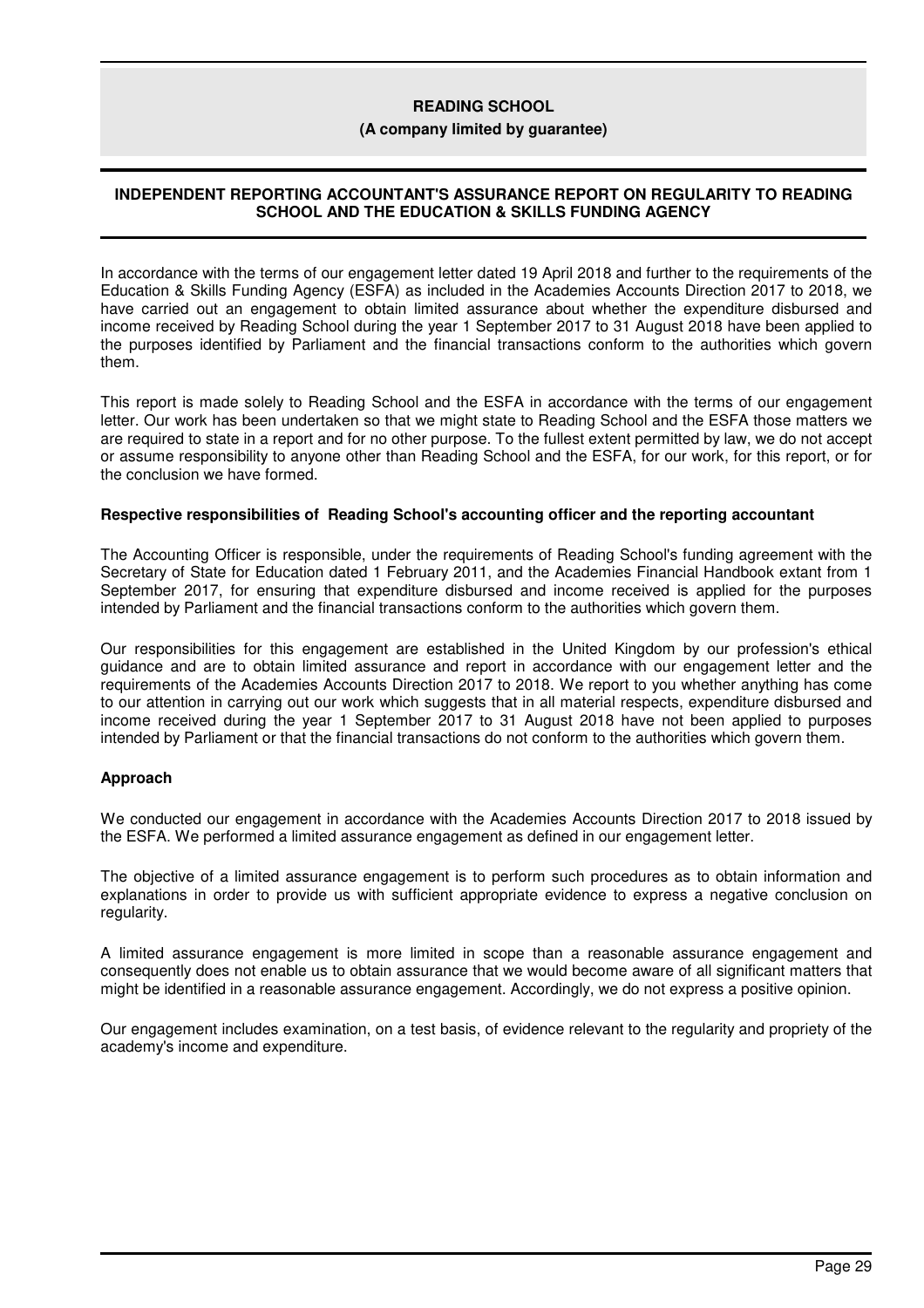# **(A company limited by guarantee)**

# **INDEPENDENT REPORTING ACCOUNTANT'S ASSURANCE REPORT ON REGULARITY TO READING SCHOOL AND THE EDUCATION & SKILLS FUNDING AGENCY (continued)**

### **Conclusion**

In the course of our work, nothing has come to our attention which suggests that in all material respects the expenditure disbursed and income received during the year 1 September 2017 to 31 August 2018 have not been applied to purposes intended by Parliament and the financial transactions do not conform to the authorities which govern them.

Alastair Lyon (Senior statutory auditor)

**Crowe U.K. LLP**

Statutory Auditor

Aquis House 49-51 Blagrave Street Reading **Berkshire** RG1 1PL

Date: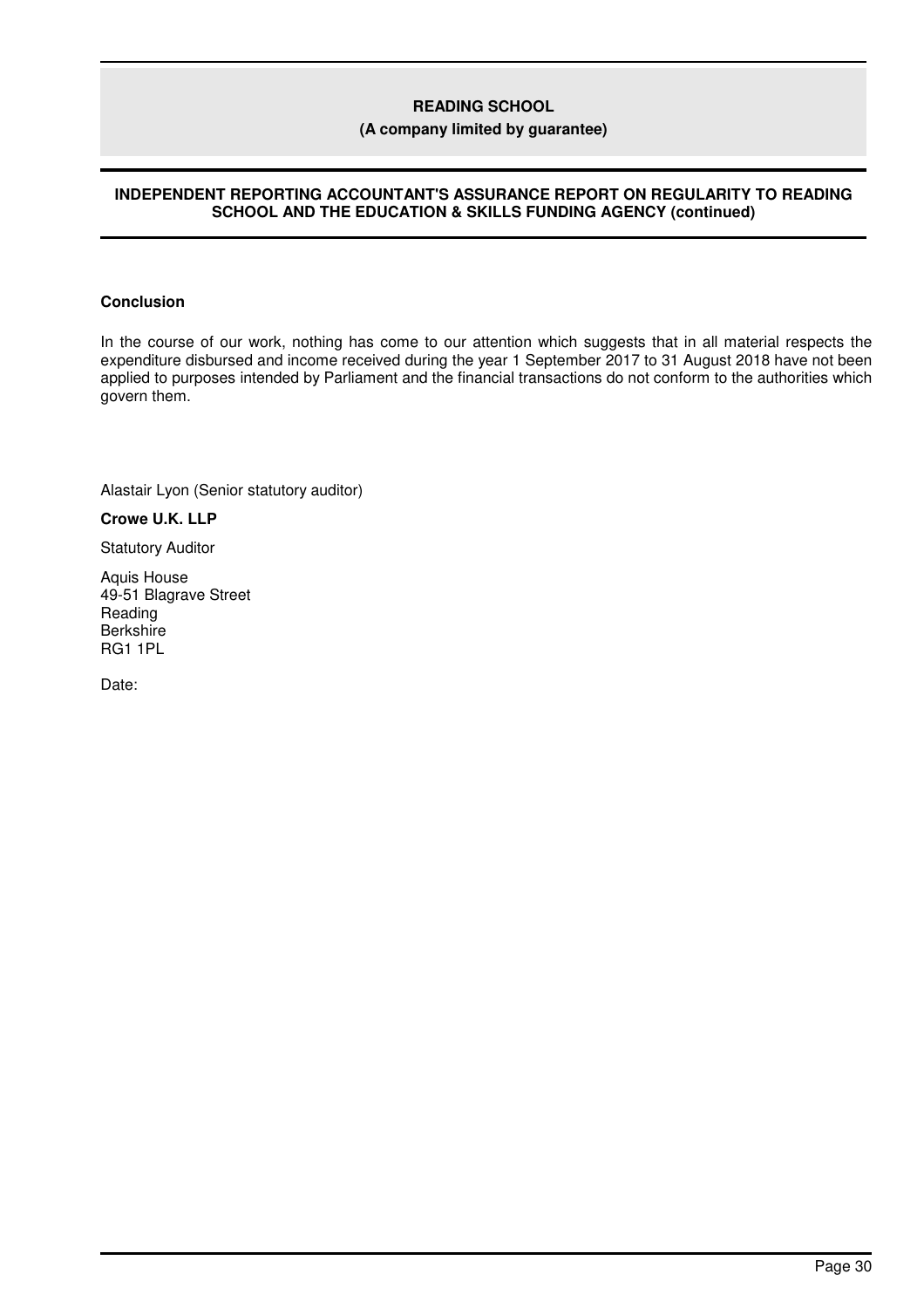# **(A company limited by guarantee)**

#### **STATEMENT OF FINANCIAL ACTIVITIES INCORPORATING INCOME AND EXPENDITURE ACCOUNT FOR THE YEAR ENDED 31 AUGUST 2018**

|                                                                                     | <b>Note</b>                  | <b>Unrestricted</b><br>funds<br>2018<br>£ | <b>Restricted</b><br>funds<br>2018<br>£ | <b>Restricted</b><br>fixed asset<br>funds<br>2018<br>£ | <b>Total</b><br>funds<br>2018<br>£ | Total<br>funds<br>2017<br>£ |
|-------------------------------------------------------------------------------------|------------------------------|-------------------------------------------|-----------------------------------------|--------------------------------------------------------|------------------------------------|-----------------------------|
| Income from:                                                                        |                              |                                           |                                         |                                                        |                                    |                             |
| Donations and capital grants<br>Charitable activities:<br>Funding for the Academy's | $\overline{\mathbf{c}}$<br>3 | 54,241                                    | 84,499                                  | 23,136                                                 | 161,876                            | 111,275                     |
| educational operations                                                              |                              |                                           | 4,856,647                               |                                                        | 4,856,647                          | 4,611,190                   |
| Provision of boarding activities                                                    |                              |                                           | 947,186                                 |                                                        | 947,186                            | 841,096                     |
| Other trading activities                                                            | $\overline{\mathbf{4}}$      | 363,189                                   | 182,335                                 |                                                        | 545,524                            | 457,239                     |
| Investments                                                                         | 5                            | 2,767                                     |                                         |                                                        | 2,767                              | 2,437                       |
| <b>Total income</b>                                                                 |                              | 420,197                                   | 6,070,667                               | 23,136                                                 | 6,514,000                          | 6,023,237                   |
| <b>Expenditure on:</b>                                                              |                              |                                           |                                         |                                                        |                                    |                             |
| Raising funds<br>Charitable activities:<br>Academy's educational                    |                              | 276,533                                   | 8,556                                   |                                                        | 285,089                            | 271,622                     |
| operations<br>Provision of boarding activities                                      |                              | 8,313                                     | 5,219,753<br>869,728                    | 421,397                                                | 5,649,463<br>869,728               | 5,339,434<br>818,893        |
| Other charitable activities                                                         |                              | 1,000                                     | 23,136                                  | (23, 136)                                              | 1,000                              |                             |
| <b>Total expenditure</b>                                                            | $\overline{7}$               | 285,846                                   | 6,121,173                               | 398,261                                                | 6,805,280                          | 6,429,949                   |
| Net before other recognised<br>gains and losses<br><b>Transfers between Funds</b>   | 16                           | 134,351<br>(478, 380)                     | (50, 506)<br>501,516                    | (375, 125)<br>(23, 136)                                | (291, 280)                         | (406, 712)                  |
| Net income / (expenditure)<br>before other recognised<br>gains and losses           |                              | (344, 029)                                | 451,010                                 | (398, 261)                                             | (291, 280)                         | (406, 712)                  |
| Actuarial gains on defined<br>benefit pension schemes                               | 20                           |                                           | 372,000                                 |                                                        | 372,000                            | 53,000                      |
| Net movement in funds                                                               |                              | (344, 029)                                | 823,010                                 | (398, 261)                                             | 80,720                             | (353, 712)                  |
| <b>Reconciliation of funds:</b><br>Total funds brought forward                      |                              | 935,393                                   | (2,038,133)                             | 14,485,921                                             | 13,383,181                         | 13,736,893                  |
|                                                                                     |                              | 591,364                                   | (1, 215, 123)                           | 14,087,660                                             | 13,463,901                         | 13,383,181                  |
| <b>Total funds carried forward</b>                                                  |                              |                                           |                                         |                                                        |                                    |                             |

The notes on pages 34 to 56 form part of these financial statements.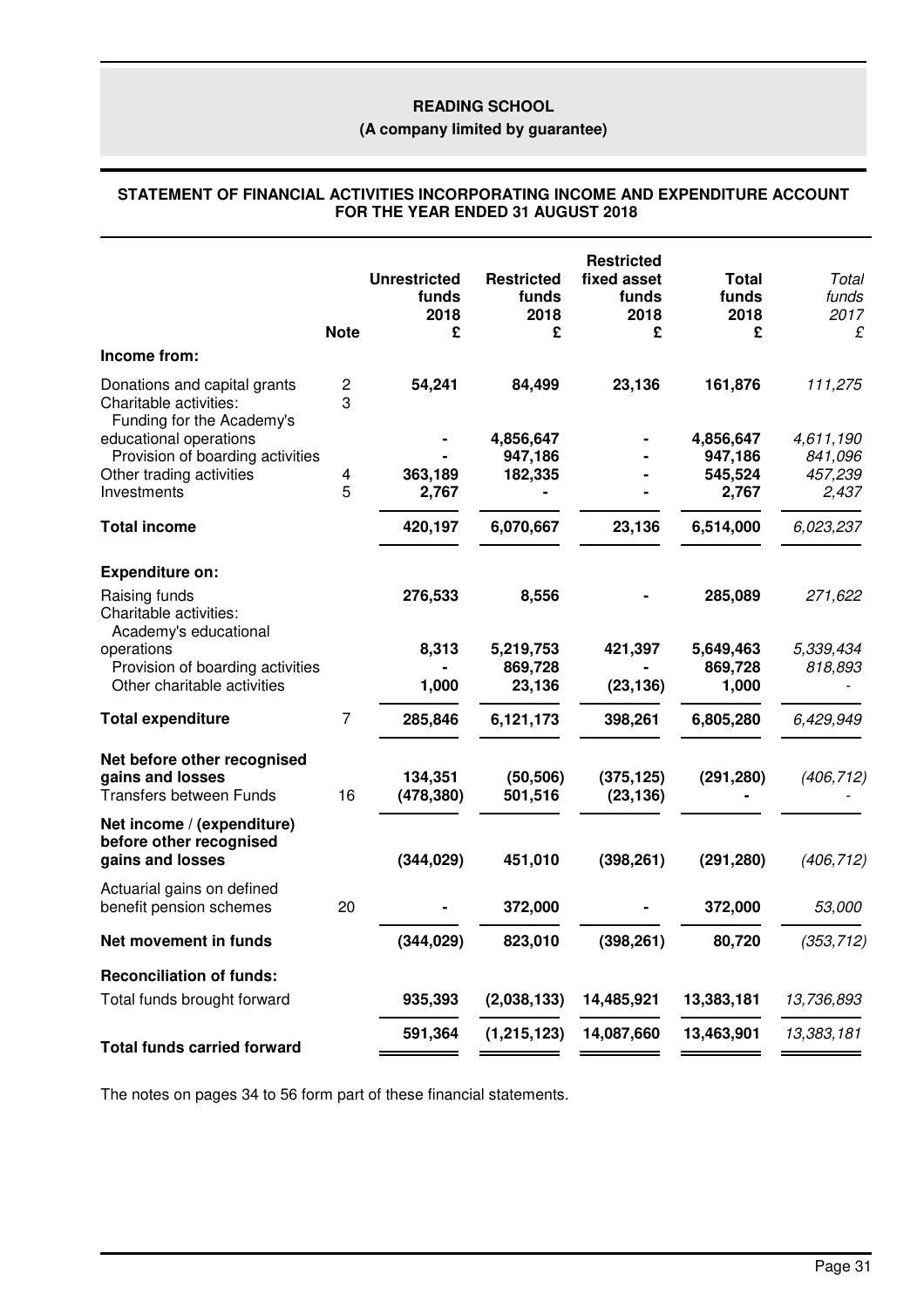### **(A company limited by guarantee) REGISTERED NUMBER: 07475515**

# **BALANCE SHEET AS AT 31 AUGUST 2018**

|                                                    | <b>Note</b> | £           | 2018<br>£   | £           | 2017<br>£   |
|----------------------------------------------------|-------------|-------------|-------------|-------------|-------------|
| <b>Fixed assets</b>                                |             |             |             |             |             |
| Tangible assets                                    | 13          |             | 14,383,990  |             | 14,788,986  |
| <b>Current assets</b>                              |             |             |             |             |             |
| Debtors                                            | 14          | 295,634     |             | 283,493     |             |
| Cash at bank and in hand                           |             | 1,619,998   |             | 1,237,734   |             |
|                                                    |             | 1,915,632   |             | 1,521,227   |             |
| Creditors: amounts falling due within one<br>year  | 15          | (1,067,721) |             | (994, 032)  |             |
| <b>Net current assets</b>                          |             |             | 847,911     |             | 527,195     |
| <b>Total assets less current liabilities</b>       |             |             | 15,231,901  |             | 15,316,181  |
| Defined benefit pension scheme liability           | 20          |             | (1,768,000) |             | (1,933,000) |
| Net assets including pension scheme<br>liabilities |             |             | 13,463,901  |             | 13,383,181  |
| <b>Funds of the academy</b>                        |             |             |             |             |             |
| <b>Restricted funds:</b>                           |             |             |             |             |             |
| Restricted income funds                            | 16          | 552,877     |             | (105, 133)  |             |
| Restricted fixed asset funds                       | 16          | 14,087,660  |             | 14,485,921  |             |
| Restricted funds excluding pension liability       |             | 14,640,537  |             | 14,380,788  |             |
| Pension reserve                                    |             | (1,768,000) |             | (1,933,000) |             |
| Total restricted funds                             |             |             | 12,872,537  |             | 12,447,788  |
| Unrestricted income funds                          | 16          |             | 591,364     |             | 935,393     |
| <b>Total funds</b>                                 |             |             | 13,463,901  |             | 13,383,181  |

The financial statements on pages 31 to 56 were approved by the Governors, and authorised for issue, on and are signed on their behalf, by:

# **Chair of Trustees**

The notes on pages 34 to 56 form part of these financial statements.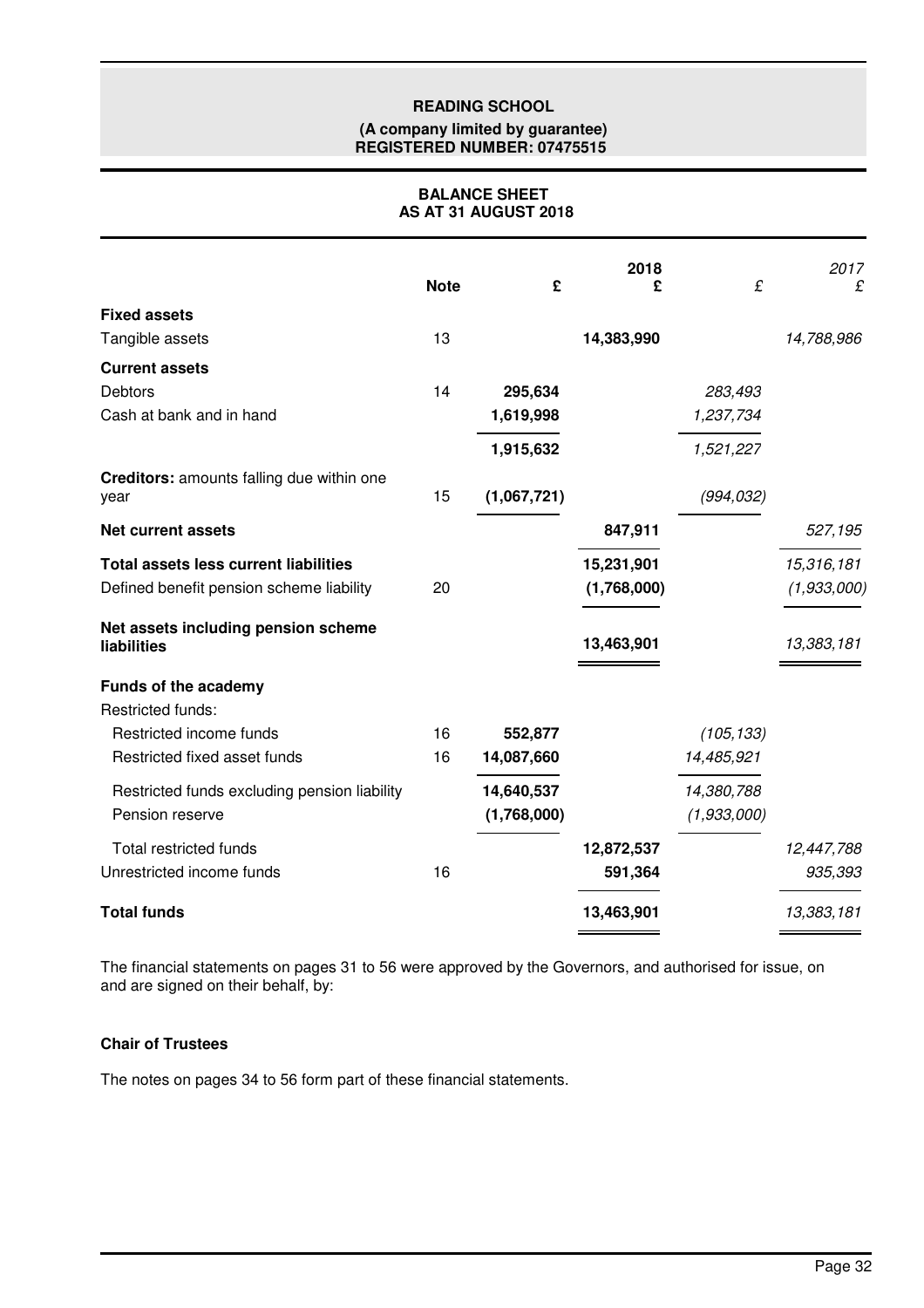**(A company limited by guarantee)**

# **STATEMENT OF CASH FLOWS FOR THE YEAR ENDED 31 AUGUST 2018**

|                                                                                                                                  | <b>Note</b> | 2018<br>£                    | 2017<br>£                      |
|----------------------------------------------------------------------------------------------------------------------------------|-------------|------------------------------|--------------------------------|
| Cash flows from operating activities                                                                                             |             |                              |                                |
| Net cash provided by operating activities                                                                                        | 18          | 452,573                      | 335,635                        |
| Cash flows from investing activities:<br>Purchase of tangible fixed assets<br>Capital grants from DfE Group<br>Interest Recieved |             | (82, 448)<br>23,136<br>2,767 | (1,001,812)<br>22,326<br>2,437 |
| Net cash used in investing activities                                                                                            |             | (56, 545)                    | (977, 049)                     |
| Cash flows from financing activities:<br><b>Interest Paid</b>                                                                    |             | (13, 764)                    | (8,951)                        |
| Net cash used in financing activities                                                                                            |             | (13, 764)                    | (8,951)                        |
| Change in cash and cash equivalents in the reporting<br>period                                                                   |             | 382,264                      | (650, 365)                     |
| Cash and cash equivalents at 1 September 2016                                                                                    |             | 1,237,734                    | 1,888,099                      |
| Cash and cash equivalents at 31 August 2017                                                                                      | 19          | 1,619,998                    | 1,237,734                      |

The notes on pages 34 to 56 form part of these financial statements.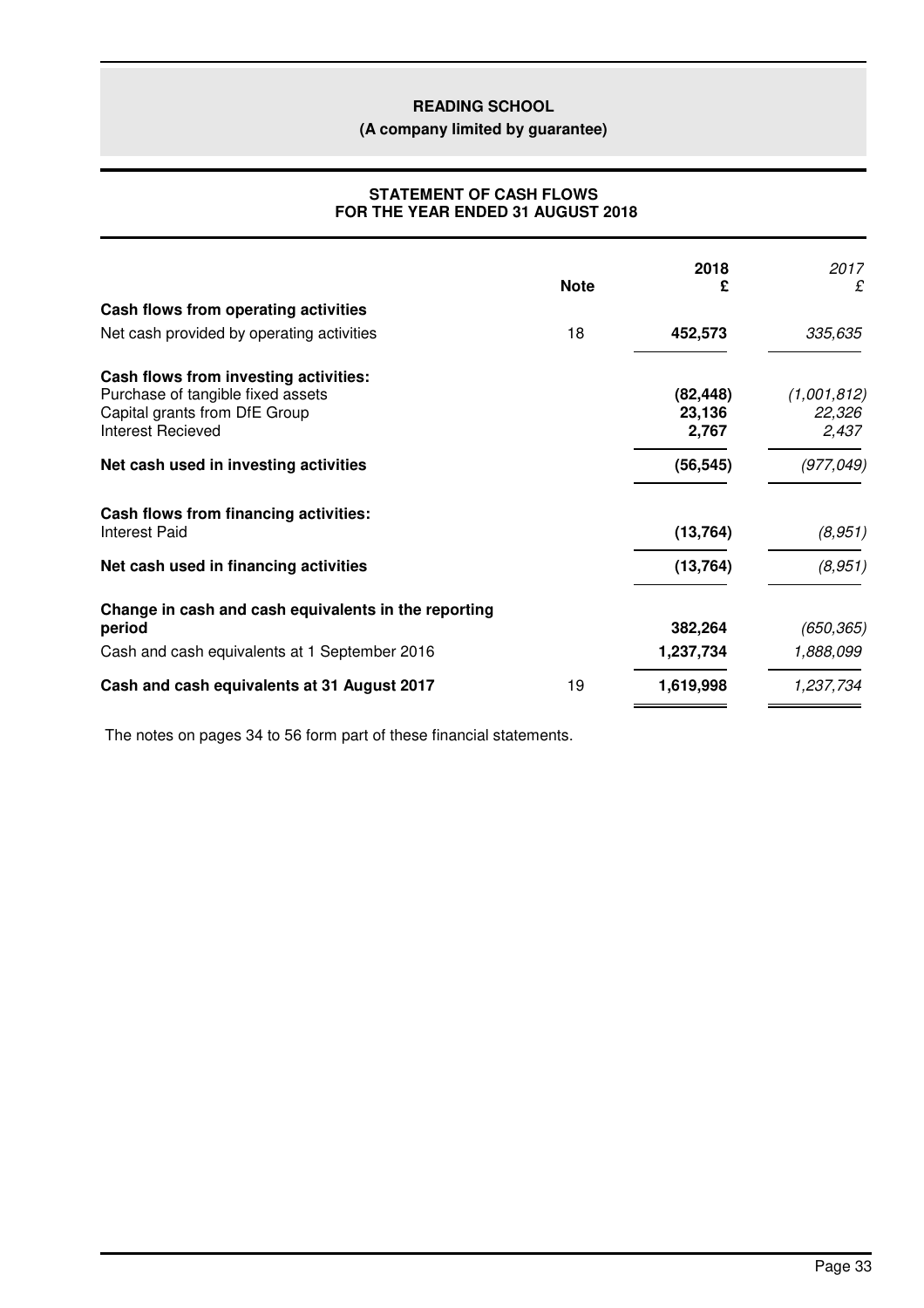#### **(A company limited by guarantee)**

# **NOTES TO THE FINANCIAL STATEMENTS FOR THE YEAR ENDED 31 AUGUST 2018**

### **1. Accounting Policies**

A summary of the principal accounting policies adopted (which have been applied consistently, except where noted), judgments and key sources of estimation uncertainty, is set out below.

### **1.1 Basis of preparation**

The financial statements of the academy trust, which is a public benefit entity under FRS 102, have been prepared under the historical cost convention in accordance with the Financial Reporting Standard Applicable in the UK and Republic of Ireland (FRS 102), the Accounting and Reporting by Charities: Statement of Recommended Practice applicable to charities preparing their accounts in accordance with the Financial Reporting Standard applicable in the UK and Republic of Ireland (FRS 102) (Charities SORP (FRS 102)), the Academies Accounts Direction 2017 to 2018 issued by ESFA, the Charities Act 2011 and the Companies Act 2006.

Group accounts have not been prepared as the results and assets of the subsidiary undertaking (Reading School Overseas Partnership Company Limited company number: 11421404) are considered to be immaterial to the accounts. These accounts present information about Reading School as an individual entity.

Reading School constitutes a public benefit entity as defined by FRS 102.

#### **1.2 Charity status**

The principal activity of Reading School is to provide secondary education for pupils aged 11 to 18. The Trust is an exempt charity and a company limited by guarantee (company number: 7475515). It is incorporated and domiciled in the UK. The address of the registered office is Reading School, Erleigh Rd, Reading RG1 5LW

# **1.3 Going concern**

The Governors assess whether the use of going concern is appropriate, i.e. whether there are any material uncertainties related to events or conditions that may cast significant doubt on the ability of the academy to continue as a going concern. The Governors make this assessment in respect of a period of at least one year from the date of authorisation for issue of the financial statements and have concluded that the academy trust has adequate resources to continue in operational existence for the foreseeable future and there are no material uncertainties about the academy trust's ability to continue as a going concern, thus they continue to adopt the going concern basis of accounting in preparing the financial statements.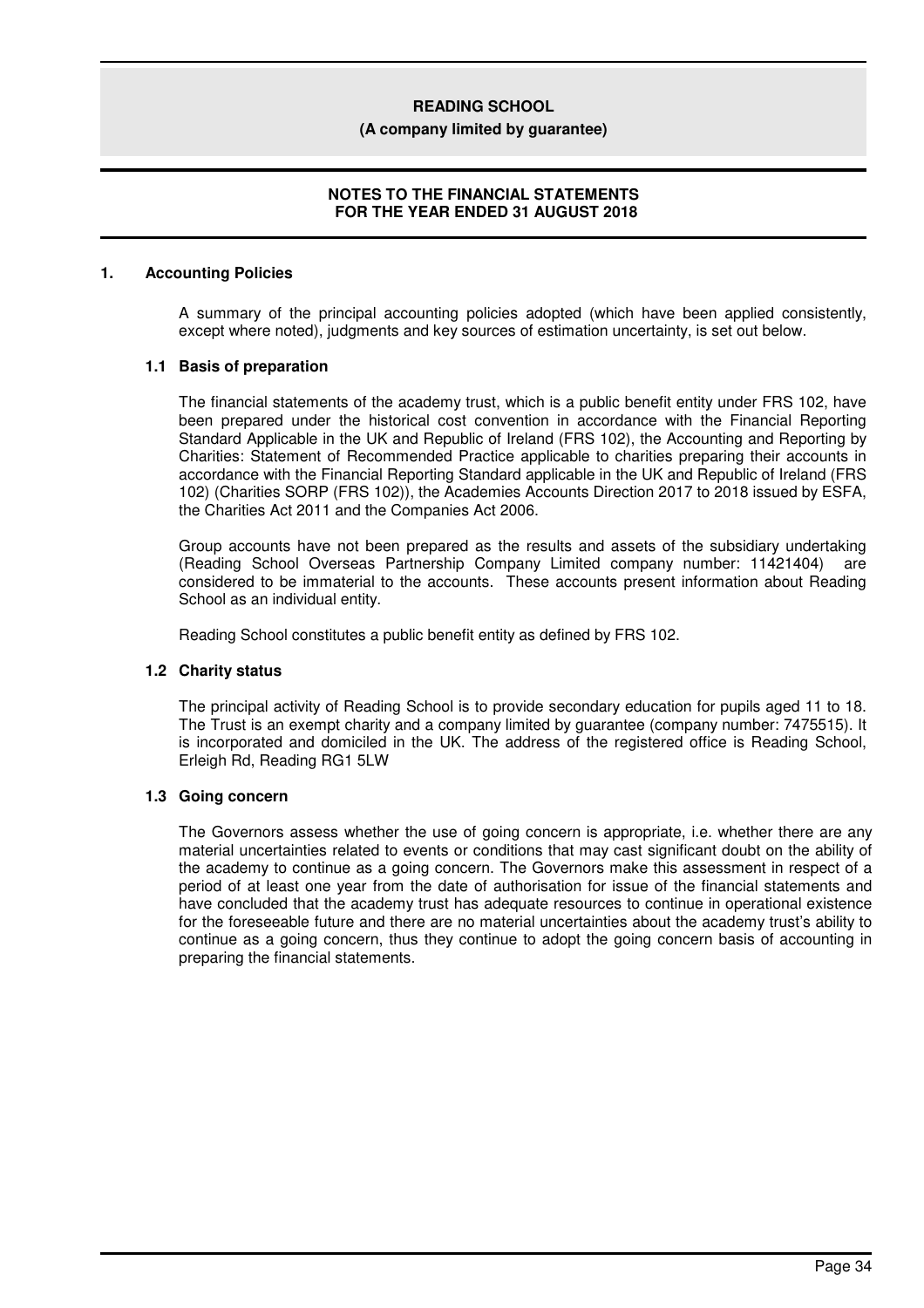#### **(A company limited by guarantee)**

# **NOTES TO THE FINANCIAL STATEMENTS FOR THE YEAR ENDED 31 AUGUST 2018**

# **1. Accounting Policies (continued)**

#### **1.4 Income**

All income is recognised once the academy has entitlement to the income, it is probable that the income will be received and the amount of income receivable can be measured reliably.

Grants are included in the Statement of financial activities incorporating income and expenditure account on a receivable basis. The balance of income received for specific purposes but not expended during the period is shown in the relevant funds on the Balance sheet. Where income is received in advance of entitlement of receipt, its recognition is deferred and included in creditors as deferred income. Where entitlement occurs before income is received, the income is accrued.

General Annual Grant is recognised in full in the Statement of financial activities incorporating income and expenditure account in the year for which it is receivable and any abatement in respect of the period is deducted from income and recognised as a liability.

Capital grants are recognised in full when there is an unconditional entitlement to the grant. Unspent amounts of capital grants are reflected in the balance sheet in the restricted fixed asset fund. Capital grants are recognised when there is entitlement and are not deferred over the life of the asset on which they are expended.

Sponsorship income provided to the academy which amounts to a donation is recognised in the Statement of financial activities incorporating income and expenditure account in the period in which it is receivable, where receipt is probable and it is measurable.

Donations are recognised on a receivable basis where receipt is probable and the amount can be reliably measured.

Other income, including the hire of facilities, is recognised in the period in which it is receivable and to the extent the goods have been provided or on completion of the service.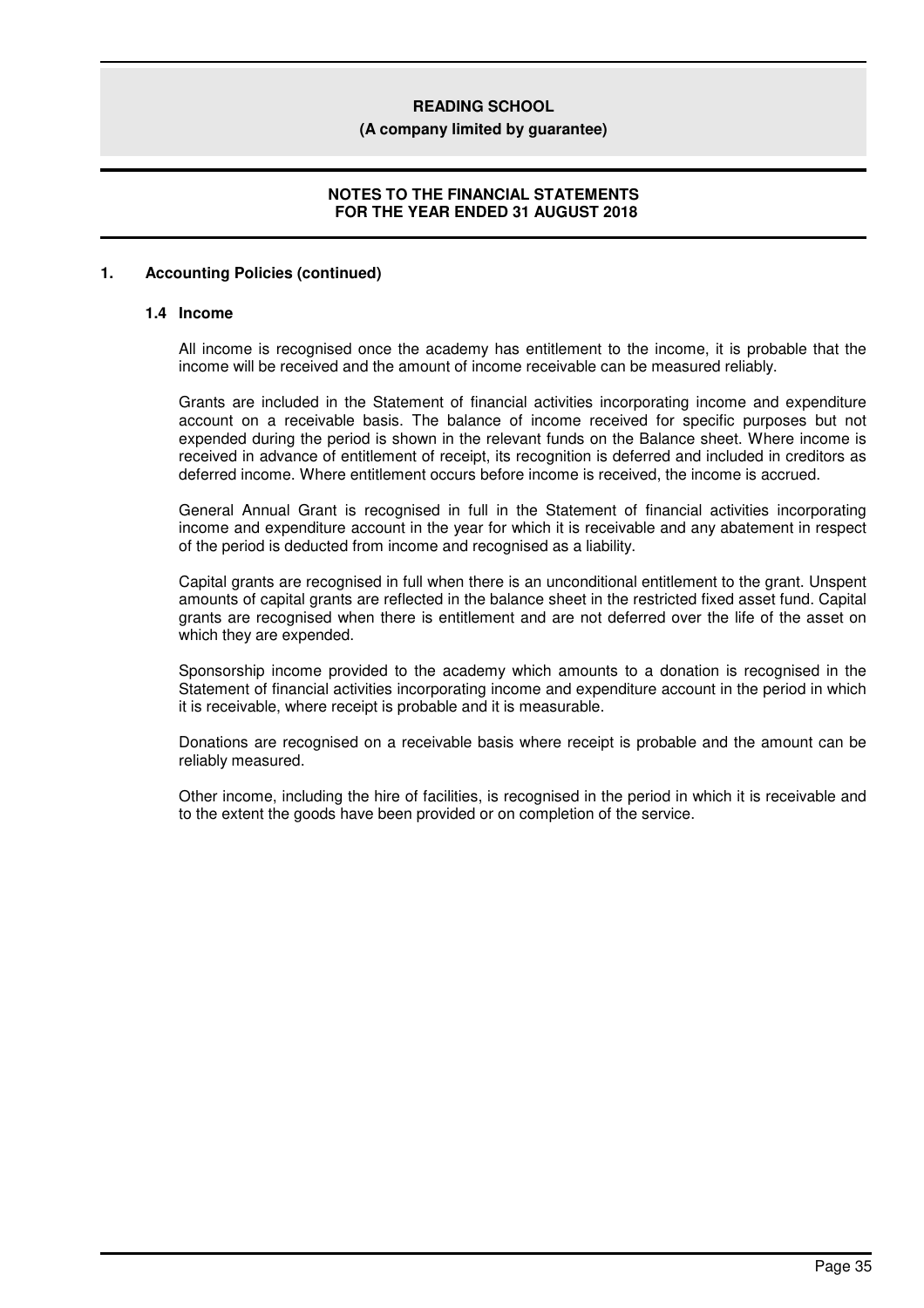#### **(A company limited by guarantee)**

# **NOTES TO THE FINANCIAL STATEMENTS FOR THE YEAR ENDED 31 AUGUST 2018**

### **1. Accounting Policies (continued)**

#### **1.5 Expenditure**

Expenditure is recognised once there is a legal or constructive obligation to transfer economic benefit to a third party, it is probable that a transfer of economic benefits will be required in settlement and the amount of the obligation can be measured reliably. Expenditure is classified by activity. The costs of each activity are made up of the total of direct costs and shared costs, including support costs involved in undertaking each activity. Direct costs attributable to a single activity are allocated directly to that activity. Shared costs which contribute to more than one activity and support costs which are not attributable to a single activity are apportioned between those activities on a basis consistent with the use of resources. Central staff costs are allocated on the basis of time spent, and depreciation charges allocated on the portion of the asset's use.

Expenditure on raising funds includes all expenditure incurred by the academy to raise funds for its charitable purposes and includes costs of all fundraising activities events and non-charitable trading.

Expenditure on charitable activities are costs incurred on the academy's educational operations, including support costs and those costs relating to the governance of the academy appointed to charitable activities.

All expenditure is inclusive of irrecoverable VAT.

#### **1.6 Tangible fixed assets and depreciation**

All assets costing more than £1,000 are capitalised and are carried at cost, net of depreciation and any provision for impairment.

Where tangible fixed assets have been acquired with the aid of specific grants, either from the government or from the private sector, they are included in the Balance sheet at cost and depreciated over their expected useful economic life. Where there are specific conditions attached to the funding requiring the continued use of the asset, the related grants are credited to a restricted fixed asset fund in the Statement of financial activities incorporating income and expenditure account and carried forward in the Balance sheet. Depreciation on the relevant assets is charged directly to the restricted fixed asset fund in the Statement of financial activities incorporating income and expenditure account. Where tangible fixed assets have been acquired with unrestricted funds, depreciation on such assets is charged to the unrestricted fund.

Depreciation is provided on all tangible fixed assets other than freehold land, at rates calculated to write off the cost of these assets, less their estimated residual value, over their expected useful lives on the following bases:

| Leasehold property  | Over 5 to 50 years |
|---------------------|--------------------|
| Plant and equipment | Over 3 to 10 years |

A review for impairment of a fixed asset is carried out if events or changes in circumstances indicate that the carrying value of any fixed asset may not be recoverable. Shortfalls between the carrying value of fixed assets and their recoverable amounts are recognised as impairments. Impairment losses are recognised in the Statement of financial activities incorporating income and expenditure account.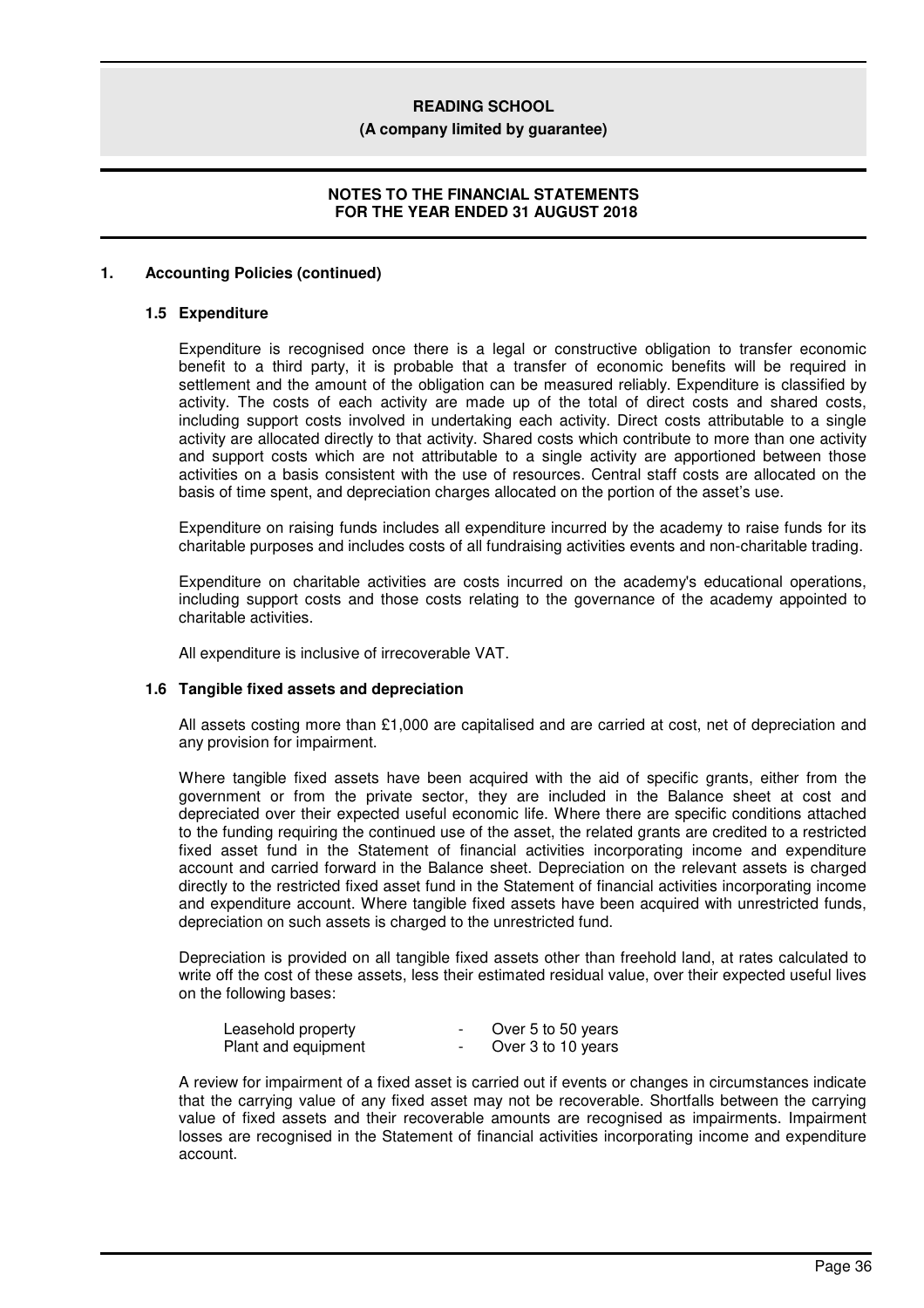#### **(A company limited by guarantee)**

## **NOTES TO THE FINANCIAL STATEMENTS FOR THE YEAR ENDED 31 AUGUST 2018**

#### **1. Accounting Policies (continued)**

#### **1.7 Cash at Bank and in hand**

Cash at bank and in hand includes cash and short term highly liquid investments with a short maturity of three months or less from the date of acquisition or opening of the deposit or similar account.

#### **1.8 Liabilities and provisions**

Liabilities and provisions are recognised when there is an obligation at the Balance sheet date as a result of a past event, it is probable that a transfer of economic benefit will be required in settlement, and the amount of the settlement can be estimated reliably. Liabilities are recognised at the amount that the academy anticipates it will pay to settle the debt or the amount it has received as advanced payments for the goods or services it must provide. Provisions are measured at the best estimate of the amounts required to settle the obligation. Where the effect of the time value of money is material, the provision is based on the present value of those amounts, discounted at the pre-tax discount rate that reflects the risks specific to the liability. The unwinding of the discount is recognised within interest payable and similar charges.

#### **1.9 Financial instruments**

The academy only holds basic financial instruments as defined in FRS 102. The financial assets and financial liabilities of the academy and their measurement basis are as follows:

*Financial assets* - trade and other debtors are basic financial instruments and are debt instruments measured at amortised cost as detailed in note 14. Prepayments are not financial instruments. Amounts due to the academy's wholly owned subsidiary are held at face value less any impairment. Cash at bank is classified as a basic financial instrument and is measured at face value.

*Financial liabilities* - trade creditors, accruals and other creditors are financial instruments, and are measured at amortised costs as detailed in note 15. Taxation and social security are not included in the financial instruments disclosure definition. Deferred income is not deemed to be a financial liability, as the cash settlement has already taken place and there is an obligation to deliver services rather than cash or another financial instruments. Amounts due to the academy's wholly owned subsidiary are held at face value less any impairment.

#### **1.10 Taxation**

The academy is considered to pass the tests set out in Paragraph 1 Schedule 6 of the Finance Act 2010 and therefore it meets the definition of a charitable company for UK corporation tax purposes. Accordingly, the academy is potentially exempt from taxation in respect of income or capital gains received within categories covered by Chapter 3 Part 11 of the Corporation Tax Act 2010 or Section 256 of the Taxation of Chargeable Gains Act 1992, to the extent that such income or gains are applied exclusively to charitable purposes.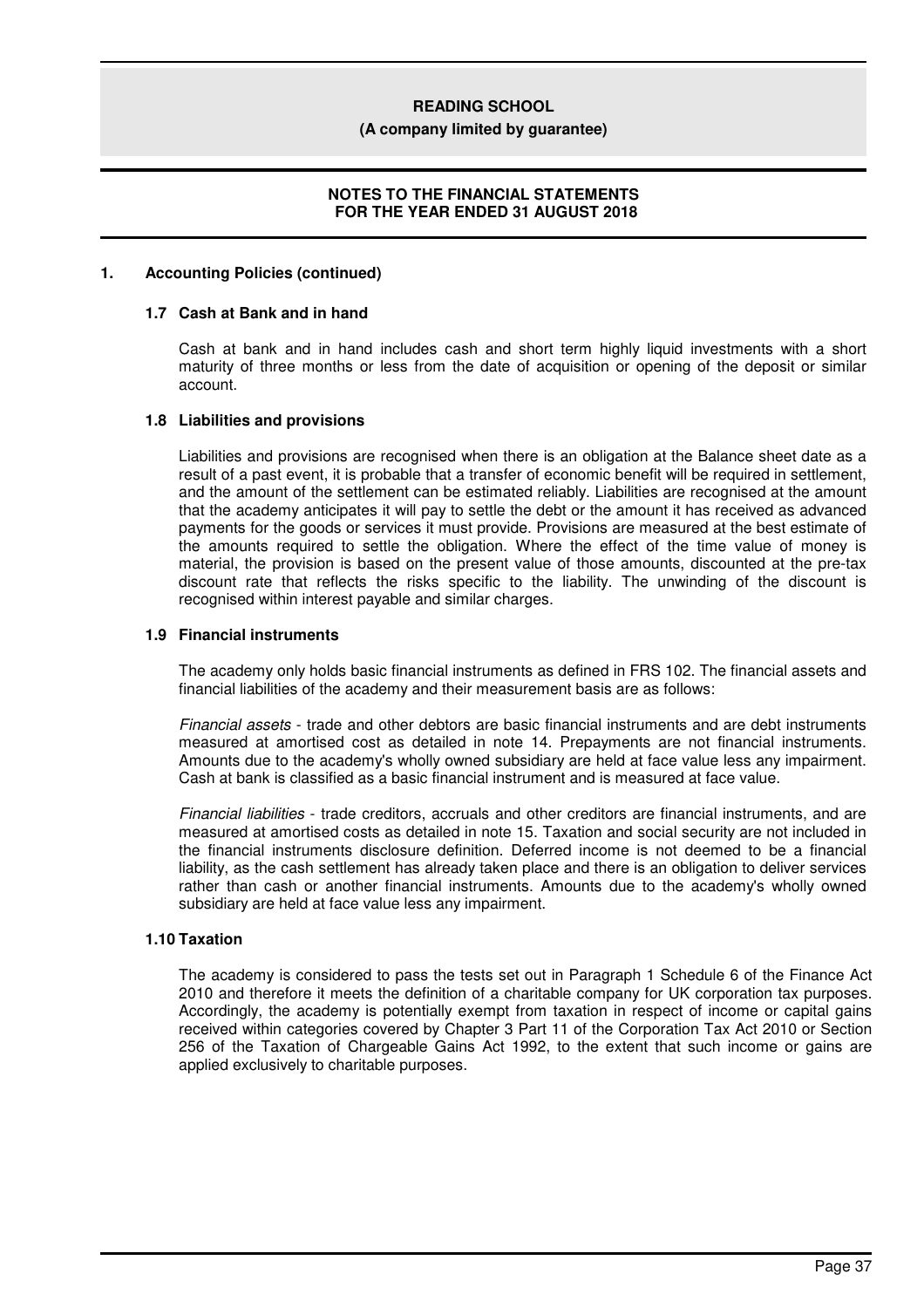#### **(A company limited by guarantee)**

## **NOTES TO THE FINANCIAL STATEMENTS FOR THE YEAR ENDED 31 AUGUST 2018**

#### **1. Accounting Policies (continued)**

#### **1.11 Pensions Benefits**

Retirement benefits to employees of the academy trust are provided by the Teachers' Pension Scheme ("TPS") and the Local Governments Pension Scheme ("LGPS"). These are defined benefit schemes.

The TPS is an unfunded scheme and contributions are calculated so as to spread the cost of pensions over employees' working lives with the academy in such a way that the pension cost is a substantially level percentage of current and future pensionable payroll. The contributions are determined by the Government Actuary on the basis of quadrennial valuations using a prospective unit credit method. As stated in note 20, the TPS is a multi-employer scheme and there is insufficient information available to use defined benefit accounting. The TPS is therefore treated as a defined contribution scheme for accounting purposes and the contributions recognised in the period to which they relate.

The LGPS is a funded scheme and the assets are held separately from those of the academy trust in separate trustee administered funds. Pension scheme assets are measured at fair value and liabilities are measured on an actuarial basis using the projected unit credit method and discounted at a rate equivalent to the current rate of return on a high quality corporate bond of equivalent term and currency to the liabilities. The actuarial valuations are obtained at least triennially and are updated at each Balance sheet date. The amounts charged to operating surplus are the current service costs and the costs of scheme introductions, benefit changes, settlements and curtailments. They are included as part of staff costs as incurred. Net interest on the net defined benefit liability/asset is also recognised in the Statement of financial activities incorporating income and expenditure account and comprises the interest cost on the defined benefit obligation and interest income on the scheme assets, calculated by multiplying the fair value of the scheme assets at the beginning of the period by the rate used to discount the benefit obligations. The difference between the interest income on the scheme assets and the actual return on the scheme assets is recognised in other recognised gains and losses.

Actuarial gains and losses are recognised immediately in other recognised gains and losses.

#### **1.12 Fund accounting**

Unrestricted income funds represent those resources which may be used towards meeting any of the charitable objects of the academy at the discretion of the Governors.

Restricted fixed asset funds are resources which are to be applied to specific capital purposes imposed by funders where the asset acquired or created is held for a specific purpose.

Restricted general funds comprise all other restricted funds received with restrictions imposed by the funder/donor and include grants from the Department for Education Group.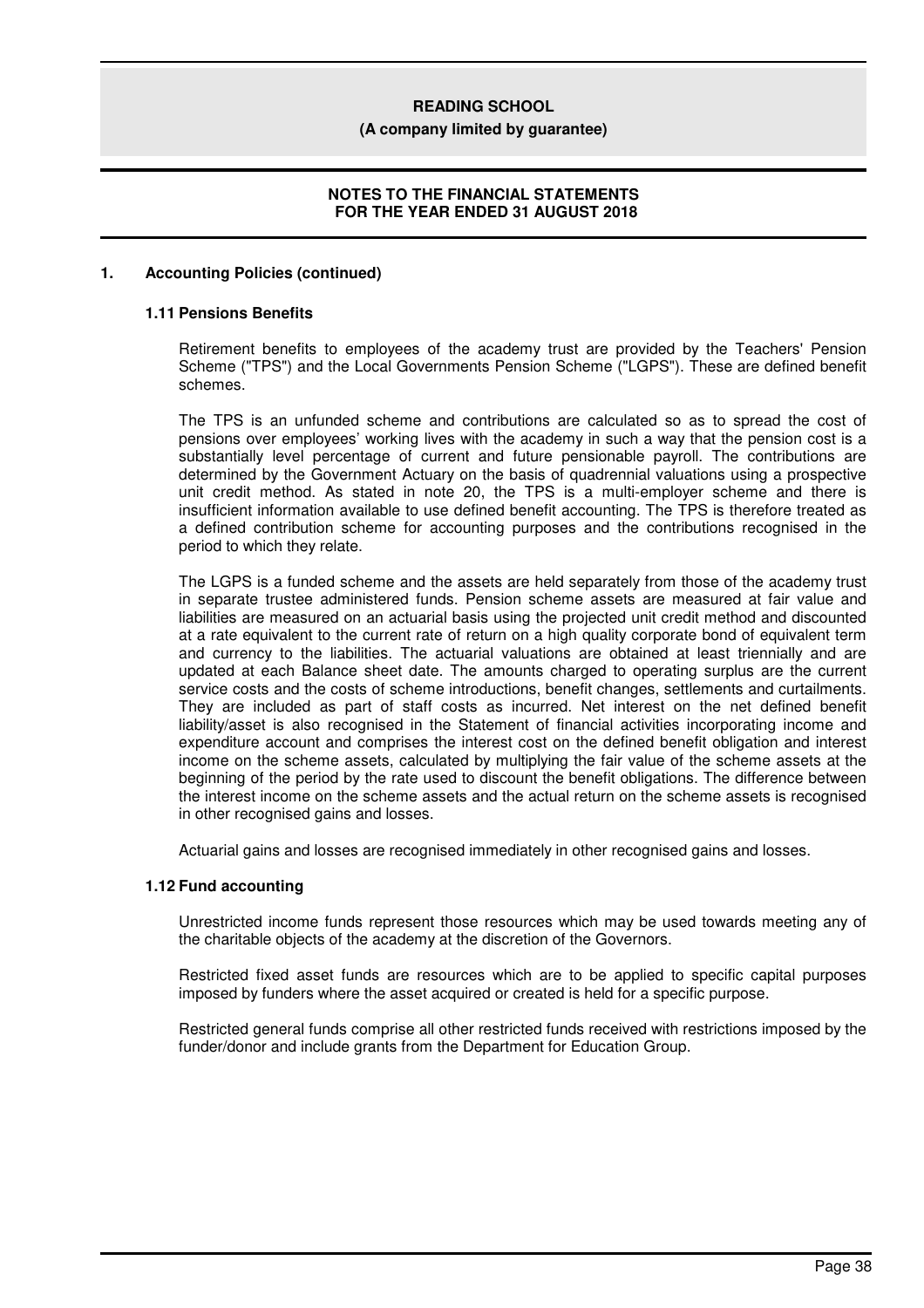#### **(A company limited by guarantee)**

### **NOTES TO THE FINANCIAL STATEMENTS FOR THE YEAR ENDED 31 AUGUST 2018**

#### **1. Accounting Policies (continued)**

#### **1.13 Critical accounting estimates and areas of judgment**

Estimates and judgments are continually evaluated and are based on historical experience and other factors, including expectations of future events that are believed to be reasonable under the circumstances.

Critical accounting estimates and assumptions:

The academy trust makes estimates and assumptions concerning the future. The resulting accounting estimates and assumptions will, by definition, seldom equal the related actual results. The estimates and assumptions that have a significant risk of causing a material adjustment to the carrying amounts of assets and liabilities within the next financial year are discussed below.

The present value of the Local Government Pension Scheme defined benefit liability depends on a number of factors that are determined on an actuarial basis using a variety of assumptions. The assumptions used in determining the net cost (income) for pensions include the discount rate. Any changes in these assumptions, which are disclosed in note 20, will impact the carrying amount of the pension liability. Furthermore a roll forward approach which projects results from the latest full actuarial valuation performed at 31 March 2016 has been used by the actuary in valuing the pensions liability at 31 August 2018. Any differences between the figures derived from the roll forward approach and a full actuarial valuation would impact on the carrying amount of the pension liability.

Other than LGPS noted above, the Governors consider that there are no other material judgements in applying accounting policies or key sources of estimation uncertainty.

# **2. Income from donations and capital grants**

|                                           | <b>Unrestricted</b><br>funds<br>2018<br>£ | <b>Restricted</b><br>funds<br>2018<br>£ | <b>Restricted</b><br>fixed asset<br>funds<br>2018<br>£ | <b>Total</b><br>funds<br>2018<br>£ | Total<br>funds<br>2017<br>£ |
|-------------------------------------------|-------------------------------------------|-----------------------------------------|--------------------------------------------------------|------------------------------------|-----------------------------|
| Devolved formula Capital DFC<br>Donations | 54,241                                    | 84,499                                  | 23,136                                                 | 23,136<br>138,740                  | 22,326<br>88,949            |
| Total                                     | 54,241                                    | 84,499                                  | 23,136                                                 | 161,876                            | 111,275                     |
| <b>Total 2017</b>                         |                                           | 88,949                                  | 22,326                                                 | 111,275                            |                             |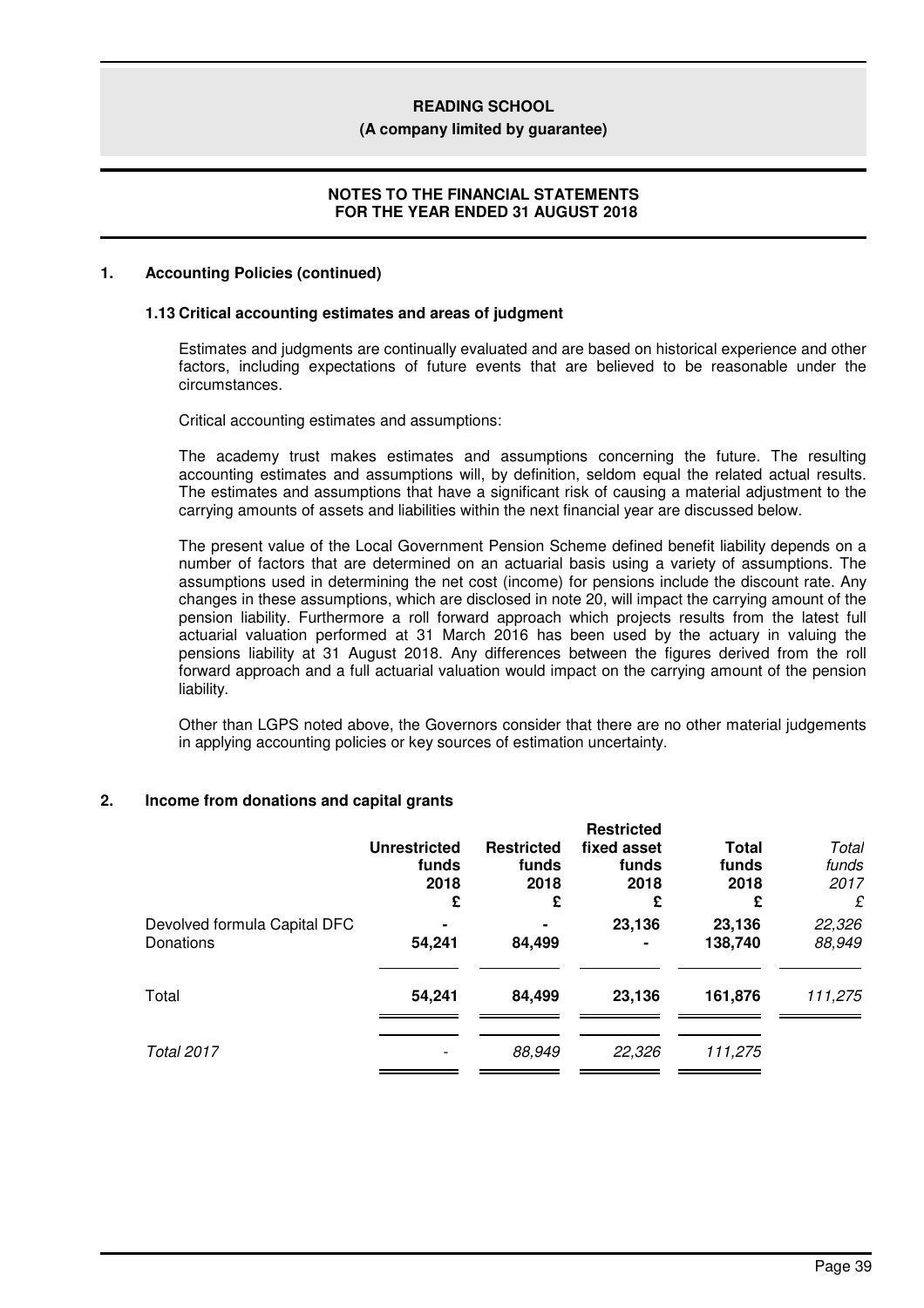**(A company limited by guarantee)**

# **NOTES TO THE FINANCIAL STATEMENTS FOR THE YEAR ENDED 31 AUGUST 2018**

## **3. Income from charitable activities**

|                                                     | <b>Unrestricted</b><br>funds<br>2018<br>£ | <b>Restricted</b><br>funds<br>2018<br>£ | Total<br>funds<br>2018<br>£ | Total<br>funds<br>2017<br>£ |
|-----------------------------------------------------|-------------------------------------------|-----------------------------------------|-----------------------------|-----------------------------|
| Funding for the Academy's educational<br>operations |                                           | 4,856,648                               | 4,856,648                   | 4,611,191                   |
| Provision of boarding activities                    |                                           | 947,185                                 | 947,185                     | 841,095                     |
|                                                     |                                           | 5,803,833                               | 5,803,833                   | 5,452,286                   |
| <b>Total 2017</b>                                   |                                           | 5,452,286                               | 5,452,286                   |                             |

# **Funding for Academy's educational operations**

|                                                      | <b>Unrestricted</b><br>funds<br>2018<br>£ | <b>Restricted</b><br>funds<br>2018<br>£ | <b>Total</b><br>funds<br>2018<br>£ | Total<br>funds<br>2017<br>£ |
|------------------------------------------------------|-------------------------------------------|-----------------------------------------|------------------------------------|-----------------------------|
| DfE/ESFA grants                                      |                                           |                                         |                                    |                             |
| General Annual Grant (GAG)<br>Other DfE / EFA grants |                                           | 4,519,722<br>60,715                     | 4,519,722<br>60,715                | 4,370,542<br>45,981         |
|                                                      |                                           | 4,580,437                               | 4,580,437                          | 4,416,523                   |
| <b>Other funding</b>                                 |                                           |                                         |                                    |                             |
| Trip Income                                          |                                           | 276,211                                 | 276,211                            | 194,668                     |
|                                                      |                                           | 276,211                                 | 276,211                            | 194,668                     |
|                                                      |                                           | 4,856,648                               | 4,856,648                          | 4,611,191                   |
| Total 2017                                           |                                           | 4,611,191                               | 4,611,191                          |                             |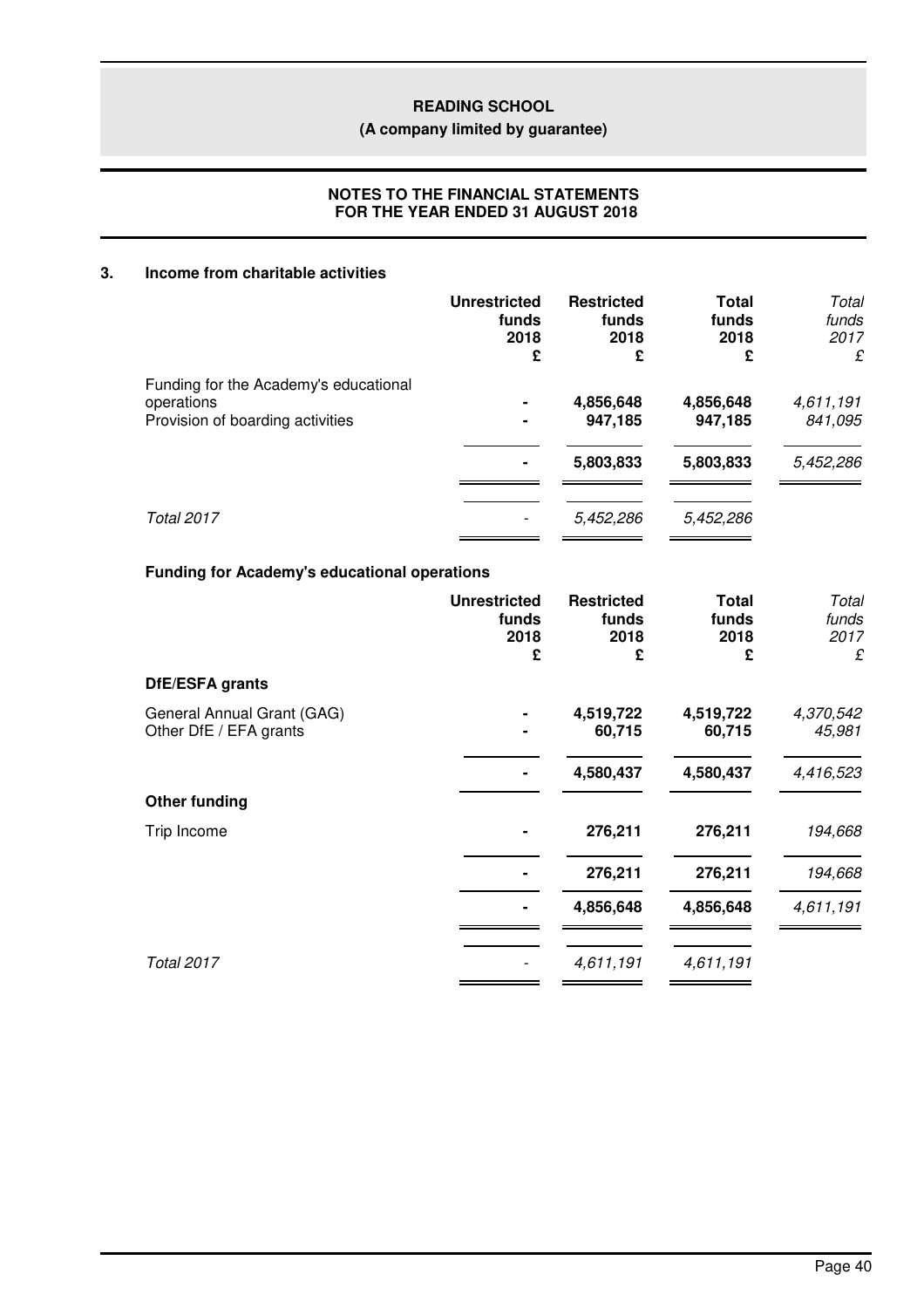# **(A company limited by guarantee)**

# **NOTES TO THE FINANCIAL STATEMENTS FOR THE YEAR ENDED 31 AUGUST 2018**

# **4. Trading Activities**

|                                                                                                                | <b>Unrestricted</b><br>funds<br>2018<br>£      | <b>Restricted</b><br>funds<br>2018<br>£ | <b>Total</b><br>funds<br>2018<br>£              | Total<br>funds<br>2017<br>£                      |
|----------------------------------------------------------------------------------------------------------------|------------------------------------------------|-----------------------------------------|-------------------------------------------------|--------------------------------------------------|
| Income from Recharge of services<br>Catering Income<br>Exam Fees<br>Hire of Facilities<br>Miscellaneous income | 6,525<br>276,007<br>29,976<br>20,559<br>30,122 | ٠<br>۰<br>۰<br>182,335                  | 6,525<br>276,007<br>29,976<br>20,559<br>212,457 | 14,870<br>274,704<br>22,432<br>10,129<br>135,104 |
|                                                                                                                | 363,189                                        | 182,335                                 | 545,524                                         | 457,239                                          |
| Net income from trading activities                                                                             | 363,189                                        | 182,335                                 | 545,524                                         | 457,239                                          |

# **5. Investment income**

|                      | <b>Unrestricted</b><br>funds<br>2018<br>£ | <b>Restricted</b><br>funds<br>2018<br>£ | <b>Total</b><br>funds<br>2018<br>£ | Total<br>funds<br>2017<br>£ |
|----------------------|-------------------------------------------|-----------------------------------------|------------------------------------|-----------------------------|
| <b>Bank Interest</b> | 2,767                                     | $\blacksquare$                          | 2,767                              | 2,437                       |
| <b>Total 2017</b>    | 2,437                                     | $\overline{\phantom{a}}$                | 2,437                              |                             |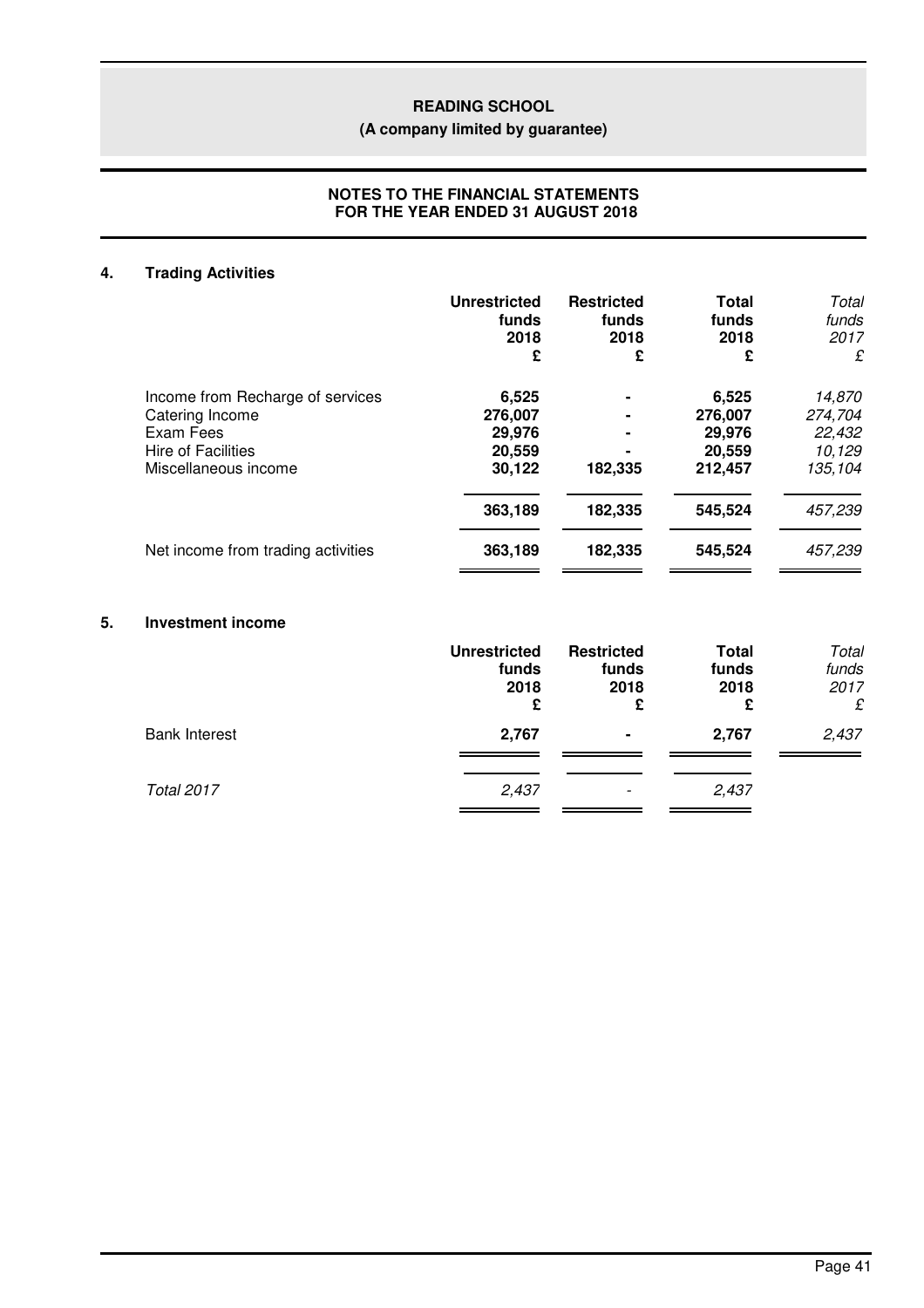# **(A company limited by guarantee)**

### **NOTES TO THE FINANCIAL STATEMENTS FOR THE YEAR ENDED 31 AUGUST 2018**

# **6. Support costs**

|                                       | educational<br>operations | Academy's Provision of<br>boarding<br>activities<br>£ | Total<br>2018<br>£ | Total<br>2017<br>£ |
|---------------------------------------|---------------------------|-------------------------------------------------------|--------------------|--------------------|
| Recruitment and support               | 15,533                    |                                                       | 15,533             | 41,205             |
| Maintenance of premises and equipment | 196,057                   | 95,004                                                | 291,061            | 214,931            |
| Cleaning                              | 93,699                    |                                                       | 93,699             | 152,040            |
| Rents & rates                         | 51,284                    | 11,953                                                | 63,237             | 49,415             |
| Energy costs                          | 70,403                    | 70,402                                                | 140,805            | 145,326            |
| Catering                              | 3,604                     |                                                       | 3,604              | 202,175            |
| <b>Trips</b>                          | 289,011                   |                                                       | 289,011            | 209,227            |
| Bank interest and charges             | 13,764                    | 37                                                    | 13,801             | 8,951              |
| Other support costs                   | 64,055                    | 294,861                                               | 358,916            | 269,831            |
| Other direct costs                    | 20,885                    |                                                       | 20,885             | 25,401             |
| Pension finance costs                 | 48,000                    |                                                       | 48,000             | <i>37,000</i>      |
| Wages and salaries                    | 678,803                   | 140,371                                               | 819,174            | 536,259            |
| National insurance                    | 42,543                    |                                                       | 42,543             | 32,948             |
| Pension cost                          | 250,152                   |                                                       | 250,152            | 193,822            |
| Depreciation                          | 429,709                   | 57,395                                                | 487,104            | 454,874            |
|                                       | 2,267,502                 | 670,023                                               | 2,937,525          | 2,573,405          |
| Total 2017                            | 1,929,771                 | 643,634                                               | 2,573,405          |                    |
|                                       |                           |                                                       |                    |                    |

# **7. Expenditure**

|                                                                              | <b>Staff costs</b><br>2018<br>£ | <b>Premises</b><br>2018<br>£ | <b>Other costs</b><br>2018<br>£ | <b>Total</b><br>2018<br>£ | Total<br>2017<br>£     |
|------------------------------------------------------------------------------|---------------------------------|------------------------------|---------------------------------|---------------------------|------------------------|
| Expenditure on raising<br>voluntary income                                   |                                 |                              | 285,089                         | 285,089                   | 271,622                |
| Funding for the Academy's:<br>Direct costs<br><b>Allocated Support costs</b> | 3,025,735<br>792,279            | 430,049                      | 357,226<br>1,045,174            | 3,382,961<br>2,267,502    | 3,408,908<br>1,929,771 |
| Provision of boarding act:<br>Direct costs<br><b>Allocated Support costs</b> | 179,220<br>140,371              | 95,004                       | 20,485<br>434.648               | 199,705<br>670,023        | 176,014<br>643,634     |
|                                                                              | 4,137,605                       | 525,053                      | 2,142,622                       | 6,805,280                 | 6,429,949              |
| <b>Total 2017</b>                                                            | 3,978,409                       | 629,704                      | 1,821,836                       | 6,429,949                 |                        |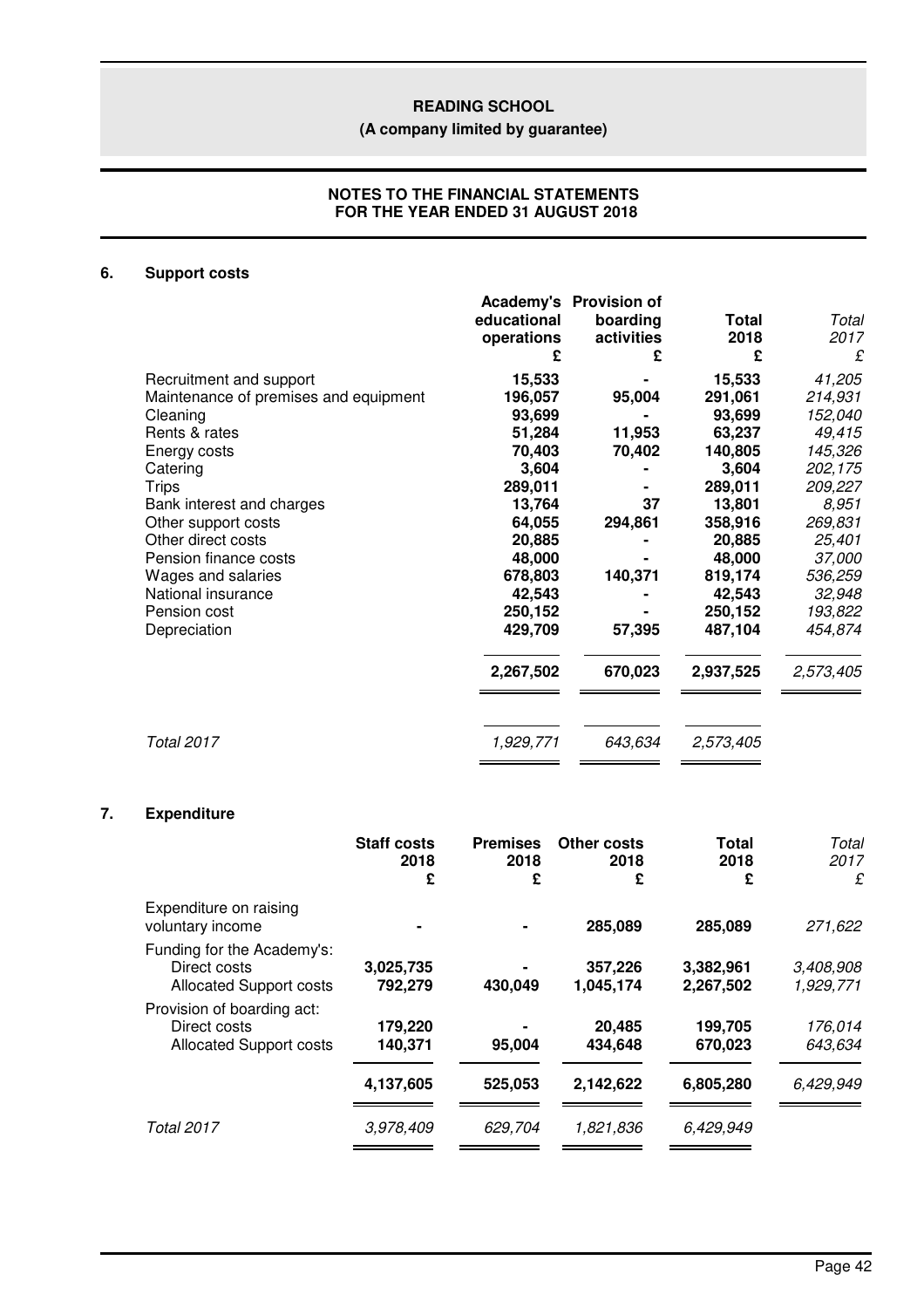# **(A company limited by guarantee)**

# **NOTES TO THE FINANCIAL STATEMENTS FOR THE YEAR ENDED 31 AUGUST 2018**

# **8. Analysis of expenditure by activities**

|                                                                                         | <b>Activities</b><br>undertaken<br>directly<br>2018<br>£ | <b>Support</b><br>costs<br>2018<br>£ | Total<br>2018<br>£   | Total<br>2017<br>£   |
|-----------------------------------------------------------------------------------------|----------------------------------------------------------|--------------------------------------|----------------------|----------------------|
| Funding for the Academy's educational<br>operations<br>Provision of boarding activities | 3,382,961<br>199,705                                     | 2,552,592<br>670,023                 | 5,935,553<br>869,728 | 5,338,679<br>819,648 |
| <b>Total 2018</b>                                                                       | 3,582,666                                                | 3,222,615                            | 6,805,281            | 6,158,327            |
| <b>Total 2017</b>                                                                       | 3,584,922                                                | 2,573,405                            | 6,158,327            |                      |

# **9. Net income/(expenditure)**

This is stated after charging:

|                                          | 2018    | 2017    |
|------------------------------------------|---------|---------|
|                                          | £       | £       |
| Depreciation of tangible fixed assets:   |         |         |
| - owned by the charity                   | 487.102 | 454.876 |
| Auditors Remuneration for audit services | 12,310  | 11.950  |
| Auditors Remuneration for other services | 1.500   | 1.450   |
| Lease Rental Charge                      | 1.894   | 2.576   |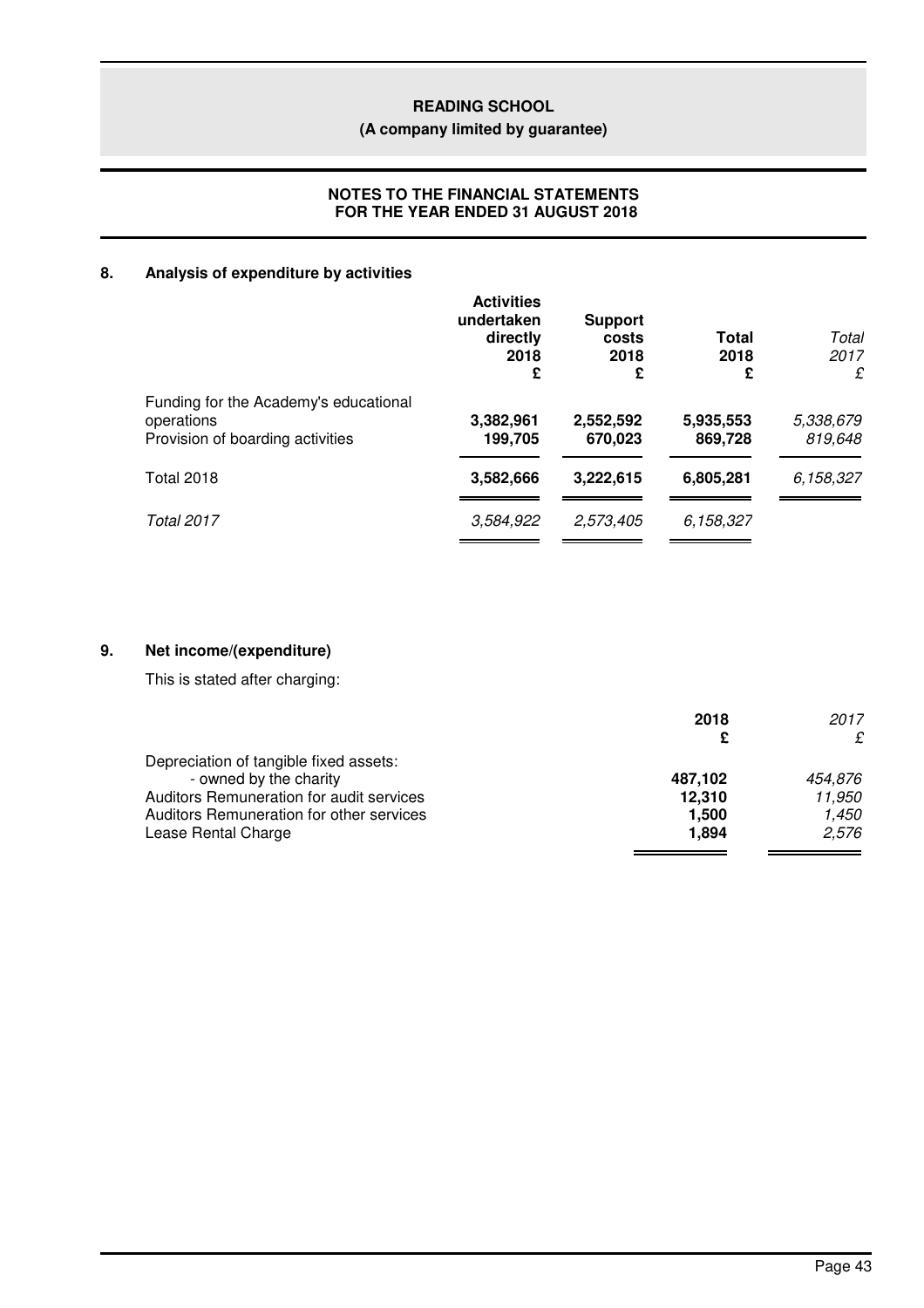#### **(A company limited by guarantee)**

# **NOTES TO THE FINANCIAL STATEMENTS FOR THE YEAR ENDED 31 AUGUST 2018**

# **10. Staff costs**

# **a. Staff costs**

Staff costs were as follows:

|                                                                             | 2018               | 2017<br>£          |
|-----------------------------------------------------------------------------|--------------------|--------------------|
| Wages and salaries                                                          | 3,163,711          | 3,067,785          |
| Social security costs<br>Operating costs of defined benefit pension schemes | 312,690<br>661,204 | 304,005<br>602,619 |
| Staff restructuring costs                                                   | 4,137,605          | 3,974,409<br>4,000 |
|                                                                             | 4,137,605          | 3,978,409          |

# **b. Non-statutory/non-contractual staff severenace payments**

Included in staff restructuring costs is one non-statuatory severance payment totalling £Nil (2017: 4,000)

### **c. Staff numbers**

The average number of persons employed by the academy during the year was as follows:

|                                                      | 2018<br>No.   | 2017<br>No.   |
|------------------------------------------------------|---------------|---------------|
| Teaching<br>Administration and Support<br>Management | 61<br>43<br>5 | 63<br>35<br>5 |
|                                                      | 109           | 103           |

#### **d. Higher paid staff**

The number of employees whose employee benefits (excluding employer pension costs) exceeded £60,000 was:

|                                | 2018 | 2017 |
|--------------------------------|------|------|
|                                | No.  | No.  |
| In the band £60,001 - £70,000  |      |      |
| In the band £80,001 - £90,000  |      |      |
| In the band £90,001 - £100,000 |      |      |

Pension contributions for the employees stated above total £25,582 (*2017: £*24,431)

#### **e. Key management personnel**

The key management personnel of the academy trust comprise the trustees and the senior management team as listed on page 1. The total amount of employee benefits (including employer pension contributions) received by key management personnel for their services to the academy trust was £505,382 (2017: £483,849).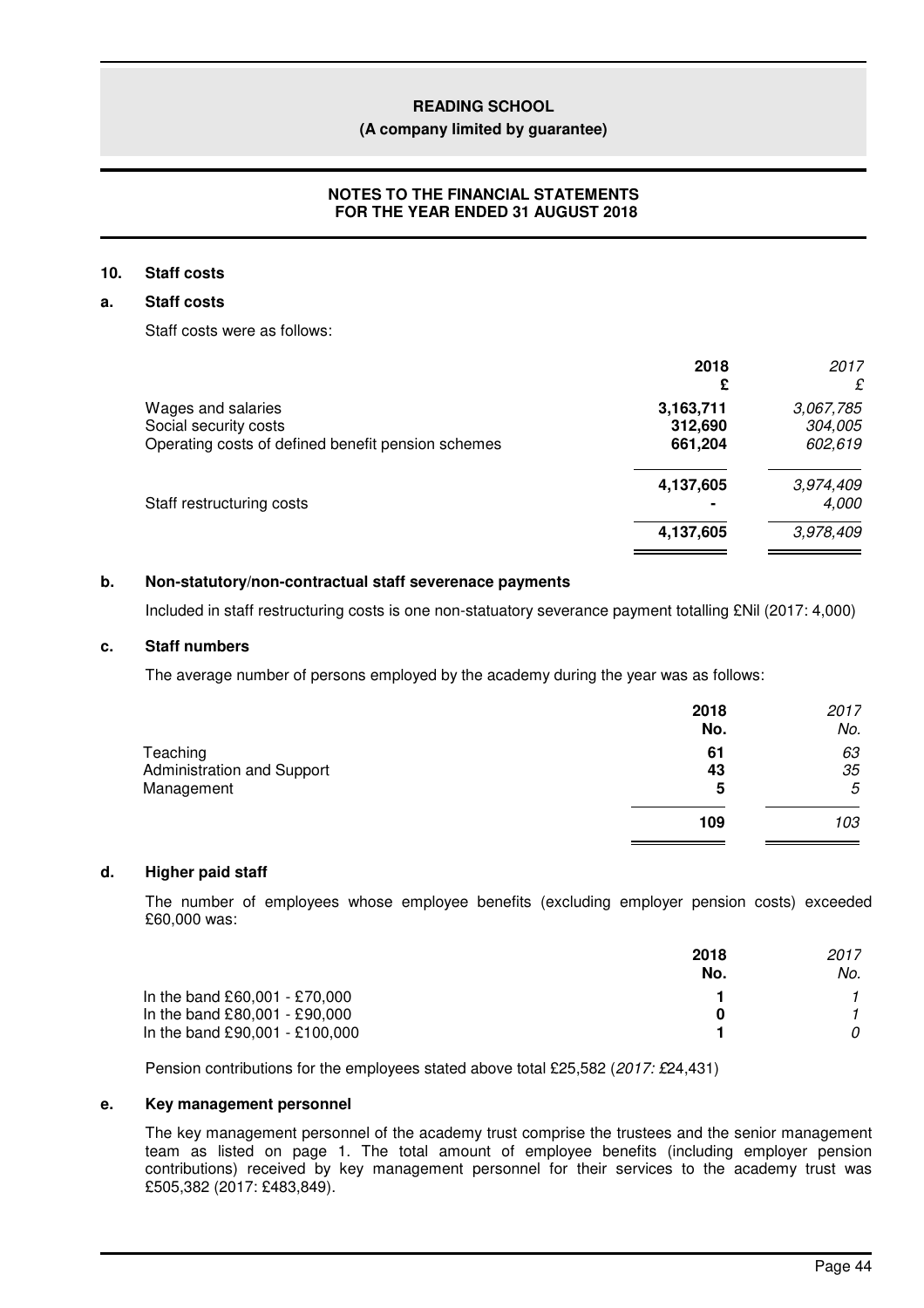#### **(A company limited by guarantee)**

## **NOTES TO THE FINANCIAL STATEMENTS FOR THE YEAR ENDED 31 AUGUST 2018**

#### **11. Governors' remuneration and expenses**

One or more Governors has been paid remuneration or has received other benefits from an employment with the academy trust. The Headmaster and other staff Governors only receive remuneration in respect of services they provide undertaking the roles of Headmaster and other staff members under their contracts of employment, and not in respect of their role as Governors. The value of Governors' remuneration and other benefits was as follows:

|                             |                            | 2018          | 2017                     |
|-----------------------------|----------------------------|---------------|--------------------------|
|                             |                            | £             | £                        |
| S Rogers (Staff Governor)   | Remuneration               | ۰             | 40,000-45,000            |
|                             | Pension contributions paid | ۰             | 5,000-10,000             |
| J Chhokar (Staff Governor)  | Remuneration               | 20,000-25,000 | 20,000-25,000            |
|                             | Pension contributions paid | $0 - 5.000$   | 0-5.000                  |
| A M Robson (Headmaster and  | Remuneration               | 90,000-95,000 | 85,000-90,000            |
| Trustee)                    | Pension contributions paid | 15,000-20,000 | 5,000-10,000             |
| J Matthews (Staff Governor) | Remuneration               | 45,000-50,000 | $\overline{\phantom{a}}$ |
|                             | Pension contributions paid | 5,000-10,000  | -                        |

During the year ended 31 August 2018, Governors received reimbursement of expenses totalling £1,920 (2017 - £Nil to Governors).

# **12. Governors' and Officers' Insurance**

In accordance with normal commercial practice the academy has purchased insurance to protect trustees and officers from claims arising from negligent acts, errors or omissions occurring whilst on academy business. The insurance provides cover up to £2,000,000 on any one claim. The insurance is included as part of the RPA and is not individually quantifiable.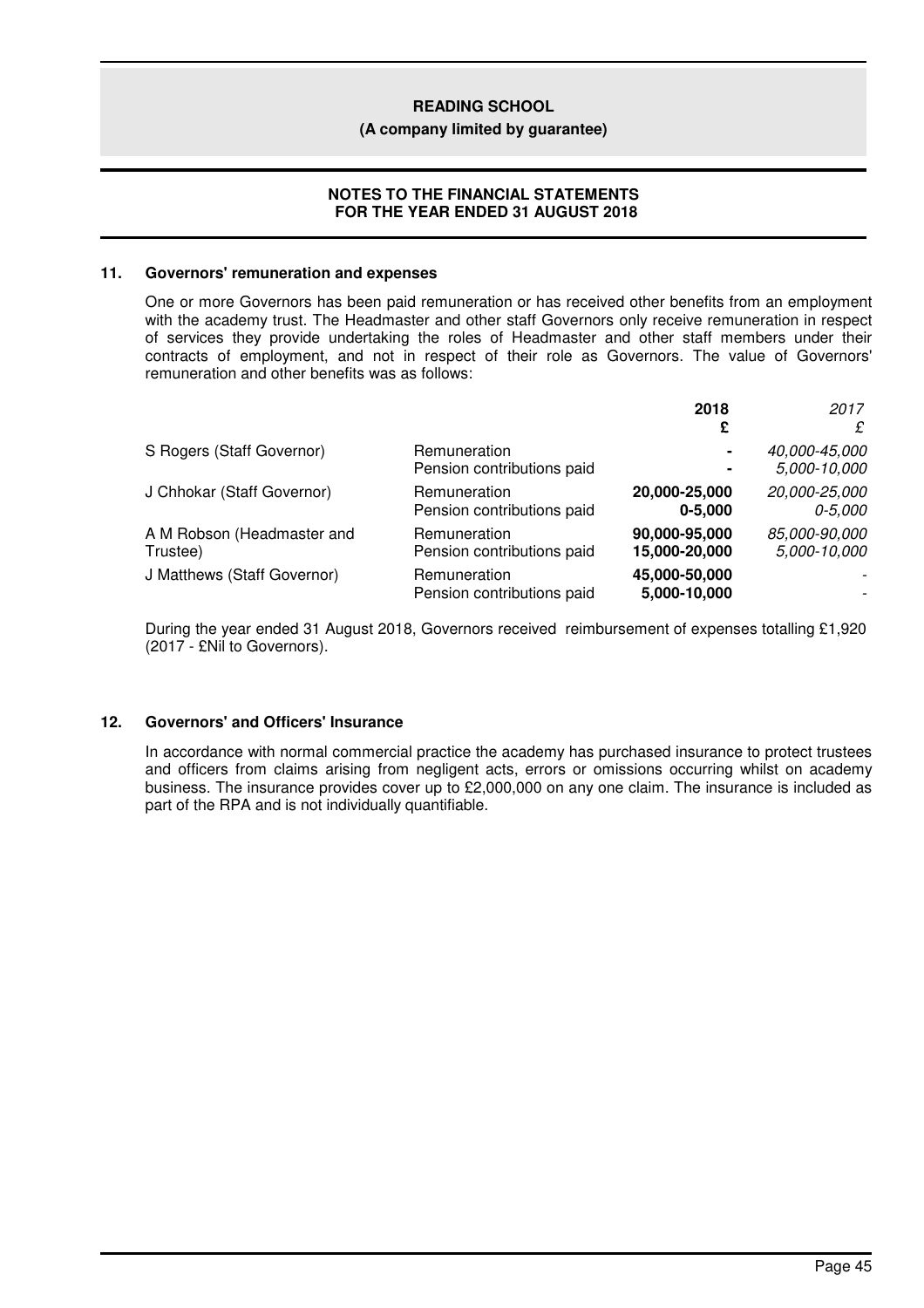**(A company limited by guarantee)**

# **NOTES TO THE FINANCIAL STATEMENTS FOR THE YEAR ENDED 31 AUGUST 2018**

# **13. Tangible fixed assets**

|                                                            | <b>Freehold</b><br>property | Long-term<br>leasehold<br>property | <b>Plant and</b>               | <b>Assets in</b><br>the course<br>οf<br>machinery construction<br>£ | <b>Total</b><br>£                |
|------------------------------------------------------------|-----------------------------|------------------------------------|--------------------------------|---------------------------------------------------------------------|----------------------------------|
| Cost                                                       |                             |                                    |                                |                                                                     |                                  |
| At 1 September 2017<br><b>Additions</b><br>Disposals       | 150,000                     | 15,721,563                         | 1,311,299<br>47,569<br>(4,866) | 144,881<br>34,879                                                   | 17,327,743<br>82,448<br>(4,866)  |
| At 31 August 2018                                          | 150,000                     | 15,721,563                         | 1,354,002                      | 179,760                                                             | 17,405,325                       |
| <b>Depreciation</b>                                        |                             |                                    |                                |                                                                     |                                  |
| At 1 September 2017<br>Charge for the year<br>On disposals |                             | 1,836,000<br>325,927               | 702,757<br>161,175<br>(4, 524) |                                                                     | 2,538,757<br>487,102<br>(4, 524) |
| At 31 August 2018                                          |                             | 2,161,927                          | 859,408                        |                                                                     | 3,021,335                        |
| Net book value                                             |                             |                                    |                                |                                                                     |                                  |
| At 31 August 2018                                          | 150,000                     | 13,559,636                         | 494,594                        | 179,760                                                             | 14,383,990                       |
| At 31 August 2017                                          | 150,000                     | 13,885,563                         | 608,542                        | 144,881                                                             | 14,788,986                       |

# **14. Debtors**

| 2018<br>£ | 2017<br>£ |
|-----------|-----------|
| 192,751   | 181,213   |
| 16,096    | 25,870    |
| 86,787    | 76,410    |
| 295,634   | 283,493   |
|           |           |

# **15. Creditors: Amounts falling due within one year**

| 2018<br>£ | 2017<br>£ |
|-----------|-----------|
| 132,507   | 132,070   |
| 126,008   | 128,762   |
| 64,000    | 61,000    |
| 745,206   | 672,200   |
| 1,067,721 | 994,032   |
|           |           |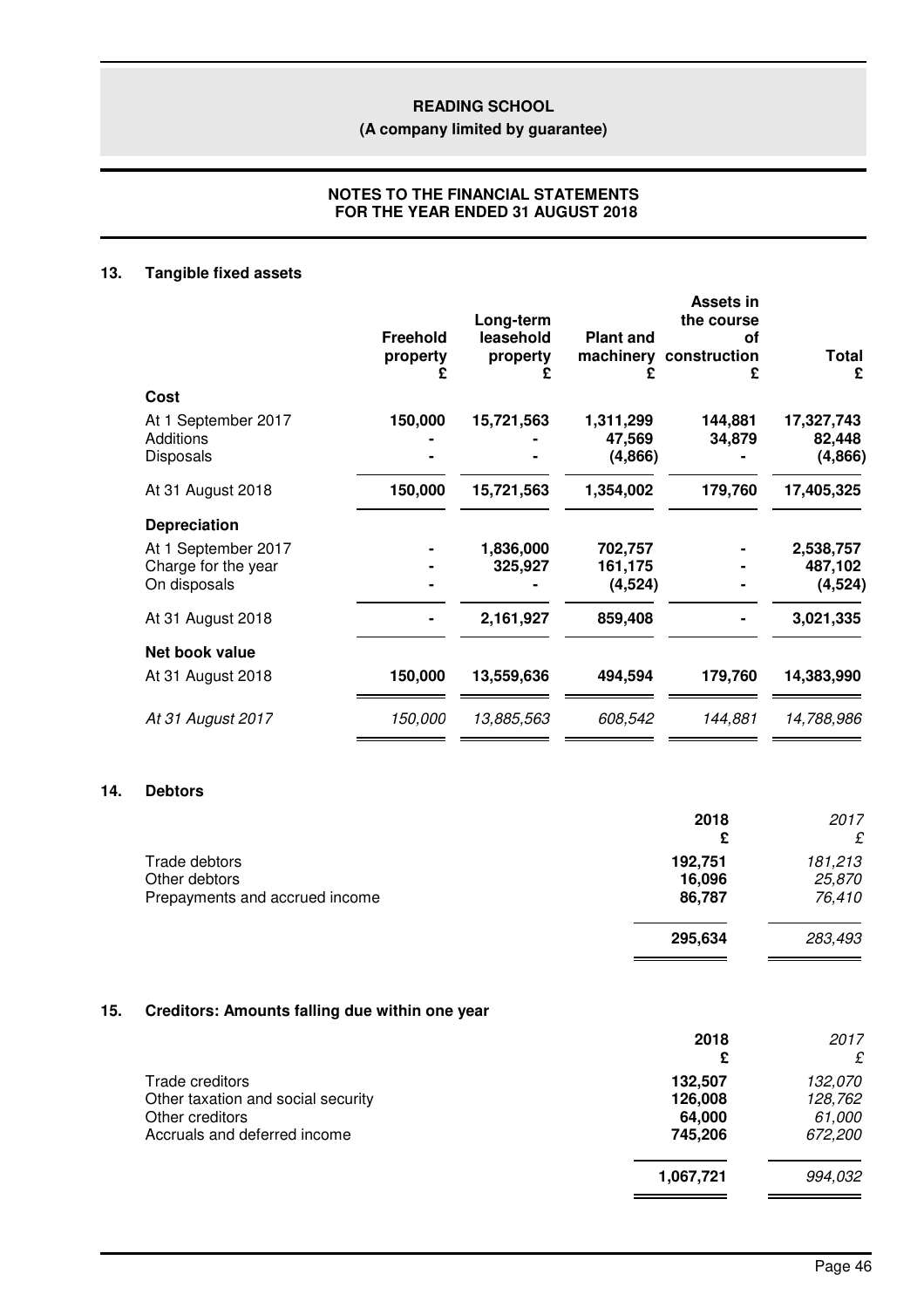#### **(A company limited by guarantee)**

# **NOTES TO THE FINANCIAL STATEMENTS FOR THE YEAR ENDED 31 AUGUST 2018**

# **15. Creditors: Amounts falling due within one year (continued)**

At the balance sheet date the Academy trust was holding income recieved in advance for the 2017/18 Michaelmas Term as follows:

|                                      | 2018<br>£  | 2017<br>£  |
|--------------------------------------|------------|------------|
| Deferred income                      |            |            |
| Deferred income at 1 September 2017  | 374,888    | 305,293    |
| Resources deferred during the year   | 446,428    | 374,888    |
| Amounts released from previous years | (374, 888) | (305, 293) |
| Deferred income at 31 August 2018    | 446.428    | 374,888    |

# **16. Statement of funds**

|                                                                       | <b>Balance</b> at<br>September<br>2017<br>£ | £         | Income Expenditure<br>£ | <b>Transfers</b><br>in/out<br>£ | Gains/<br>(Losses)<br>£ | <b>Balance</b> at<br>31 August<br>2018<br>£ |
|-----------------------------------------------------------------------|---------------------------------------------|-----------|-------------------------|---------------------------------|-------------------------|---------------------------------------------|
| <b>Unrestricted funds</b>                                             |                                             |           |                         |                                 |                         |                                             |
| General Funds - all funds                                             | 935,393                                     | 420,197   | (285, 846)              | (478, 380)                      |                         | 591,364                                     |
| <b>Restricted funds</b>                                               |                                             |           |                         |                                 |                         |                                             |
| The Reading Foundation<br>revenue fund<br><b>General Annual Grant</b> | 7,137                                       | 207,690   | (139,066)               | 35,993                          |                         | 111,754                                     |
| (GAG)                                                                 |                                             | 4,519,723 | (4,548,595)             | 28,872                          |                         |                                             |
| Local Authority grant                                                 | 7,058                                       |           | (7,058)                 |                                 |                         |                                             |
| Provision for boarding                                                | 334,208                                     | 947,184   | (869, 728)              |                                 |                         | 411,664                                     |
| Other ESFA grants<br>Other restricted income                          |                                             | 60,715    | (60, 715)               |                                 |                         |                                             |
| fund                                                                  | (453, 536)                                  | 335,355   | (289, 011)              | 436,651                         |                         | 29,459                                      |
| Pension reserve                                                       | (1,933,000)                                 |           | (207,000)               |                                 | 372,000                 | (1,768,000)                                 |
|                                                                       | (2,038,133)                                 | 6,070,667 | (6, 121, 173)           | 501,516                         | 372,000                 | (1, 215, 123)                               |
| <b>Restricted fixed asset funds</b>                                   |                                             |           |                         |                                 |                         |                                             |
| <b>Fixed Assets</b><br>Capital grants fixed assets                    | 14,485,921                                  | 23,136    | (398, 261)              | (23, 136)                       |                         | 14,087,660                                  |
|                                                                       | 14,485,921                                  | 23,136    | (398, 261)              | (23, 136)                       |                         | 14,087,660                                  |
| <b>Total restricted funds</b>                                         | 12,447,788                                  | 6,093,803 | (6, 519, 434)           | 478,380                         | 372,000                 | 12,872,537                                  |
| Total of funds                                                        | 13,383,181                                  | 6,514,000 | (6,805,280)             |                                 | 372,000                 | 13,463,901                                  |
|                                                                       |                                             |           |                         |                                 |                         |                                             |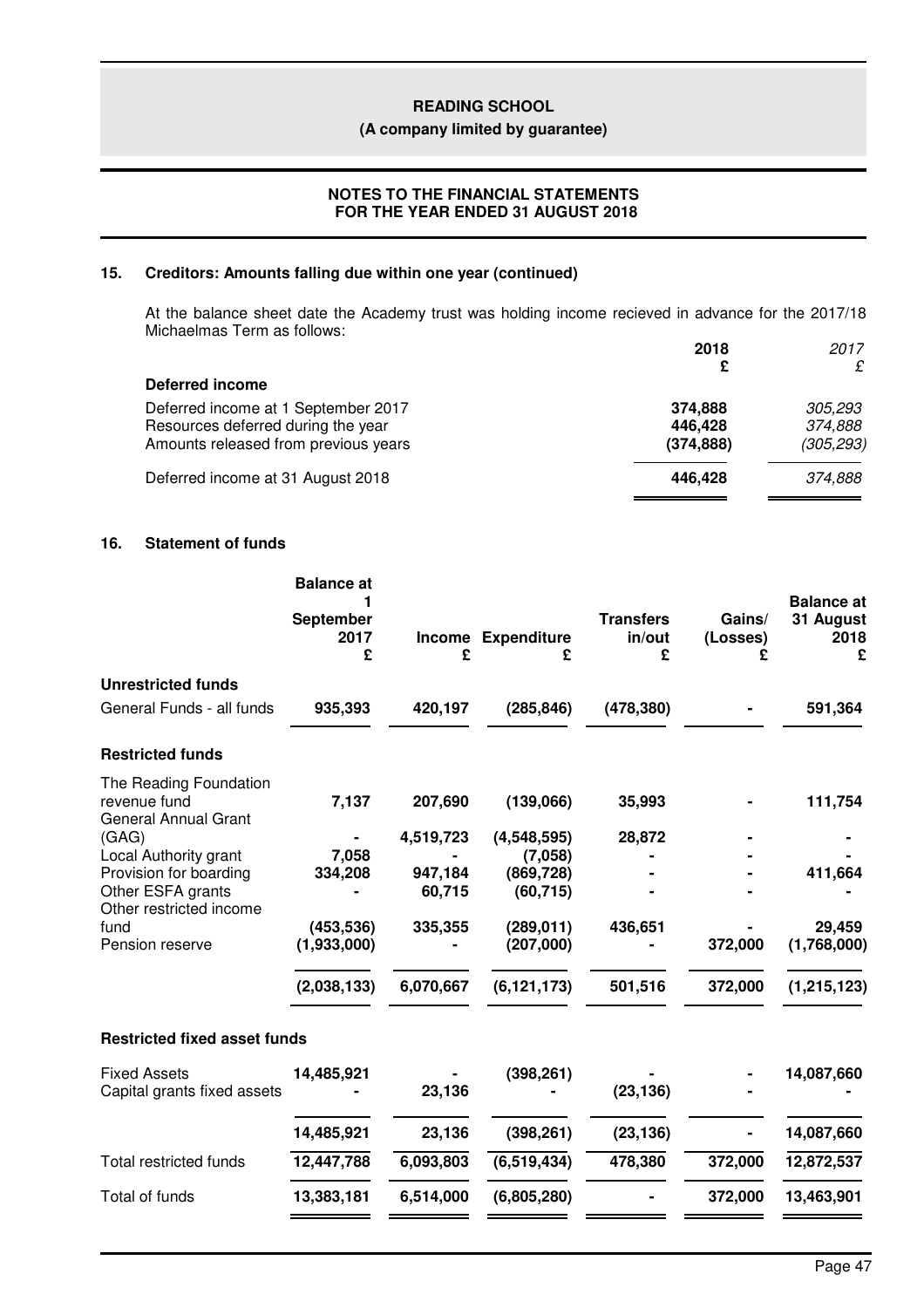#### **(A company limited by guarantee)**

## **NOTES TO THE FINANCIAL STATEMENTS FOR THE YEAR ENDED 31 AUGUST 2018**

#### **16. Statement of funds (continued)**

The specific purposes for which the funds are to be applied are as follows:

The General Annual Grant (GAG) represents the core funding for the educational activities of the School that has been provided to the Academy via the Education Funding Agency. The General Annual Grant Fund has been set up because the GAG must be used for the normal running costs of the Academy. Under the funding agreement with the Secretary of State, the Academy Trust was not subject to a limit on the GAG that it could carry forward at 31 August 2018.

The LGPS deficit fund has been created to separately identify the pension deficit inherited from the local authority upon conversion to Academy status, and through which all the pension scheme movements are recognised.

The provision for boarding fund has been set up to recognise the fee income from parents to cover the provision of boarding and lodging for pupils. The relevant restricted expenditure is then also recorded through this fund.

The capital grants fund has been created to recognise the restricted grant funding received from all sources towards capital expenditure projects undertaken throughout the School. Transfers are made to the capital grants fixed asset fund for expenditure incurred that is in respect of tangible fixed assets.

The other restricted income fund has been created to recognise all sundry sources of restricted income from various sources that are individually immaterial in value. The relevant restricted expenditure is then also recorded through this fund.

The General Annual Grant fixed assets fund has been set up to recognise the tangible assets purchased by the Academy following conversion that have been funded from the General Annual Grant. This fund has been created by a transfer from the General Annual Grant fund of an amount equivalent to the cost of the tangible assets involved. Depreciation charged on those tangible assets is allocated to the fund.

The capital grants fixed assets fund has been set up to recognise the tangible assets purchased by the Academy following conversion that have been funded by capital grants received by the Academy. This fund has been used to recognise the income received and once the assets involved are completed, depreciation charged on those tangible assets will be allocated to the fund

|                           | Balance at<br>1 September<br>2016 | Income  | Expenditure | Transfers<br>in/out | Gains/<br>(Losses)       | <b>Balance</b> at<br>31 August<br>2017<br>£ |
|---------------------------|-----------------------------------|---------|-------------|---------------------|--------------------------|---------------------------------------------|
| General Funds - all funds | 671.104                           | 540.975 | (276,686)   |                     | $\overline{\phantom{a}}$ | 935,393                                     |

#### **Statement of funds - prior year**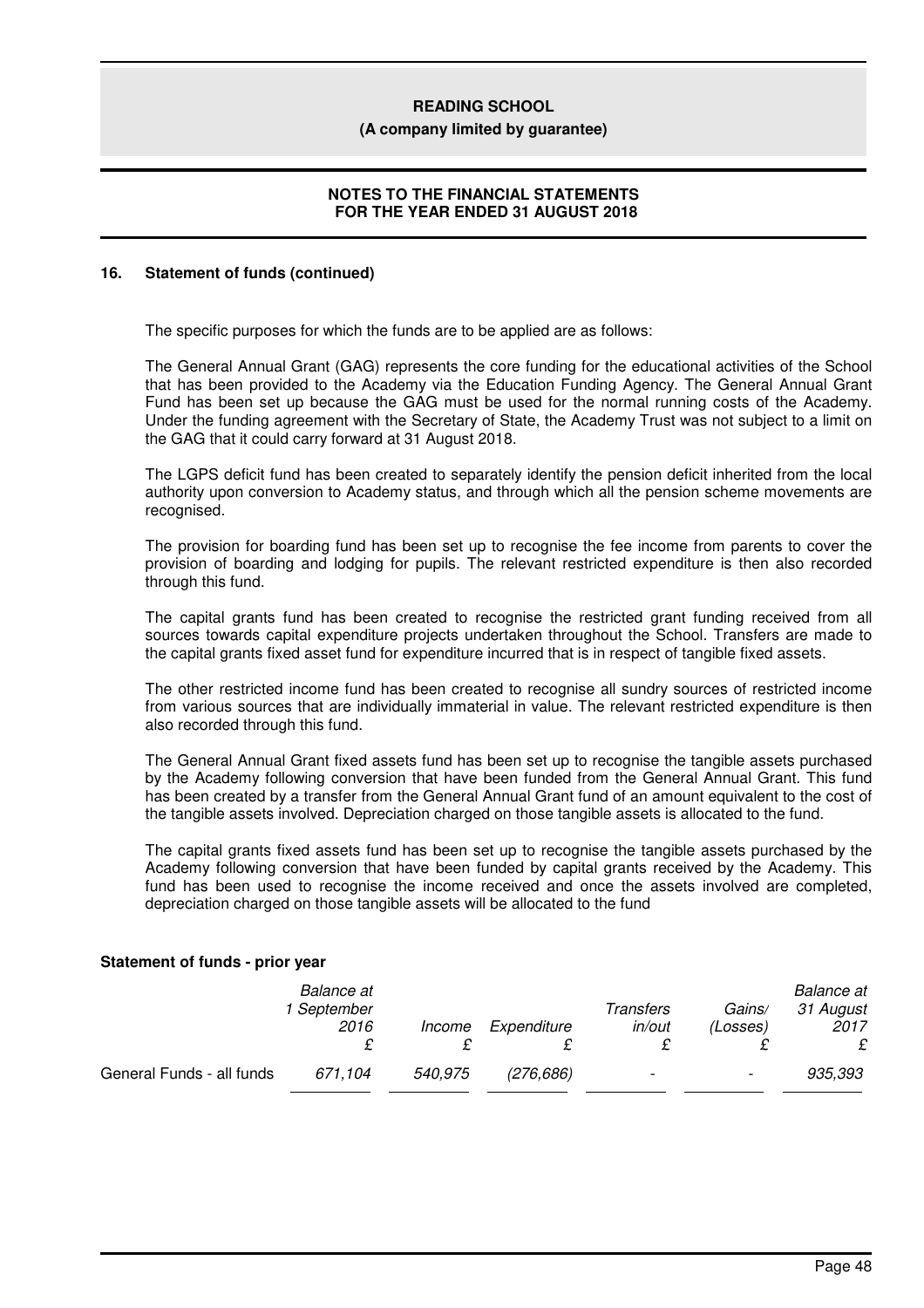# **(A company limited by guarantee)**

# **NOTES TO THE FINANCIAL STATEMENTS FOR THE YEAR ENDED 31 AUGUST 2018**

# **16. Statement of funds (continued)**

| <b>Restricted funds</b>                                               |             |           |               |            |        |             |
|-----------------------------------------------------------------------|-------------|-----------|---------------|------------|--------|-------------|
| The Reading Foundation<br>revenue fund<br><b>General Annual Grant</b> | 7,114       | 7,523     | (7,500)       |            |        | 7,137       |
| (GAG)                                                                 | 17,896      | 4,611,190 | (4,682,470)   | 53,384     |        |             |
| Local Authority grant                                                 | 7,058       |           |               |            |        | 7,058       |
| Provision for boarding<br>Other restricted income                     | 253,046     | 841,095   | (818, 893)    | 58,960     |        | 334,208     |
| fund                                                                  | 130,447     | 128       | (94, 548)     | (489, 563) |        | (453, 536)  |
| Pension reserve                                                       | (1,827,000) |           | (159,000)     |            | 53,000 | (1,933,000) |
|                                                                       | (1,411,439) | 5,459,936 | (5, 762, 411) | (377, 219) | 53,000 | (2,038,133) |
| <b>Restricted fixed asset funds</b>                                   |             |           |               |            |        |             |
| <b>Fixed Assets</b><br>Capital grants fixed assets                    | 14,213,104  |           | (390, 852)    | 663,669    |        | 14,485,921  |
| fund                                                                  | 264,124     | 22,326    |               | (286, 450) |        |             |
|                                                                       | 14,477,228  | 22,326    | (390, 852)    | 377,219    |        | 14,485,921  |
| <b>Total restricted funds</b>                                         | 13,065,789  | 5,482,262 | (6, 153, 263) |            | 53,000 | 12,447,788  |
| Total of funds                                                        | 13,736,893  | 6,023,237 | (6,429,949)   |            | 53,000 | 13,383,181  |
|                                                                       |             |           |               |            |        |             |

# **17. Analysis of net assets between funds**

|                                                                                                                                                           | <b>Unrestricted</b><br>funds<br>2018<br>£     | <b>Restricted</b><br>funds<br>2018<br>£        | <b>Restricted</b><br>fixed asset<br>funds<br>2018<br>£ | <b>Total</b><br>funds<br>2018<br>£                    |
|-----------------------------------------------------------------------------------------------------------------------------------------------------------|-----------------------------------------------|------------------------------------------------|--------------------------------------------------------|-------------------------------------------------------|
| Tangible fixed assets<br>Current assets<br>Creditors due within one year<br>Creditors due in more than one year<br>Provisions for liabilities and charges | 187,333<br>1,437,252<br>(1,067,721)<br>34,500 | 108.997<br>478,380<br>(34, 500)<br>(1,768,000) | 14,087,660<br>$\blacksquare$<br>$\blacksquare$         | 14,383,990<br>1,915,632<br>(1,067,721)<br>(1,768,000) |
|                                                                                                                                                           | 591,364                                       | (1, 215, 123)                                  | 14,087,660                                             | 13,463,901                                            |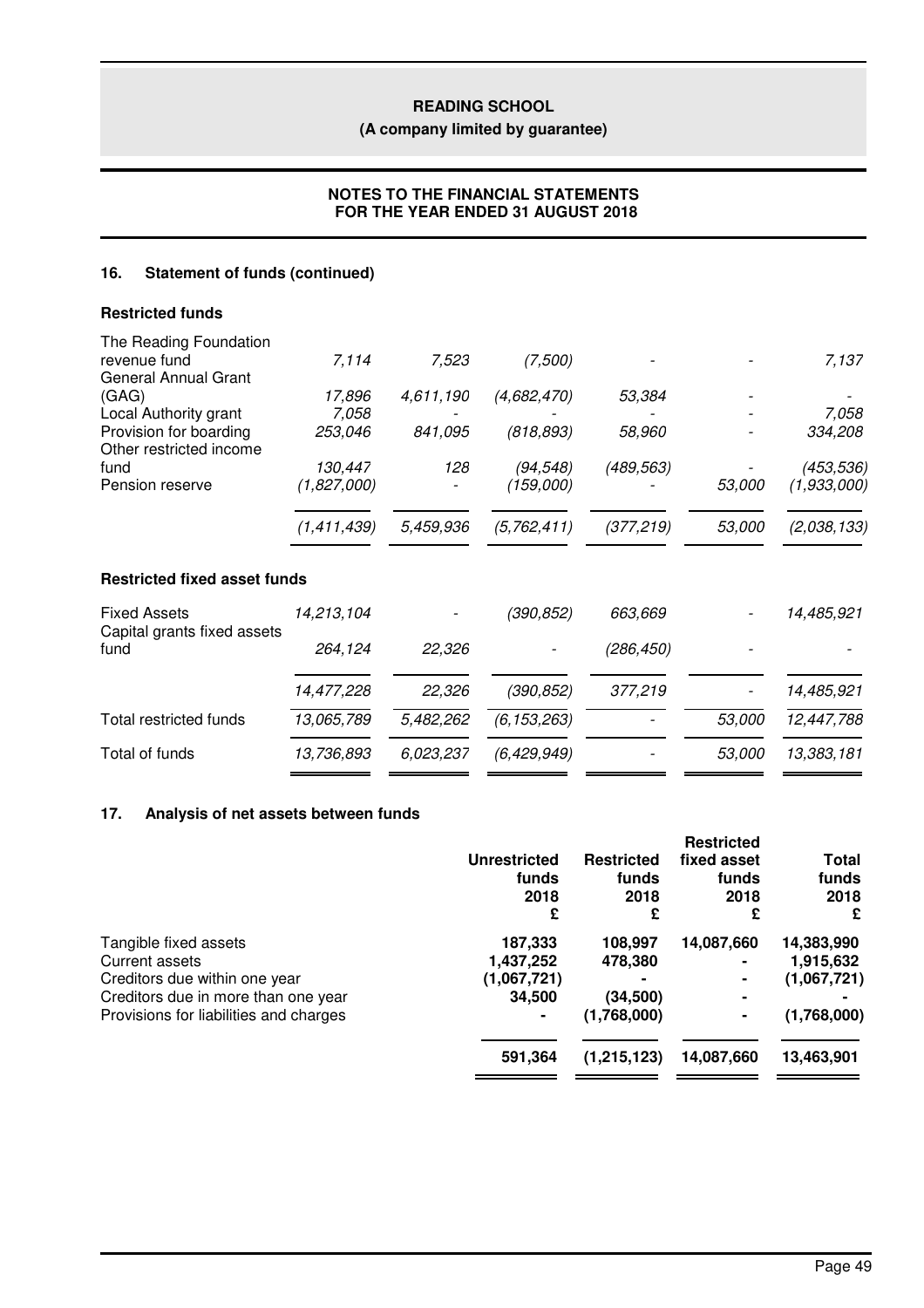#### **(A company limited by guarantee)**

### **NOTES TO THE FINANCIAL STATEMENTS FOR THE YEAR ENDED 31 AUGUST 2018**

### **17. Analysis of net assets between funds (continued)**

# **Analysis of net assets between funds - prior year**

| Unrestricted | Restricted  | Restricted | Total       |
|--------------|-------------|------------|-------------|
|              |             | funds      | funds       |
| 2017         | 2017        | 2017       | 2017        |
| £            | £           | £          | £           |
| 303,065      |             | 14,485,921 | 14,788,986  |
| 632,328      | 888,899     |            | 1,521,227   |
|              | (959,532)   |            | (959,532)   |
|              | (34,500)    |            | (34,500)    |
|              | (1,933,000) |            | (1,933,000) |
| 935,393      | (2,038,133) | 14,485,921 | 13,383,181  |
|              | funds       | funds      | fixed asset |

### **18. Reconciliation of net movement in funds to net cash flow from operating activities**

|     |                                                                         | 2018<br>£  | 2017<br>£  |
|-----|-------------------------------------------------------------------------|------------|------------|
|     | Net expenditure for the year (as per Statement of Financial Activities) | (291, 280) | (406, 712) |
|     | <b>Adjustment for:</b>                                                  |            |            |
|     | Depreciation charges                                                    | 487,102    | 454,876    |
|     | Loss on the sale of fixed assets                                        | 342        | 364        |
|     | (Increase)/decrease in debtors                                          | (12, 140)  | 57,036     |
|     | Increase in creditors                                                   | 73,688     | 86,883     |
|     | Capital grants from DfE and other capital income                        | (23, 136)  | (22, 326)  |
|     | Defined benefit pension scheme cost less contributions payable          | 159,000    | 122,000    |
|     | Defined benefit pension scheme finance cost                             | 48,000     | 37,000     |
|     | <b>Bank Interest Paid</b>                                               | 13,764     | 8,951      |
|     | Bank Interest recieved                                                  | (2,767)    | (2, 437)   |
|     | Net cash provided by operating activities                               | 452,573    | 335,635    |
| 19. | Analysis of cash and cash equivalents                                   |            |            |
|     |                                                                         | 2018       | 2017       |
|     |                                                                         | £          | £          |
|     | Cash in hand                                                            | 1,619,998  | 1,237,734  |
|     | Total                                                                   | 1,619,998  | 1,237,734  |
|     |                                                                         |            |            |

# **20. Pension commitments**

The academy's employees belong to two principal pension schemes: the Teacher's Pension Scheme for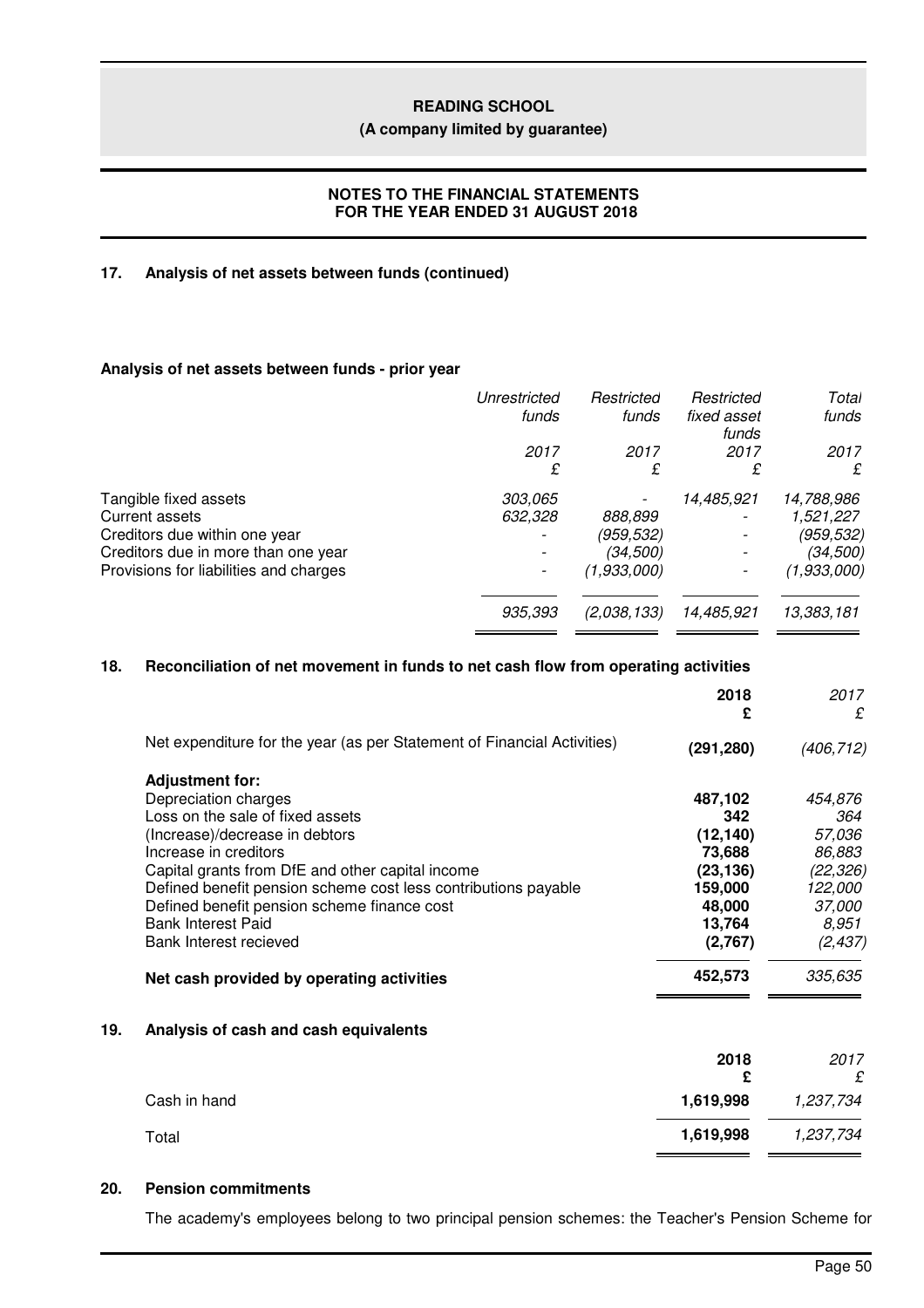#### **(A company limited by guarantee)**

## **NOTES TO THE FINANCIAL STATEMENTS FOR THE YEAR ENDED 31 AUGUST 2018**

#### **20. Pension commitments (continued)**

England and Wales (TPS) for academic and related staff; and the Local Government Pension Scheme (LGPS) for non-teaching staff, which is managed by the Royal Borough of Windsor and Maidenhead. Both are Multi-employer defined benefit pension schemes.

The latest actuarial valuation of the TPS related to the period ended 31 March 2012 and of the LGPS 31 March 2016.

There were no outstanding or prepaid contributions at either the beginning or the end of the financial year.

#### **Teachers' Pension Scheme**

#### **Introduction**

The Teachers' Pension Scheme (TPS) is a statutory, contributory, defined benefit scheme, governed by the Teachers' Pensions Regulations (2010) and, from 1 April 2014, by the Teachers' Pension Scheme Regulations 2014. Membership is automatic for full-time teachers in academies and, from 1 January 2007, automatic for teachers in part-time employment following appointment or a change of contract, although they are able to opt out.

The TPS is an unfunded scheme and members contribute on a 'pay as you go' basis – these contributions along with those made by employers are credited to the Exchequer. Retirement and other pension benefits are paid by public funds provided by Parliament.

### **Valuation of the Teachers' Pension Scheme**

The Government Actuary, using normal actuarial principles, conducts a formal actuarial review of the TPS in accordance with the Public Service Pensions (Valuations and Employer Cost Cap) Directions 2014 published by HM Treasury. The aim of the review is to specify the level of future contributions. Actuarial scheme valuations are dependent on assumptions about the value of future costs, design of benefits and many other factors. The latest actuarial valuation of the TPS was carried out as at 31 March 2012 and in accordance with the Public Service Pensions (Valuations and Employer Cost Cap) Directions 2014. The valuation report was published by the Department for Education on 9 June 2014. The key elements of the valuation and subsequent consultation are:

- employer contribution rates set at 16.48% of pensionable pay, including a 0.08% employer administration charge.
- total scheme liabilities (pensions currently in payment and the estimated cost of future benefits) for service to the effective date of £191,500 million, and notional assets (estimated future contributions together with the notional investments held at the valuation date) of £176,600 million giving a notional past service deficit of £14,900 million
- an employer cost cap of 10.9% of pensionable pay will be applied to future valuations
- the assumed real rate of return is 3.0% in excess of prices and 2% in excess of earnings. The rate of real earnings growth is assumed to be 2.75%. The assumed nominal rate of return is 5.06%.

The TPS valuation for 2012 determined an employer rate of 16.4%, which was payable from September 2015. The next valuation of the TPS is currently underway based on April 2016 data, whereupon the employer contribution rate is expected to be reassessed and will be payable from 1 April 2019.

The employer's pension costs paid to TPS in the period amounted to £375,492 *(2017 - £373,678).*

A copy of the valuation report and supporting documentation is on the Teachers' Pensions website (www.teacherspensions.co.uk/news/employers/2014/06/publication-of-the-valuation-report.aspx).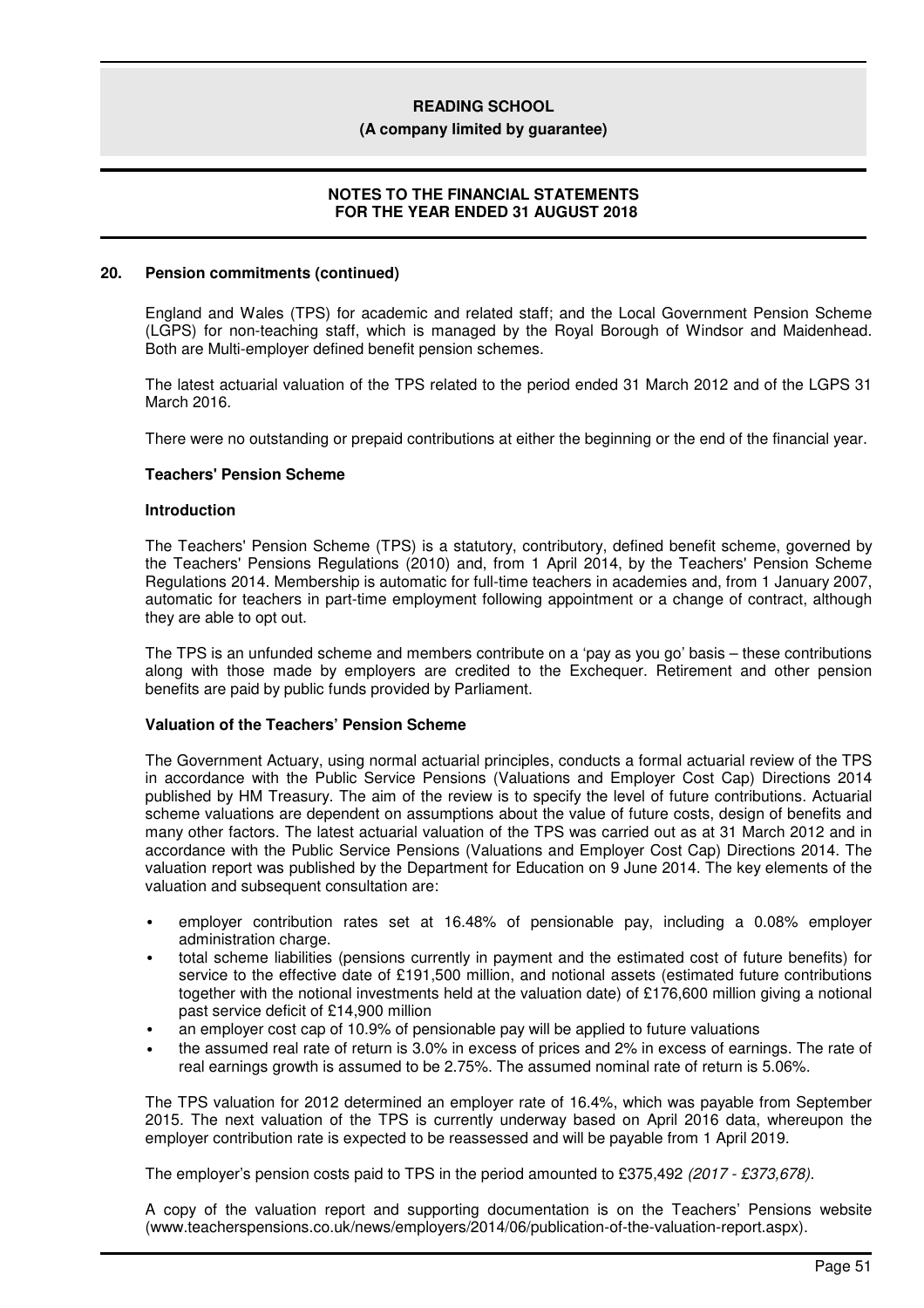#### **(A company limited by guarantee)**

### **NOTES TO THE FINANCIAL STATEMENTS FOR THE YEAR ENDED 31 AUGUST 2018**

### **20. Pension commitments (continued)**

Under the definitions set out in FRS 102, the TPS is a multi-employer pension scheme. The trust has accounted for its contributions to the scheme as if it were a defined contribution scheme. The trust has set out above the information available on the scheme.

#### **Local Government Pension Scheme**

The LGPS is a funded defined benefit scheme, with assets held in separate trustee-administered funds. The total contribution made for the year ended 31 August 2018 was £188,743 *(2017 - £150,000)*, of which employer's contributions totalled £126,103 *(2017 - £109,000)* and employees' contributions totalled £44,304 *(2017 - £41,000)*. The agreed contribution rates for future years are 15.1%% for employers and 5.5-12.5%% for employees.

Parliament has agreed, at the request of the Secretary of State for Education, to a guarantee that, in the event of academy closure, outstanding Local Government Pension Scheme liabilities would be met by the Department for Education. The guarantee came into force on 18 July 2013. Principal actuarial assumptions:

|                                                      | 2018      | 2017  |
|------------------------------------------------------|-----------|-------|
| Discount rate for scheme liabilities                 | 2.65%     | 2.60% |
| Rate of increase in salaries                         | 3.80%     | 4.20% |
| Rate of increase for pensions in payment / inflation | $2.30 \%$ | 2.70% |

The current mortality assumptions include sufficient allowance for future improvements in mortality rates. The assumed life expectations on retirement age 65 are:

|                      | 2018 | 2017 |
|----------------------|------|------|
| Retiring today       |      |      |
| Males                | 23.1 | 23.0 |
| Females              | 25.2 | 25.1 |
| Retiring in 20 years |      |      |
| Males                | 25.3 | 25.2 |
| Females              | 27.5 | 27.4 |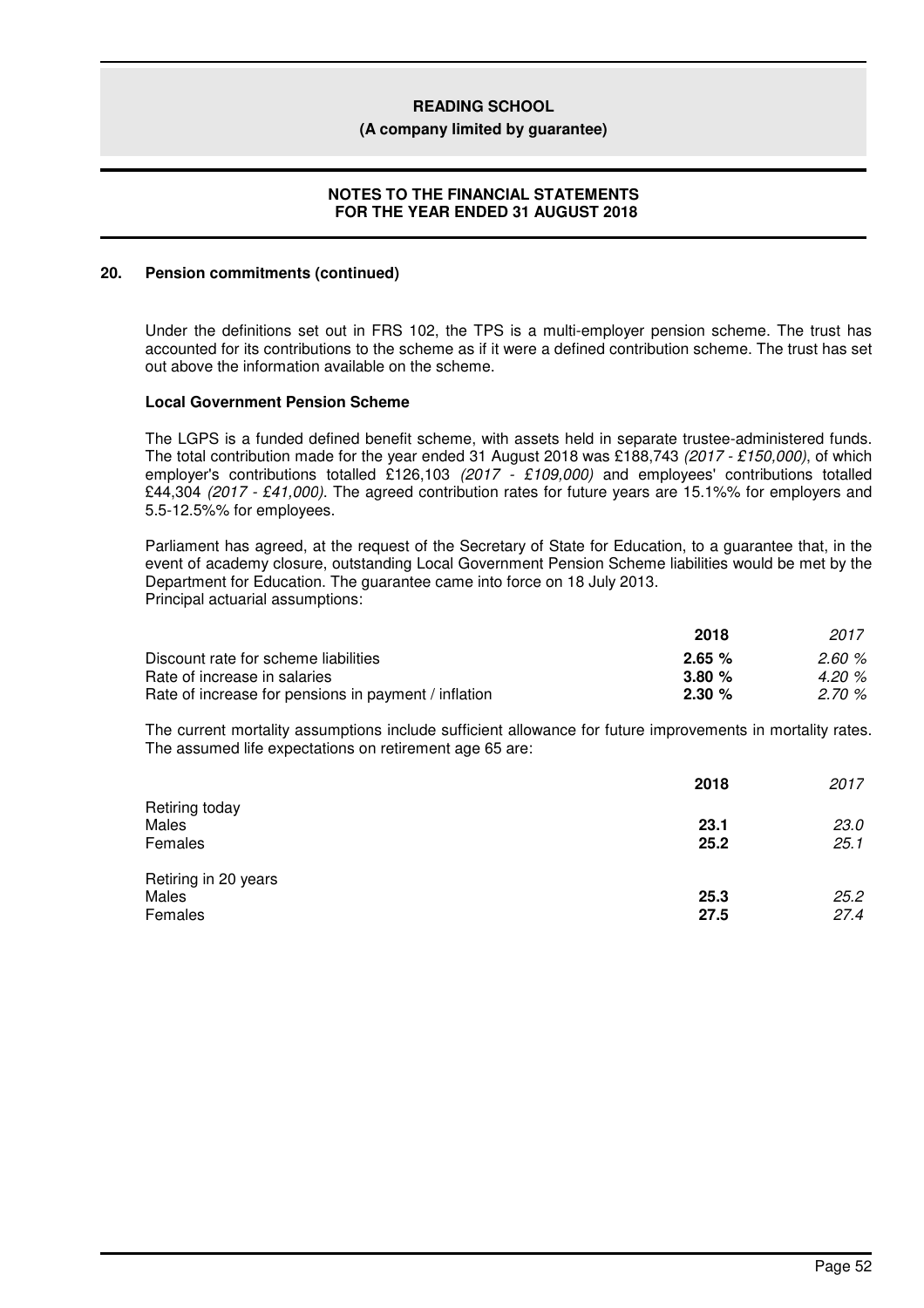### **(A company limited by guarantee)**

# **NOTES TO THE FINANCIAL STATEMENTS FOR THE YEAR ENDED 31 AUGUST 2018**

### **20. Pension commitments (continued)**

The academy's share of the assets in the scheme was:

|                              | Fair value at<br>31 August<br>2018<br>£'000 | Fair value at<br>31 August<br>2017<br>£'000 |
|------------------------------|---------------------------------------------|---------------------------------------------|
| Equities                     | 779                                         | 718                                         |
| Gilts                        |                                             |                                             |
| Other bonds                  | 249                                         | 227                                         |
| Property                     | 228                                         | 198                                         |
| Cash                         | 246                                         | 166                                         |
| Target return portfolio      | 67                                          | 77                                          |
| Commodities                  | 31                                          | 26                                          |
| Infrastructure               | 112                                         | 102                                         |
| Longevity insurance          | (50)                                        | (71)                                        |
| Total market value of assets | 1,662                                       | 1,443                                       |

The actual return on scheme assets was £65,000 *(2017 - £115,000).*

The amounts recognised in the Statement of financial activities incorporating income and expenditure account are as follows:

|                                                                                                | 2018<br>£'000 | 2017<br>£'000    |
|------------------------------------------------------------------------------------------------|---------------|------------------|
| Admin expenses<br><b>Current Service Cost</b><br>Net interest on the defined liability (asset) | 282<br>48     | <i>230</i><br>37 |
| Total                                                                                          | 331           | 268              |

Movements in the present value of the defined benefit obligation were as follows:

|                                                                                                                                                                                                           | 2018<br>£                                                         | 2017<br>£                                                               |
|-----------------------------------------------------------------------------------------------------------------------------------------------------------------------------------------------------------|-------------------------------------------------------------------|-------------------------------------------------------------------------|
| Opening defined benefit obligation<br>Current service cost<br>Interest cost<br>Actuarial gains<br>Estimated benefits paid net of transfers in<br>Contributions by Scheme participants and other employers | 3,376,000<br>282,000<br>88,000<br>(347,000)<br>(13,000)<br>44,000 | 3,073,000<br>230,000<br><i>65,000</i><br>(18,000)<br>(15,000)<br>41,000 |
| Closing defined benefit obligation                                                                                                                                                                        | 3.430,000                                                         | 3,376,000                                                               |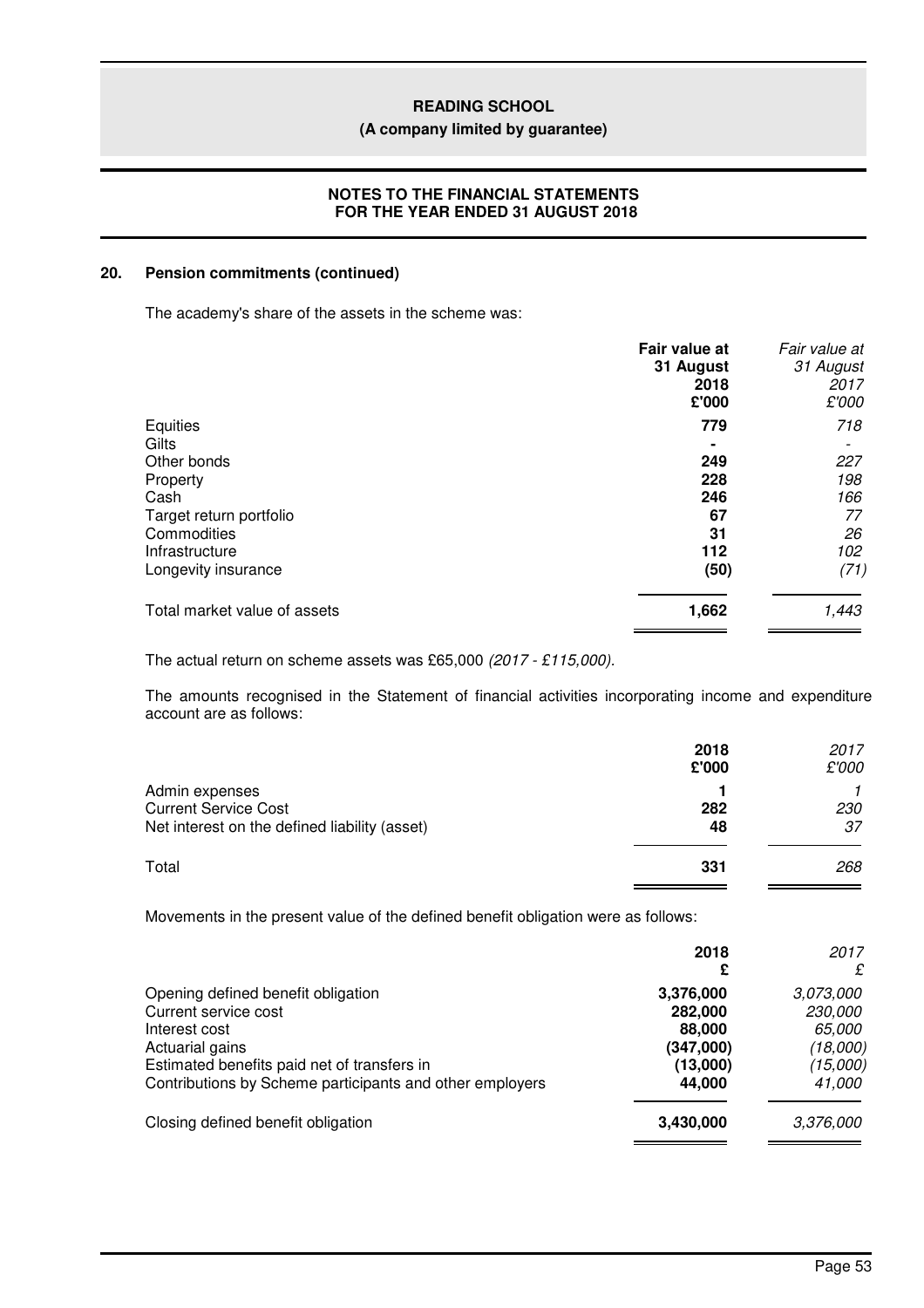#### **(A company limited by guarantee)**

# **NOTES TO THE FINANCIAL STATEMENTS FOR THE YEAR ENDED 31 AUGUST 2018**

### **20. Pension commitments (continued)**

Movements in the fair value of the academy's share of scheme assets:

|                                                           | 2018<br>£ | 2017<br>£     |
|-----------------------------------------------------------|-----------|---------------|
| Opening fair value of scheme assets                       | 1,443,000 | 1,246,000     |
| Estimated benefits paid plus unfunded net of transfers in | (13,000)  | (15,000)      |
| Interest income                                           | 40,000    | 28,000        |
| <b>Actuarial losses</b>                                   | 25,000    | <i>35,000</i> |
| Contributions by employer including unfunded              | 124,000   | 109,000       |
| Contributions by Scheme participants and other employers  | 44,000    | 41,000        |
| Administration expenses                                   | (1,000)   | (1,000)       |
| Closing fair value of scheme assets                       | 1,662,000 | 1,443,000     |

### **21. Operating lease commitments**

At 31 August 2018 the total of the Academy trust's future minimum lease payments under non-cancellable operating leases was:

|                         | 2018<br>£ | 2017<br>£ |
|-------------------------|-----------|-----------|
| <b>Amounts payable:</b> |           |           |
| Within 1 year           | 1,100     | 1,605     |
| Between 1 and 5 years   | 7,248     | 8,348     |
| After more than 5 years | 6,145     | 7,248     |
| Total                   | 14,493    | 17,201    |
|                         |           |           |

#### **22. Members' liability**

Each member of the charitable company undertakes to contribute to the assets of the company in the event of it being wound up while he/she is a member, or within one year after he/she ceases to be a member, such amount as may be required, not exceeding *£* 10 for the debts and liabilities contracted before he/she ceases to be a member.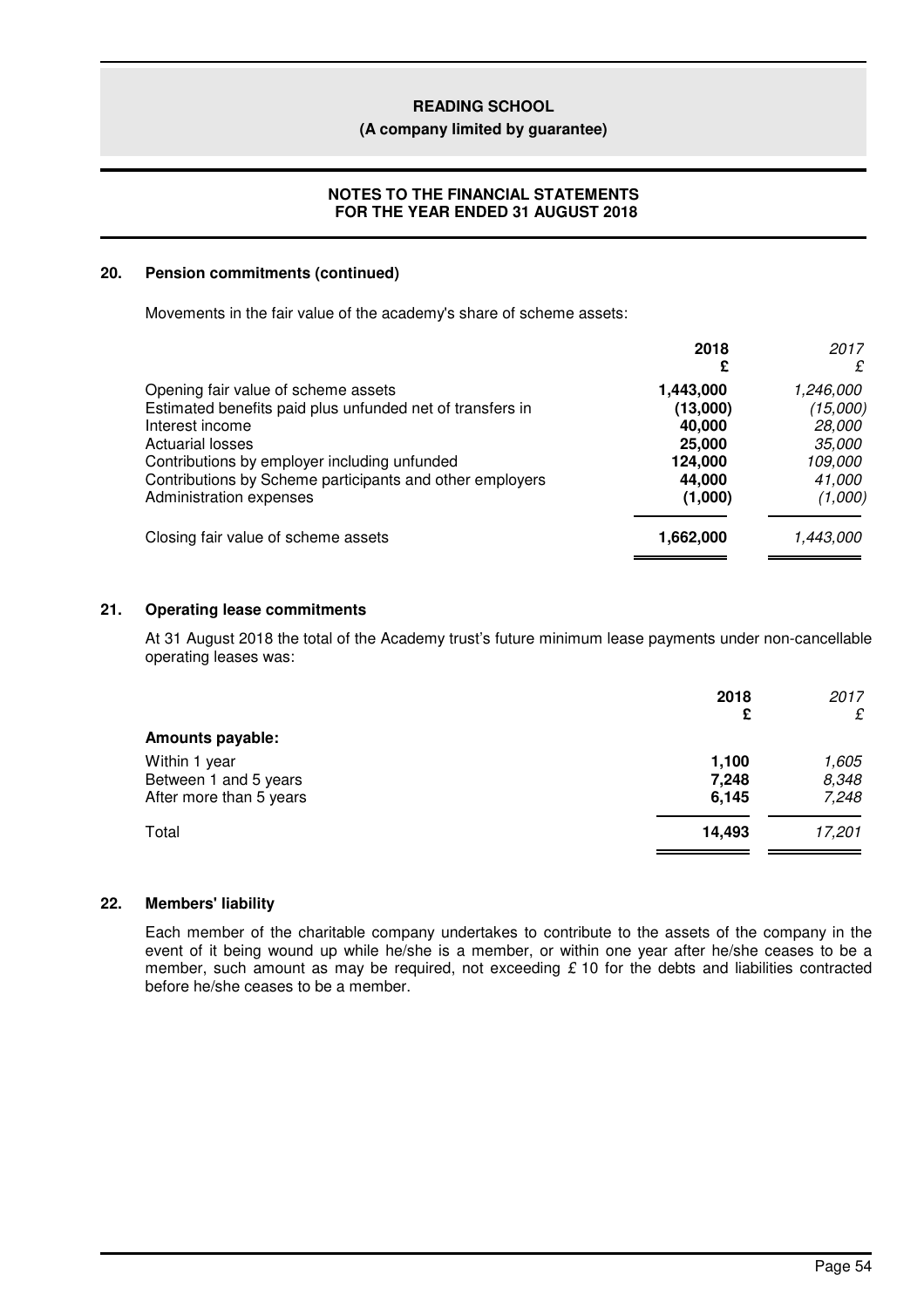#### **(A company limited by guarantee)**

## **NOTES TO THE FINANCIAL STATEMENTS FOR THE YEAR ENDED 31 AUGUST 2018**

#### **23. Related party transactions**

Owing to the nature of the academy trust and the composition of the board of trustees being drawn from local public and private sector organisations, transactions may take place with organisations in which Governors have an interest. All transactions involving such organisations are conducted in accordance with the requirements of the AFH and with the trust's financial regulations and normal procurement procedures relating to connected and related party transactions.

No related party transactions took place in the period of account, other than certain trustees' remuneration and expenses already disclosed in note 11.

The Charitable Company is related to The Reading Foundation, a Charitable Company registered with the Charity Commission in England and Wales under charity registration number 294640. The Reading Foundation owns the freehold of the land and buildings which comprise the main site for the School that have been leased on a long term basis (125 years from 2011) to the Academy. The rent payable under the lease is a peppercorn only, and The Reading Foundation works closely with the Academy to determine what capital projects are necessary and to assist with the raising of funds to finance those projects.

Contributions received from the Reading Foundation totalled £207,690 (2017: £58,273) and as at 31 August 2018 the Academy was owed £Nil (2017: £3,553). Income of £15,582 (2017: £14,052) was received from Old Redingensians and the Academy was owed £Nil (2017: £Nil) at the year end. Income of £32,805 (2017: £Nil) was received from Reading School Parents' Association and the Acedemy was owed £Nil (2017: £Nil) at the year end.

In 2018 £122 was paid to The Hackwood Partnership for immunisations. S Bowen, a governor of Reading School is also a partner in the practice. No such transaction occured in 2017.

# **24. Agency Arrangement**

The Academy Trust administers the disbursement of the new discretionary support for learners, 16-19 Bursary Funds, on behalf of the ESFA. In the year it received £6,227 and paid out £1,233. The balances have been net off to eliminate the income and expenditure relating to this agency arrangement.